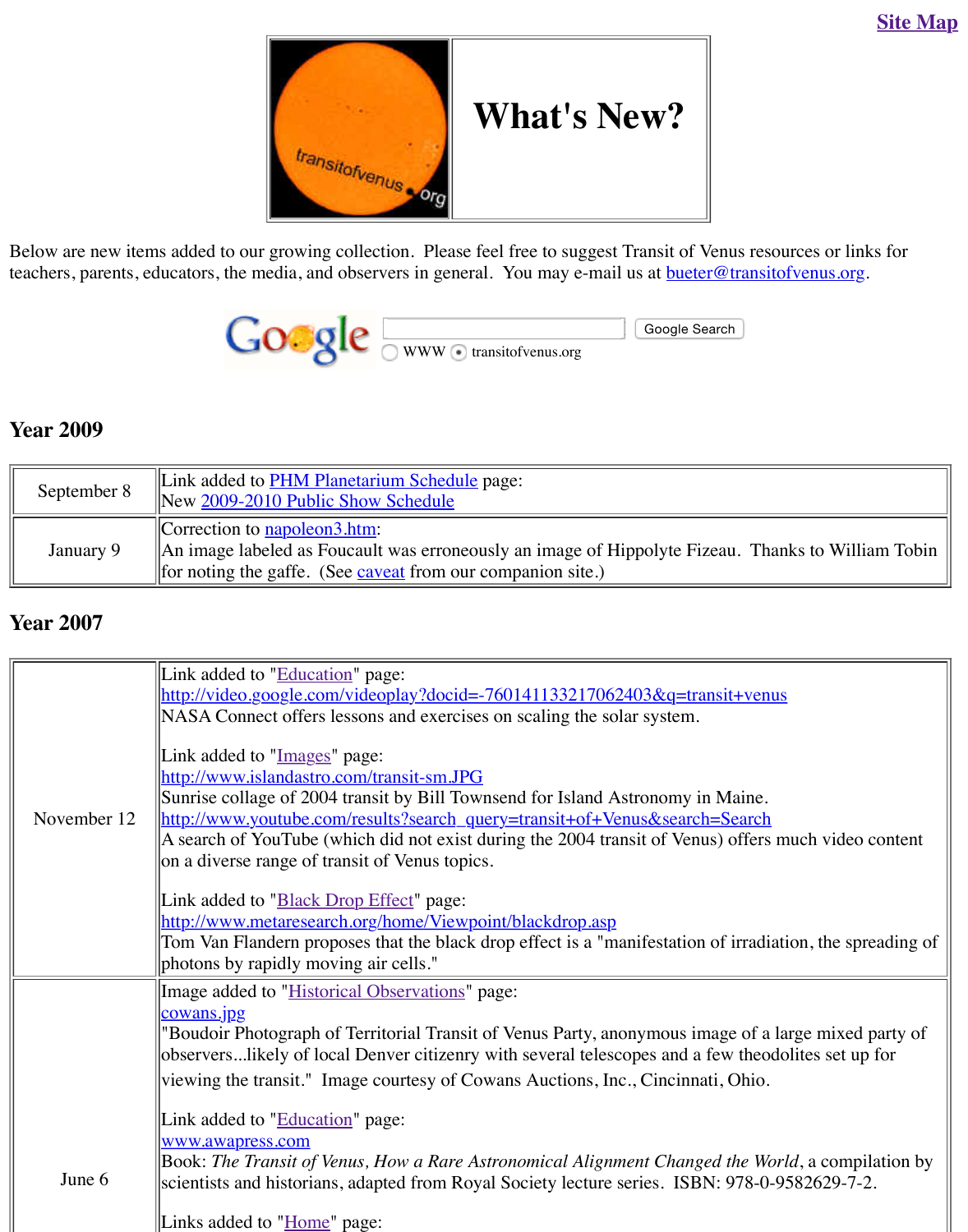| the 2012 transit of Venus. Your time zone and daylight saving time $(DST)$<br>selected. Or you can drag a marker to a different observing site on a map<br>will instantly update the data. Website also includes observing guidelines.<br>calculator to compute the solar parallax using the timings from two sites (<br>else's), details about historic transit of Venus expeditions, and more. Court<br>January 24<br>people who are still sending new Transit of Venus material. | January 30 | <u>Overview while images from many mistoric sites from which the transits of</u><br>timed; notes the current status of the observing site, such as remnant equip<br>plaques. From Steven van Roode.<br>Link added to " <b>Black Drop Effect</b> " page:<br>http://home.hetnet.nl/~smvanroode/blackdrop.html<br>Describes history of black drop effect through modern understanding of th<br>implications for observers. Cites literature that concludes "the true time of<br>between the formation of the black drop and the breaking of the thread."<br>Link added to "2012 Transit of Venus" page:<br>http://home.hetnet.nl/~smvanroode/details.html<br>Details and prospects for the 2012 transit. This website automatically dete<br>$\left\ $ it on a map. It then calculates your local circumstances (such as interior a |
|-------------------------------------------------------------------------------------------------------------------------------------------------------------------------------------------------------------------------------------------------------------------------------------------------------------------------------------------------------------------------------------------------------------------------------------------------------------------------------------|------------|---------------------------------------------------------------------------------------------------------------------------------------------------------------------------------------------------------------------------------------------------------------------------------------------------------------------------------------------------------------------------------------------------------------------------------------------------------------------------------------------------------------------------------------------------------------------------------------------------------------------------------------------------------------------------------------------------------------------------------------------------------------------------------------------------------------------------------|
| To start the new year, we are switching the host of this website to Dreamh                                                                                                                                                                                                                                                                                                                                                                                                          |            |                                                                                                                                                                                                                                                                                                                                                                                                                                                                                                                                                                                                                                                                                                                                                                                                                                 |
|                                                                                                                                                                                                                                                                                                                                                                                                                                                                                     |            |                                                                                                                                                                                                                                                                                                                                                                                                                                                                                                                                                                                                                                                                                                                                                                                                                                 |

### **Year 2006**

| New "US Naval Observatory II" page added:<br>usno2.htm<br>Over 150 images from the archives of the United States Naval Observator<br>December 8<br>century expeditions to time the transit of Venus around the globe. Images<br>handwritten notes, stereographic cards, log entries, and diagrams.<br>Links added to "Transit of Mercury Images" page: |  |                                                  |
|--------------------------------------------------------------------------------------------------------------------------------------------------------------------------------------------------------------------------------------------------------------------------------------------------------------------------------------------------------|--|--------------------------------------------------|
|                                                                                                                                                                                                                                                                                                                                                        |  |                                                  |
| 3D composite of the sun and Mercury, to be viewed through red/blu<br>November 27<br>• http://77illinois.homestead.com/files/pics/transit2.html<br>Images from Nevada; by Bart Benjamin.                                                                                                                                                                |  | • http://antwrp.gsfc.nasa.gov/apod/ap061125.html |
| Links added to "Transit of Mercury" page:<br><u>mercury-images.htm</u><br>$\bullet$<br>November 20<br>Images of the 2006 transit of Mercury as seen at a public gathering<br>• http://www.spaceweather.com/eclipses/gallery_08nov06.htm<br>Collection of images of the transit of Mercury as seen from around                                          |  |                                                  |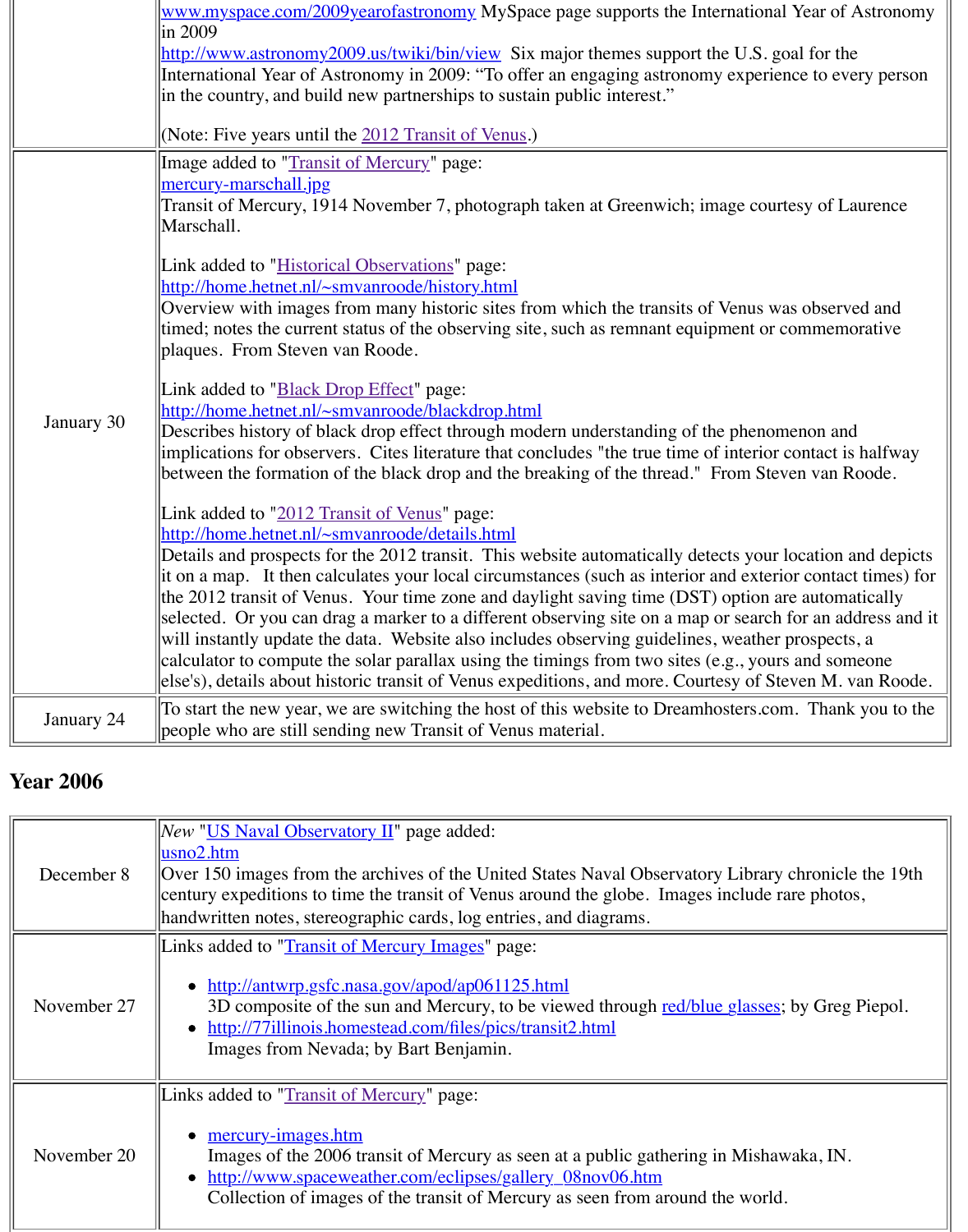|            | • Lieut. Gen. James H. Doolittle<br>• Orville Wrigh<br>• Capt. Eddie Rickenbacker<br>Dr. Wernher<br>$\bullet$ Jerry L. Ross<br>Milton O. Th<br>• Neil Armstrong                                                                                                                                                                                                                                                                                                                                                                                                                                                                                                                                                                                                                                                                                                                                                                                                                                                                                                                                                                                                                                                                                                                                                                                                                                                                                                                                                                                                                                                           |
|------------|---------------------------------------------------------------------------------------------------------------------------------------------------------------------------------------------------------------------------------------------------------------------------------------------------------------------------------------------------------------------------------------------------------------------------------------------------------------------------------------------------------------------------------------------------------------------------------------------------------------------------------------------------------------------------------------------------------------------------------------------------------------------------------------------------------------------------------------------------------------------------------------------------------------------------------------------------------------------------------------------------------------------------------------------------------------------------------------------------------------------------------------------------------------------------------------------------------------------------------------------------------------------------------------------------------------------------------------------------------------------------------------------------------------------------------------------------------------------------------------------------------------------------------------------------------------------------------------------------------------------------|
| November 3 | New " <u>View the Transit</u> " page added:<br>mercury-view.htm<br>http://sunearthday.nasa.gov/2007/events/mercurytransit.php<br>See "Local Happenings" on left navigation bar for events in your are<br>opportunities are rapidly growing as the November 8, 2006, transit<br>encourage organizers to list their event at the NASA Sun-Earth "Loc<br>• phm/mercury.htm<br>The PHM Planetarium in Mishawaka, IN, will have a special progra<br>2006, at 6:30 p.m. that will convey the significance of the transit of<br>expect to see, and insight into the planet closest to the sun. On Wed<br>the planetarium will set up solar-filtered telescopes for the public to<br>http://astroday.net/MercTransit06.html<br>Mercury Transit Hawaiian Style offers webcasts through multiple te<br>(including attitude). "Learn about solar research on Maui, image rearly<br>NASA Messenger mission to Mercury, total solar eclipse experiment<br>astronomy and much, much more."<br>http://www.slooh.com/transit.php<br>Slooh.com, a live online observatory, will have a free page of the ent<br>commentary. David Levy, Eli Maor, and Bob Berman will be amon<br>authors broadcasting during the live web show.<br>Links added to "Transit of Mercury" page:<br>http://messenger.jhuapl.edu/<br>Messenger is a NASA Discovery mission to conduct the first orbital<br>Now en route, the spacecraft will be inserted into orbit around Merc<br>• http://www.seds.org/nineplanets/nineplanets/mercury.html<br>Background on Mercury and our scientific understanding of the plane<br>returned from the Mariner 10 spacecraft. |
|            | Note: Software, hardware, and time are not allowing all additions to be pu<br>about the limitations on adding new material as the transit of Mercury app                                                                                                                                                                                                                                                                                                                                                                                                                                                                                                                                                                                                                                                                                                                                                                                                                                                                                                                                                                                                                                                                                                                                                                                                                                                                                                                                                                                                                                                                  |
|            | Added to " <u>Air/Space Autographs</u> " page:<br><u>phm/autographs.htm</u><br>Autographed photos of the following key figures are among the collection                                                                                                                                                                                                                                                                                                                                                                                                                                                                                                                                                                                                                                                                                                                                                                                                                                                                                                                                                                                                                                                                                                                                                                                                                                                                                                                                                                                                                                                                   |
|            | Air/Space Museum:<br>• Charles Sweeney and Fred Olivi                                                                                                                                                                                                                                                                                                                                                                                                                                                                                                                                                                                                                                                                                                                                                                                                                                                                                                                                                                                                                                                                                                                                                                                                                                                                                                                                                                                                                                                                                                                                                                     |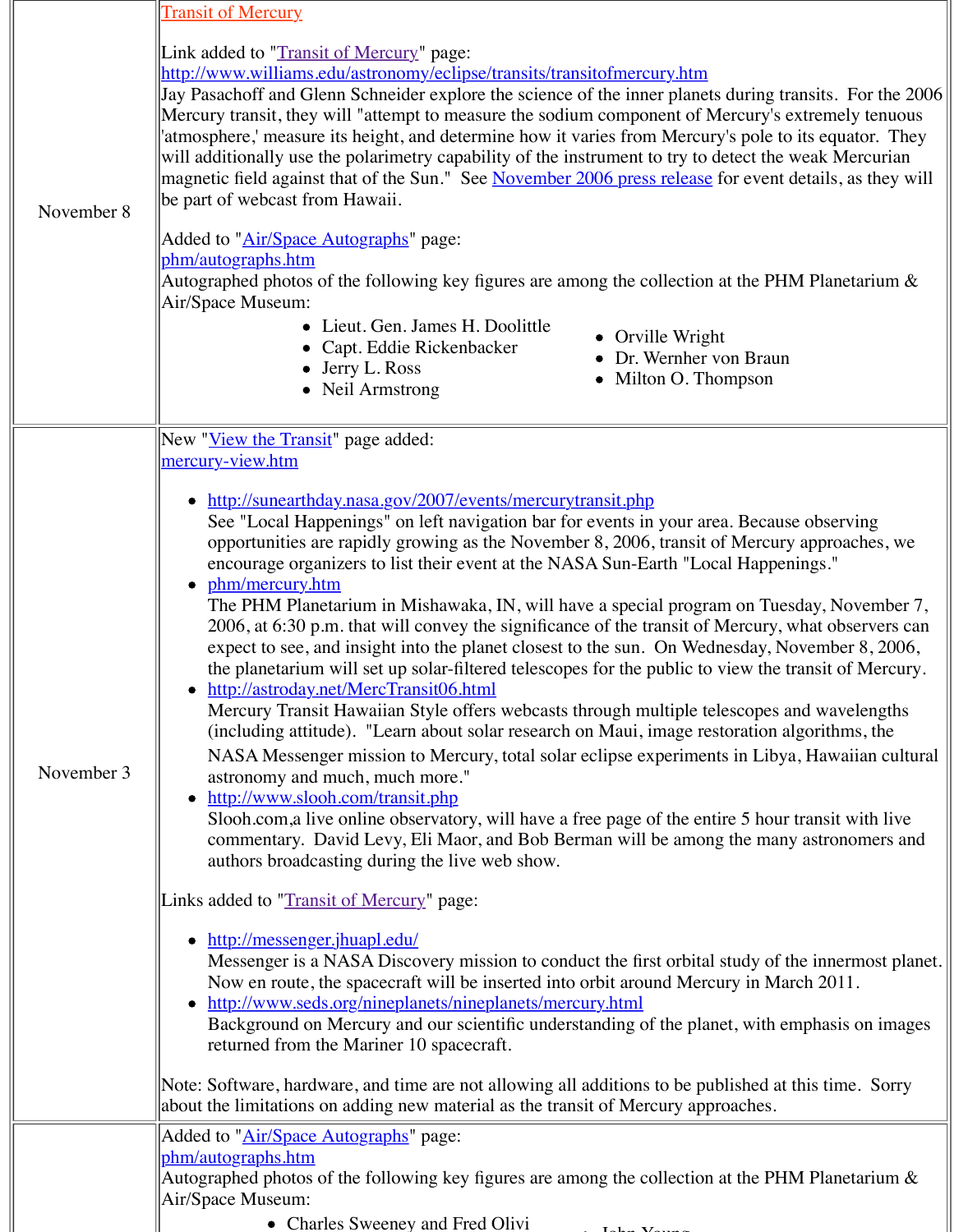| October 30   | <u>http://www.exploratorium.edu/transit/</u><br>The Exploratorium will provides a live webcast of the transit of Mer<br>Additionally, animation shows Mercury passing between earth and s<br>around the sun.<br>mercury-eckstein.htm<br>$\bullet$<br>Auction item: Eckstein's painting of "The Transit of Mercury, on the                                                                                                                                                                                                                                                                                                                        |
|--------------|--------------------------------------------------------------------------------------------------------------------------------------------------------------------------------------------------------------------------------------------------------------------------------------------------------------------------------------------------------------------------------------------------------------------------------------------------------------------------------------------------------------------------------------------------------------------------------------------------------------------------------------------------|
| October 20   | Link added to "Transit of Mercury" page:<br>http://www.adlerplanetarium.org/special/index.shtml<br>The Adler Planetarium in Chicago will be hosting a special Transit of Mer<br>8 from 1 pm - 4 pm featuring telescope observing and live webcasts of the                                                                                                                                                                                                                                                                                                                                                                                        |
| October 18   | Images added to "Transit of Mercury" page:<br><u>mercury.htm</u><br>$\bullet$ mercury 1878 cover.jpg<br>Reports on Telescopic Observations of the Transit of Mercury, May<br>individual reports from Asaph Hall, William Harkness, J.R. Eastman<br>Henry Draper.<br>• $mercury-1878fig2.jpg$<br>The moment of true contact occurs when the undulaation of true sur<br>just beginning.<br><u>mercury-draper obs.jpg</u><br>Arrangement of the instruments and telescope at Dr. Henry Draper's<br><u>mercury-irradiation.jpg</u><br>The <b>black</b> drop effect is attributed to "a very variable amount of irra<br>retina," though with caveats. |
| October 16   | Link added to "Transit of Mercury" page:<br>www.thechildrensmuseumct.org<br>The Children's Museum of West Hartford, CT, will offer telescope viewing<br>planetarium, Starlab programs on Mercury and transits, and children's craf                                                                                                                                                                                                                                                                                                                                                                                                               |
| October 11   | Item added to "Transit of Mercury" page:<br><u>mercury.htm</u><br>The PHM Planetarium in Mishawaka, IN, will have solar-filtered telescope<br>view the November 8, 2006, transit of Mercury.                                                                                                                                                                                                                                                                                                                                                                                                                                                     |
| September 30 | Link added to "Transit of Mercury" page:<br>http://home.hetnet.nl/~smvanroode/mercury.html<br>Find out if you will be able to see Mercury during the November 8, 2006,<br>circumstances by adding your latitude and longitude. From Steven van Re                                                                                                                                                                                                                                                                                                                                                                                                |
| September 29 | Image added to "Transit of Mercury" page:<br><u>doppel-mercury.jpg</u><br>$\left\vert$ In 1742, Johann Doppelmayer features transits of Mercury and Venus in A                                                                                                                                                                                                                                                                                                                                                                                                                                                                                   |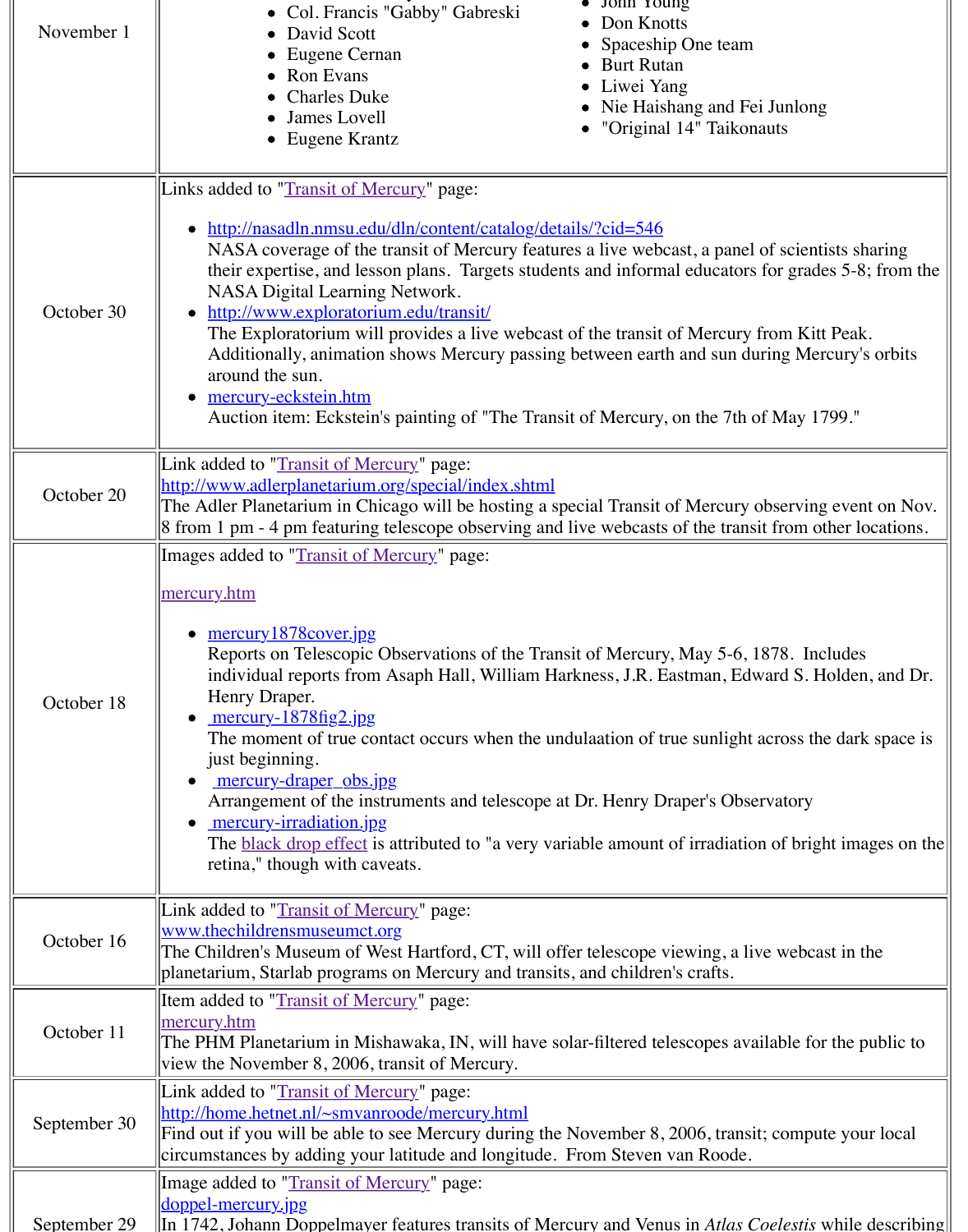|             | ppecial Announcement. A transit of iviciently will occur wednesday, ivove                                                                                                                                                                                                                                                                                                                                                                                                                                                                                                                                                                                                                                                          |
|-------------|------------------------------------------------------------------------------------------------------------------------------------------------------------------------------------------------------------------------------------------------------------------------------------------------------------------------------------------------------------------------------------------------------------------------------------------------------------------------------------------------------------------------------------------------------------------------------------------------------------------------------------------------------------------------------------------------------------------------------------|
| September 1 | Image added to "Miscellaneous" page:                                                                                                                                                                                                                                                                                                                                                                                                                                                                                                                                                                                                                                                                                               |
|             | stereocard-camp.jpg                                                                                                                                                                                                                                                                                                                                                                                                                                                                                                                                                                                                                                                                                                                |
|             | Stereocard: American Views, Popular Series, Transit of Venus Expedition                                                                                                                                                                                                                                                                                                                                                                                                                                                                                                                                                                                                                                                            |
|             | titled: "The Camp, Wangaroa Bay."                                                                                                                                                                                                                                                                                                                                                                                                                                                                                                                                                                                                                                                                                                  |
| August 18   | Images added to "Miscellaneous" page:<br>stereocard6 pix.jpg and stereocard6 text.jpg<br><i>Rollins' Transit Series</i> of stereocards features images from Kerguelen Islan<br>"Ship, English vessel, one mile in Royal SoundThere were 73 days of sn<br>days the party remained there, and the mercury ranged from 8 degrees to 2                                                                                                                                                                                                                                                                                                                                                                                                 |
|             | Added to "Miscellaneous" page:                                                                                                                                                                                                                                                                                                                                                                                                                                                                                                                                                                                                                                                                                                     |
| August 13   | <u>bronze medal.JPG</u> and <b>bronze</b> medal back.JPG<br>A bronze medal by A. Dubois commemorates the 1882 transit of Ve<br>DISTENT ° SPATIO ° SIDERA ° IVNCTA ° DOCENT. Inscription in five lin<br>ACADEMIE DES SCIENCES / PASSAGE DE VENUS / SUR LE SOLEIL / 6 DE<br>Medals.<br>$\bullet$ crosby.jpg<br>Harry Crosby publishes his poetry in <i>Transit of Venus</i> from Black St<br>the poem "First Meeting" ("lorsque Vénus est tout entière entrée dans<br>Breckenridge.<br>Link added to "Images" page:<br>http://www.ast.cam.ac.uk/~ipswich/Observations/ToV/ToV.htm<br>Observers affiliated with the Orwell Park Observatory (U.K.) sketch and p<br>analyze their timings.<br>Image added to " <i>Historic</i> " page: |
|             | <u>matavai.gif</u><br>18th century view of Matavai Bay, Tahiti, at which Cook observed the tran                                                                                                                                                                                                                                                                                                                                                                                                                                                                                                                                                                                                                                    |
|             | Link added to "Shop" page:<br>http://www.ast.cam.ac.uk/~ipswich/Observations/ToV/Plates.htm<br>The Orwell Astronomical Society (Ipswich) in Suffolk (UK) offers its mer<br>of) a commemorative bone china plate.                                                                                                                                                                                                                                                                                                                                                                                                                                                                                                                   |
| August 12   | The <i>Lighting Issues</i> features now reside at <u>www.nightwise.org</u> .                                                                                                                                                                                                                                                                                                                                                                                                                                                                                                                                                                                                                                                       |
| April 10    | Link added to "Images" page:<br>http://www2.eng.cam.ac.uk/~hemh/transit.htm<br>Dr. Hugh Hunt uses a modified "pinhole camera" to project an image of a<br>darkened room at Trinity College Cambridge.                                                                                                                                                                                                                                                                                                                                                                                                                                                                                                                              |
|             | I inke added to "I ighting Issues" page:                                                                                                                                                                                                                                                                                                                                                                                                                                                                                                                                                                                                                                                                                           |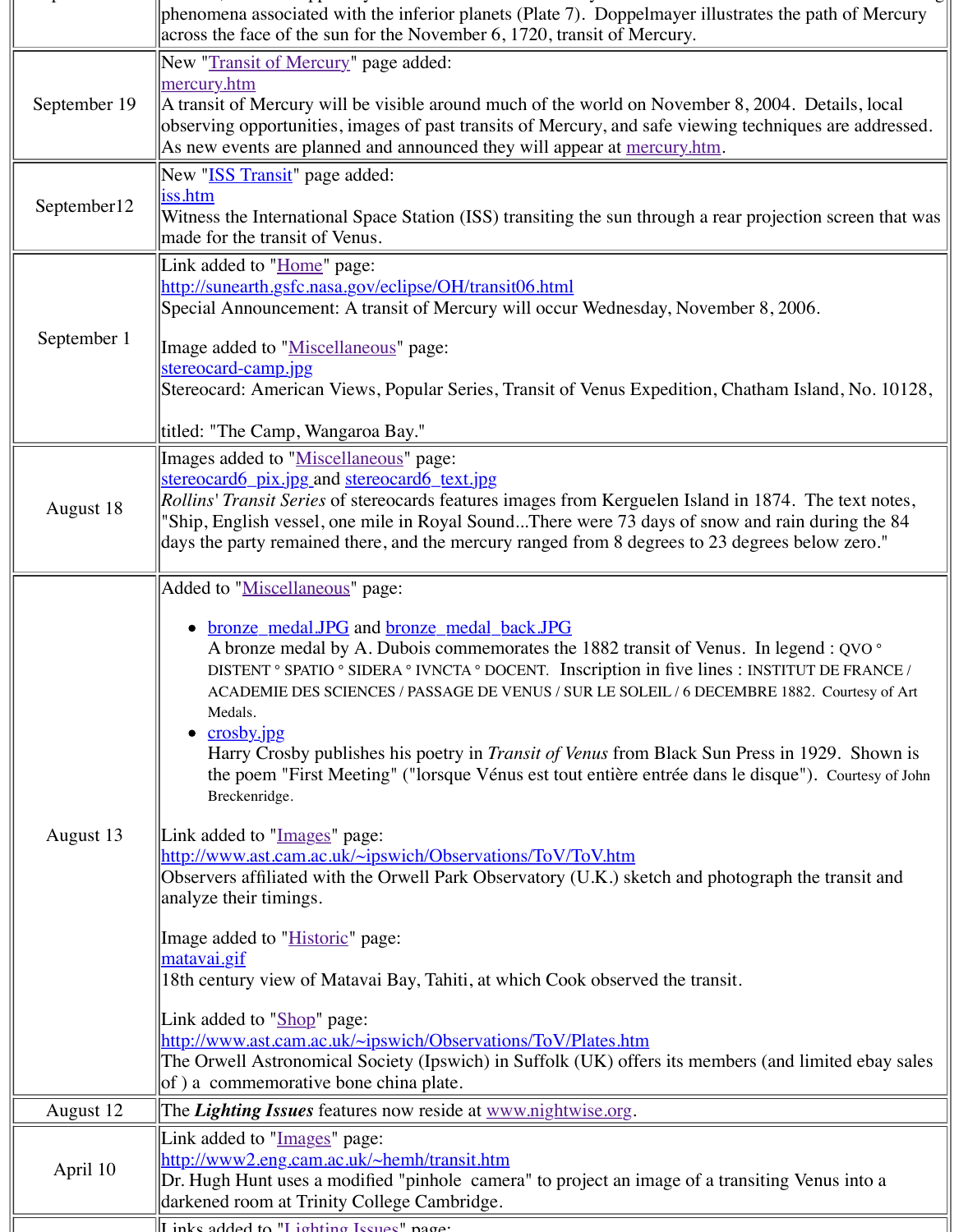| • http://www.urbanwildlands.org/Resources/LongcoreRich2004.pdf<br>Paper addresses subtle ecological consequences of night lighting.<br>Link added to " <b>Solutions</b> " page:<br>http://www.softlite.com/<br>Added to "Countdown" page:<br>countdown.htm<br>January 29<br>through telescopes, in spite of the rain.<br>Links added to "Lighting Issues" page:<br>lights.htm<br>the stars and the Milky Way over London and over Paris.<br>January 19<br>http://www.atlascoelestis.com/22.htm<br>The Midnight Sky, London, 1869, Edwin Dunkin.<br>http://www.atlascoelestis.com/guil%2025.htm<br>Le Ciel, Paris 1866, Amédée Guillemin. | February 10 | • http://www.sciencenews.org/articles/20060107/bob9.asp<br>Long-term study suggests that bright light at night is a risk factor for<br>light suppresses the nighttime production of melatonin, a hormone t<br>growth in lab experiments. |
|------------------------------------------------------------------------------------------------------------------------------------------------------------------------------------------------------------------------------------------------------------------------------------------------------------------------------------------------------------------------------------------------------------------------------------------------------------------------------------------------------------------------------------------------------------------------------------------------------------------------------------------|-------------|------------------------------------------------------------------------------------------------------------------------------------------------------------------------------------------------------------------------------------------|
|                                                                                                                                                                                                                                                                                                                                                                                                                                                                                                                                                                                                                                          |             |                                                                                                                                                                                                                                          |
|                                                                                                                                                                                                                                                                                                                                                                                                                                                                                                                                                                                                                                          |             | Soft Lighting Systems claims its sports facility lights permit no direct ligh                                                                                                                                                            |
|                                                                                                                                                                                                                                                                                                                                                                                                                                                                                                                                                                                                                                          |             | Pictures of "Countdown to Science Alive" show Orion the Hunter, "Albie"<br>sharing their respective stories. Library visitors enjoy viewing stars in a p                                                                                 |
|                                                                                                                                                                                                                                                                                                                                                                                                                                                                                                                                                                                                                                          |             | The loss of the night sky in less than a century and a half is strikingly evid                                                                                                                                                           |

# **Year 2005 (belo[w\)](http://old.transitofvenus.org/countdown.htm)**

|  |          | New " <u>Time Zone</u> " page added:                                                        |
|--|----------|---------------------------------------------------------------------------------------------|
|  |          | <u>ltimezone.htm</u>                                                                        |
|  |          | $\parallel$ As Indiana considers time zone changes, one feature seldom in the dialogue is a |
|  |          | the figure-8 path the sun makes through the seasons. The noon analemma shift                |
|  |          | to daylight time, as it does from Central time to Eastern time. If you are choosi           |
|  |          | believe Daylight Time saves energy dollars, then the analemma shift can have s              |
|  |          |                                                                                             |
|  | December | New " <u>Winter</u> " page added:                                                           |
|  |          | phm/winter.htm                                                                              |
|  |          | The <i>Winter Village</i> display is a highlight of the December 2005 holiday celebra       |
|  |          | $\&$ Air/Space Museum.                                                                      |
|  |          |                                                                                             |
|  |          | New "Countdown" page added:<br>countdown htm                                                |
|  |          |                                                                                             |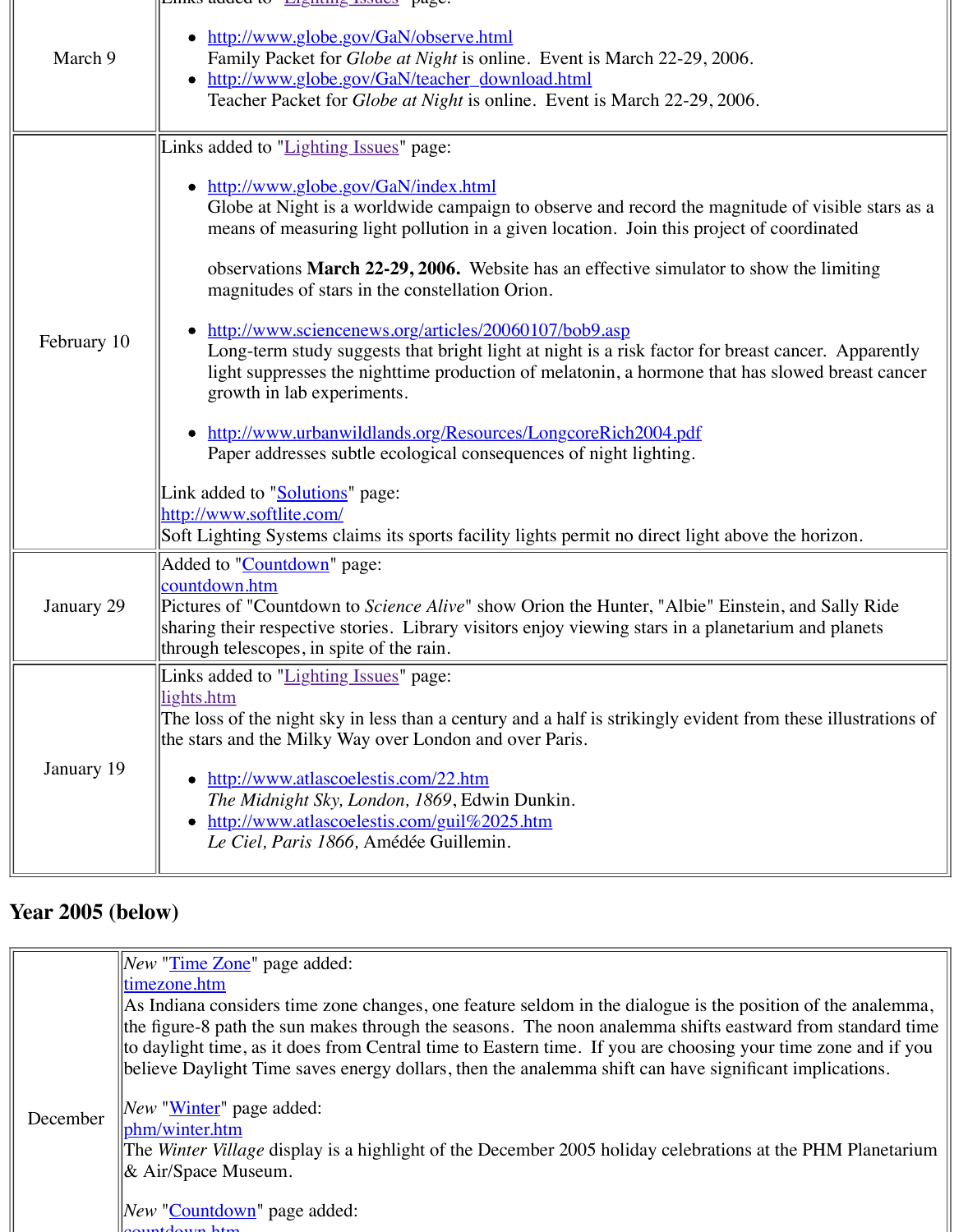| November<br>30 | http://sunearth.gsfc.nasa.gov/eclipse/transit/venus/Sun2004+2012-1.GIF<br>Path of Venus across the sun's disk in June 2012; from Fred Espenak.<br>http://home.hetnet.nl/~smvanroode/index.html<br>Local circumstances for 2012 transit of Venus; from Steven van Roode.<br>http://sunearth.gsfc.nasa.gov/eclipse/transit/venus/city12-1.html<br>Contact times (Universal Time) and corresponding altitudes of the Sun form<br>from Fred Espenak.<br>http://sunearth.gsfc.nasa.gov/eclipse/transit/venus/city12-2.html<br>Contact times (Universal Time) and corresponding altitudes of the Sun form<br>USA; from Fred Espenak.<br>images.htm<br>Images taken worldwide of the 2004 transit of Venus. |
|----------------|------------------------------------------------------------------------------------------------------------------------------------------------------------------------------------------------------------------------------------------------------------------------------------------------------------------------------------------------------------------------------------------------------------------------------------------------------------------------------------------------------------------------------------------------------------------------------------------------------------------------------------------------------------------------------------------------------|
| August 23      | Link added to "PHM Planetarium" page:<br>http://cleardarksky.com/c/PnnHrMPINkey.html<br>The PHM Planetarium Clear Sky Clock allows skygazers to check the anticipat                                                                                                                                                                                                                                                                                                                                                                                                                                                                                                                                  |
| August 22      | Links added to "Lighting Issues" page:<br>lights.htm<br>www.centerforhistory.org/vanishing_sky.html, TheVanishing Sky exhibit<br>Center for History from Sept. 3 to November 13, 2005.<br>www.glpaweb.org/conference.htm, GLPA, We Have a Problem, a light po<br>featured at the Great Lakes Planetarium Association (GLPA) Annual Cor<br>in Grand Rapids, Michigan.<br>http://unihedron.com/projects/darksky/; Sky Quality Meter (SQM) allow<br>brightness at their favorite night sites.                                                                                                                                                                                                           |
| August 8       | Link added to "NEI Focus Group" page:<br>focus.htm<br>NASA announces grant opportunities based on NEI Focus Group results:<br>• The final report of the first year of NASA Explorer Institutes is not<br>http://education.nasa.gov/divisions/informal/overview/F Explorer<br>• There is also information online regarding the 2005 internal funding<br>http://education.nasa.gov/divisions/informal/overview/F_2005_Fu<br>Letters of intent are due this Friday, July 22. Proposals will be due<br>are expected by Sept. 30. $($ July 18, 2005 $)$                                                                                                                                                   |
|                | <i>New</i> "INSAP V" page added:<br>insap5.htm<br><i>Moved by a Rapid Transit</i> catalogs the artwork commemorating the transit of V                                                                                                                                                                                                                                                                                                                                                                                                                                                                                                                                                                |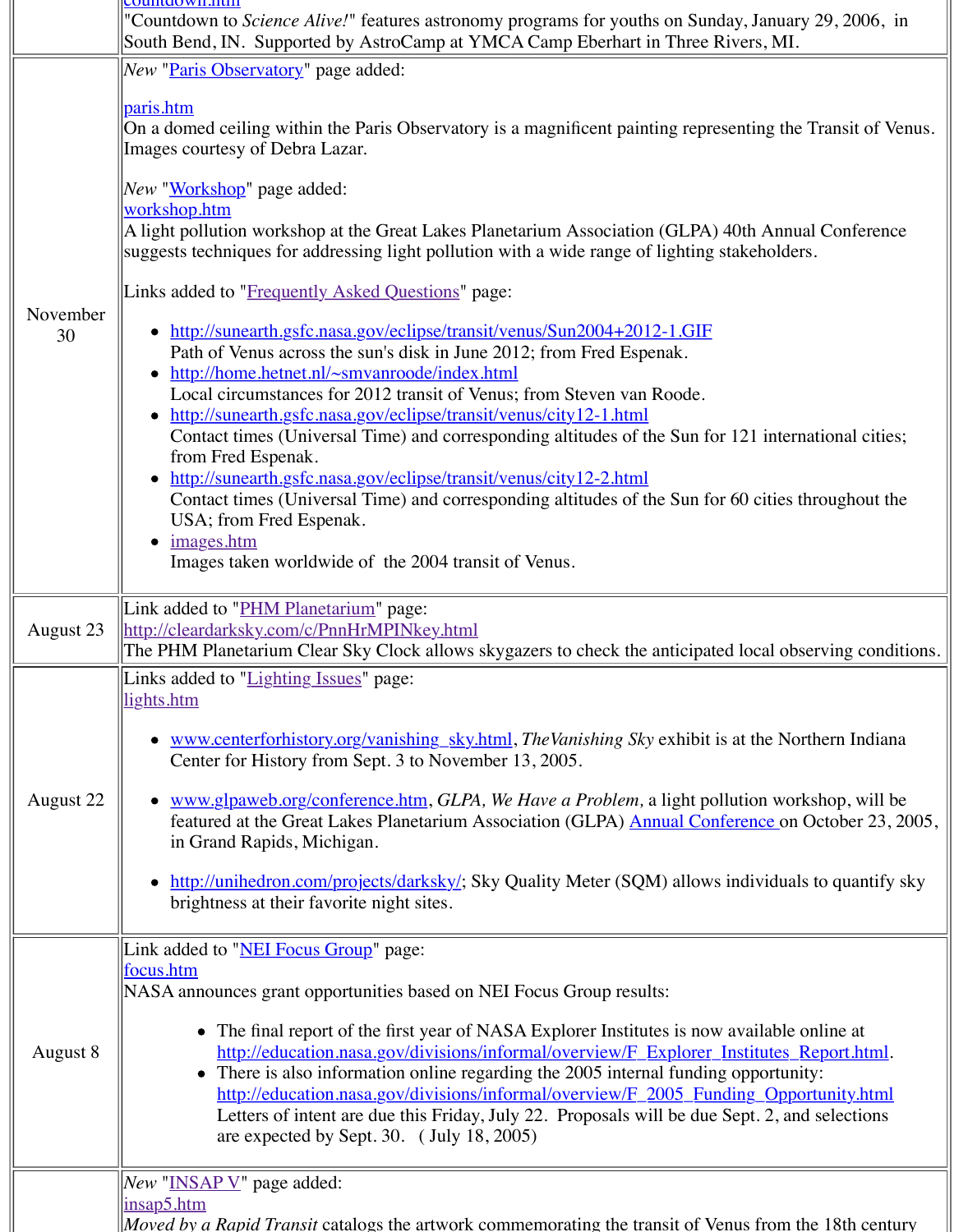|          | Wikipedia, The Free Encyclopedia addresses light pollution issues.                                                                                                                                                                                                                                                                                                                                                                                                                                                                                                                                                                                                                                                    |
|----------|-----------------------------------------------------------------------------------------------------------------------------------------------------------------------------------------------------------------------------------------------------------------------------------------------------------------------------------------------------------------------------------------------------------------------------------------------------------------------------------------------------------------------------------------------------------------------------------------------------------------------------------------------------------------------------------------------------------------------|
|          | Link added to "Music" page:<br>http://www.rtaylor.co.uk/cgi-bin/buy/Operation/ItemLookup/ItemId/B0009FHI<br>Once Around the Sun by Joby Talbot includes new song entitled "June: Transit                                                                                                                                                                                                                                                                                                                                                                                                                                                                                                                              |
|          | Links added to "Images" page:                                                                                                                                                                                                                                                                                                                                                                                                                                                                                                                                                                                                                                                                                         |
| July 15  | • http://www.muncie.k12.in.us/planetweb/transit of venus activities.htm<br>Muncie, Indiana, celebrates the transit with music, planetarium program,<br>http://venustransit.pghfree.net<br>Photographs from Pittsburgh include a projection onto a white card (not s<br>• http://www.astronomy.no/summary.html<br>Results and reflections from one of the most active observing sites--Frog<br>• http://www.astropix.com/HTML/G_SUN/VTRANSIT/HTM<br>Astrophotographer Jerry Lodriguss applies color-coded gradient map and<br>images.<br>• http://www.poughkeepsiejournal.com/apps/pbcs.dll/article?<br>AID=/20050706/LIFE/507060316/1005/NEWS<br>Kathy McLaughlin, winner in Women in Photojournalism contest, includ |
|          | among her select photos.                                                                                                                                                                                                                                                                                                                                                                                                                                                                                                                                                                                                                                                                                              |
|          | Link added to " <b>Black Drop</b> " page:<br>http://skyandtelescope.com/news/article_1277_1.asp<br>Sky & Telescope magazine asks, "Where Was the Black Dot?" after the 2004 tr                                                                                                                                                                                                                                                                                                                                                                                                                                                                                                                                        |
|          | Link added to $"2012"$ page:                                                                                                                                                                                                                                                                                                                                                                                                                                                                                                                                                                                                                                                                                          |
|          | http://www.nao.rl.ac.uk/nao/transit/                                                                                                                                                                                                                                                                                                                                                                                                                                                                                                                                                                                                                                                                                  |
|          | The HM Nautical Almanac Office "presents an observational overview of the tr<br>telescopic era as well as the six centuries or so at either end of this period." De                                                                                                                                                                                                                                                                                                                                                                                                                                                                                                                                                   |
|          | phenomena covering the interval from the $11^{th}$ century through to the $27^{th}$ cent<br>emphasis on the view from the United Kingdom, is at www.nao.rl.ac.uk/nao/tra                                                                                                                                                                                                                                                                                                                                                                                                                                                                                                                                              |
| May 11   | Added to <b>Lighting Issues</b> page:<br>lights.htm<br>St. Joseph County Council, Indiana, has acted to protect the night sky by adopt                                                                                                                                                                                                                                                                                                                                                                                                                                                                                                                                                                                |
|          | Ordinance that includes an inaugural Lighting Ordinance.                                                                                                                                                                                                                                                                                                                                                                                                                                                                                                                                                                                                                                                              |
| March 17 | Link added to "Images" page:<br><u>lent.jpg</u><br>Craig Lent dodged sprinklers to capture this sequence from Niles, MI.                                                                                                                                                                                                                                                                                                                                                                                                                                                                                                                                                                                              |
|          | <i>New</i> Critique page added:                                                                                                                                                                                                                                                                                                                                                                                                                                                                                                                                                                                                                                                                                       |
|          | critique.htm                                                                                                                                                                                                                                                                                                                                                                                                                                                                                                                                                                                                                                                                                                          |
|          | Comments address proposed lighting ordinance for St. Joseph County, IN, for y                                                                                                                                                                                                                                                                                                                                                                                                                                                                                                                                                                                                                                         |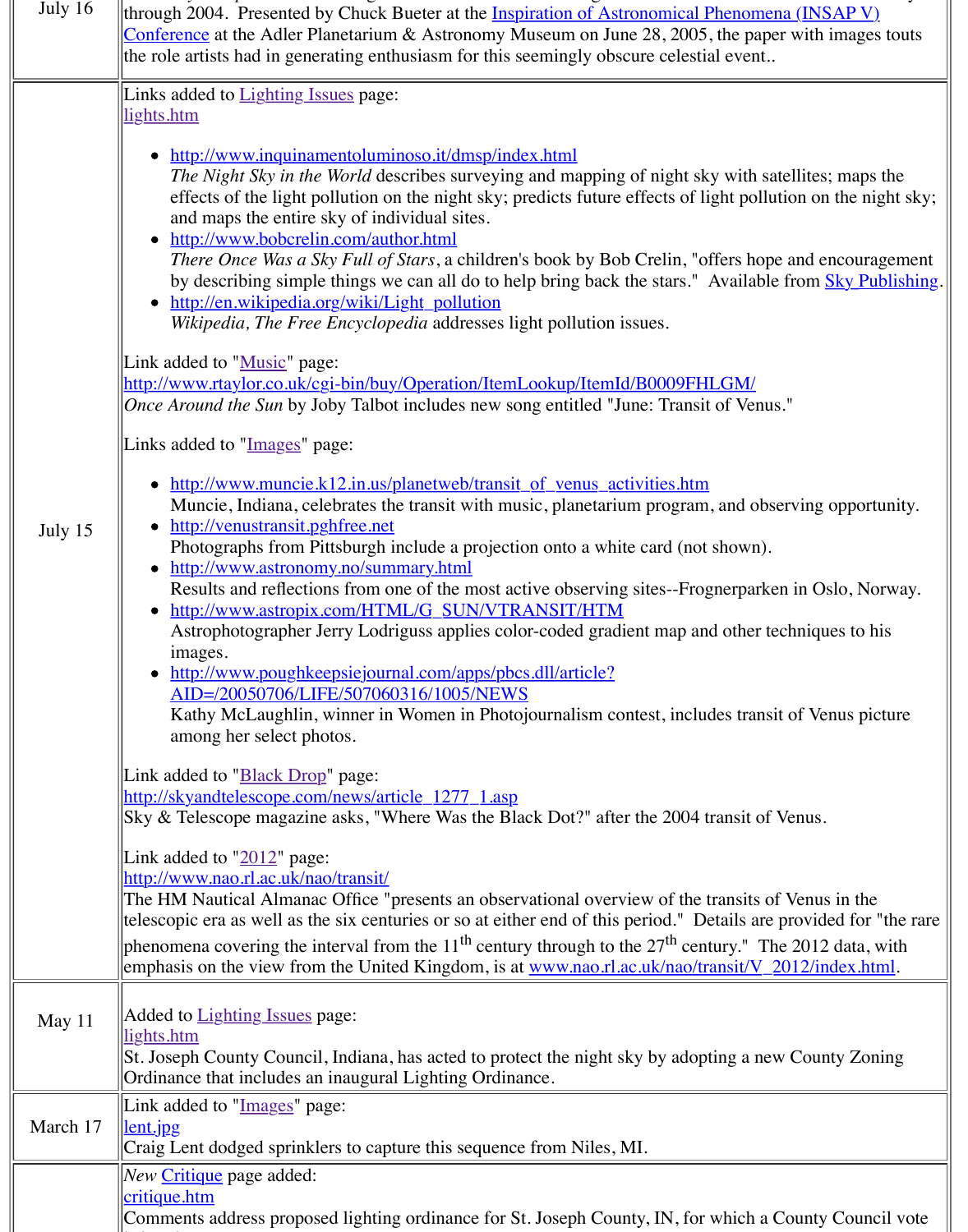| -------<br>$\mu$ and $\mu$ and $\mu$ and $\mu$ and $\mu$ and $\mu$ and $\mu$ and $\mu$ and $\mu$ and $\mu$ |
|------------------------------------------------------------------------------------------------------------|
| Multiple items added to Lighting Issues page                                                               |

## **Year 2004 ([below\)](http://old.transitofvenus.org/county.htm)**

| December | Links added to " $June 8$ " page:                                                                                                                                                                                                                                                                                                                 |
|----------|---------------------------------------------------------------------------------------------------------------------------------------------------------------------------------------------------------------------------------------------------------------------------------------------------------------------------------------------------|
| 13       | http://www.physics.nd.edu/venus%20at%20phm/index.htm                                                                                                                                                                                                                                                                                              |
|          | University of Notre Dame physics students watch the transit of Venus from the PH                                                                                                                                                                                                                                                                  |
|          | New Lighting Issues page added:                                                                                                                                                                                                                                                                                                                   |
|          | lights.htm                                                                                                                                                                                                                                                                                                                                        |
|          | Addresses light pollution issues, with particular reference to northern Indiana.                                                                                                                                                                                                                                                                  |
|          | <i>New</i> " <b>Google</b> " page added:<br><u>google.htm</u>                                                                                                                                                                                                                                                                                     |
|          | The Google Zeitgeist feature lists the transit of Venus as the single most pop<br>June, 2004.<br>• New Google search engine added to multiple pages; features the ability to se                                                                                                                                                                   |
|          | that have been crawled by Google. Please note that recently added items man<br>the search results.                                                                                                                                                                                                                                                |
|          | • Google artists kindly recognize the transit of Venus on their June 8, 2004, band                                                                                                                                                                                                                                                                |
|          | Links added to " <i>Music</i> " page, " <i>Sousa</i> " page, and " <i>Peace</i> " page:                                                                                                                                                                                                                                                           |
|          | http://www.transitofvenus.org/phmband-intro.mp3<br>Megan Dowell, Family Readiness Leader of the 428th MP Company, and C<br>Philip Sousa's <i>Transit of Venus March</i> at the Spring Band Concert; (audio or<br>• http://www.transitofvenus.org/phmband.mp3<br>The PHM Band performs John Philip Sousa's Transit of Venus March at the<br>only). |
|          | Link added to " $2012$ " page:<br>http://home.hetnet.nl/~smvanroode/<br>Details and prospects for the 2012 transit; courtesy of Steven M. van Roode.                                                                                                                                                                                              |
|          | Links added to "Images" page:                                                                                                                                                                                                                                                                                                                     |
|          | • http://members.rogers.com/science_sdc/science_photos/slides/transit_venus<br>Series of photographs from Ontario, Canada; courtesy Shawn Connelly.<br>$\bullet$ http://w1.217.telia.com/~u21702585/venus.htm<br>Images of Venus preceding June 8th culminate with transit of Venus images                                                        |
|          | Images added to " <u>June 8</u> " page:                                                                                                                                                                                                                                                                                                           |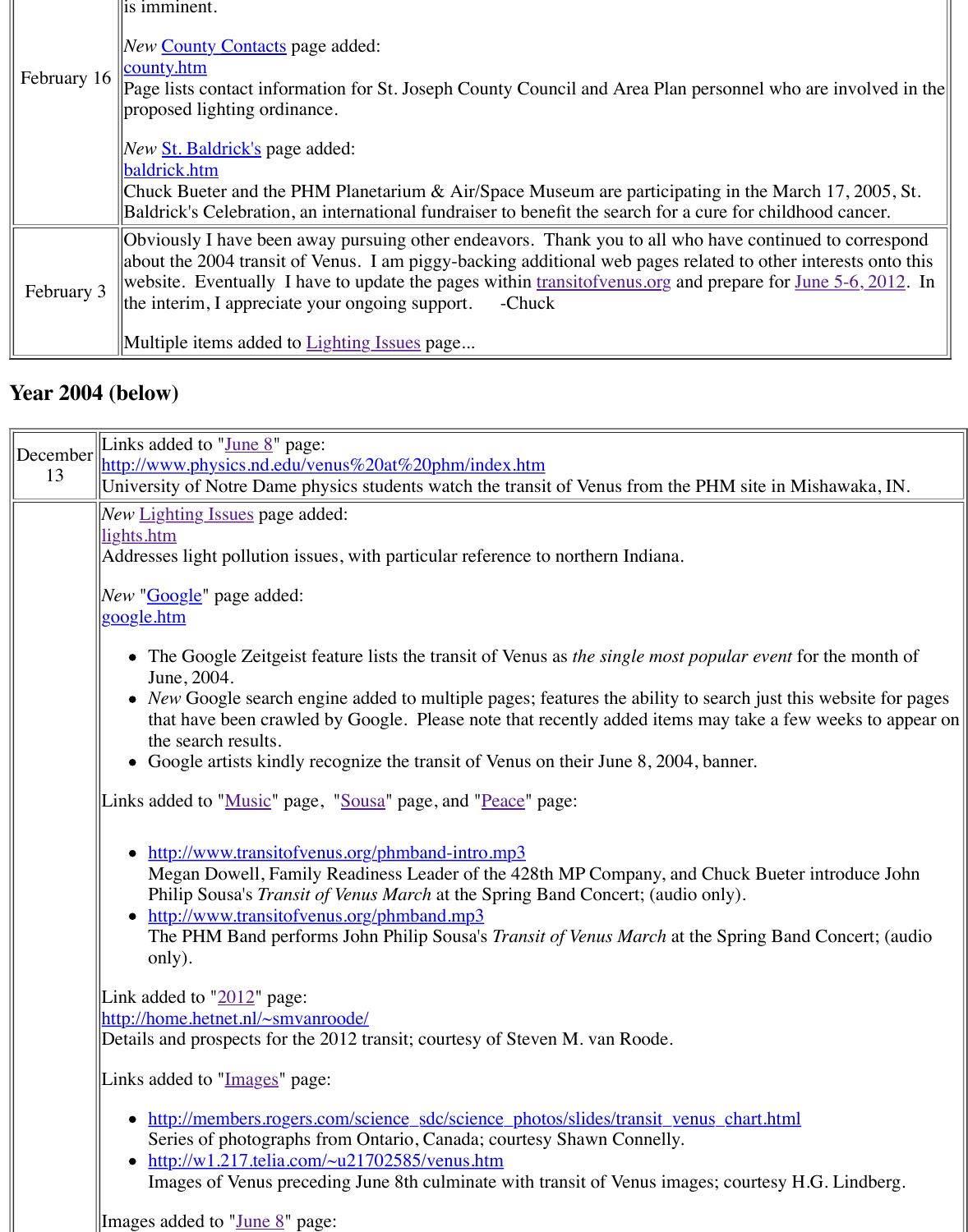Images show families observing the total lunar eclipses of November 8, 2003, and

Link added to "Music" page:

http://[johnwesleyb](http://old.transitofvenus.org/images/aligning.jpg)arker.madasafish.com/compositions/transitofvenus.html *Trans[it of Venus f](http://old.transitofvenus.org/images/darnell.jpg)or Flutes* includes a solo study, a flute duet, and a concerto version, transit [of Venus w](http://old.transitofvenus.org/images/lapierre.jpg)hile noting the presence of flutes in the South Pacific as recorded from John Wesley Barker.

[Link added to "Space](http://old.transitofvenus.org/art.htm)craft" page:

http://www.spaceref.com/news/viewpr.html?pid=14873

Press release (August 24, 2004): "Network of small telescopes discovers distant pl of N[ASA JPL.](http://old.transitofvenus.org/glance.jpg)

Link adde[d to "Science & Math" page:](http://old.transitofvenus.org/phm/gallery.htm) [http://www.phy6](http://old.transitofvenus.org/phm/gallery.htm).org/stargaze/Svenus2.htm

"Approximate calculation of the AU based on the June 8 transit of Venus, meant for  $\epsilon$ beginning college and uses only algebra and simple trigonometry. It only relies on predicted times [of 2nd](http://old.transitofvenus.org/music.htm) and 3rd contact for Cairo and Durban;" from David P. Stern.

[Link added to "Safety" page:](http://johnwesleybarker.madasafish.com/compositions/transitofvenus.html)

http://www.rongross.com/misc/solarview/

Projection device from a simple heliostat; from Ron Gross.

Link corrected on "Music" page and "Sousa" page: [http://www.wgpark.com/page.asp?pid=10](http://www.spaceref.com/news/viewpr.html?pid=14873)

Email feedback added to "**Black Drop"** page:

• "...Placing a small black circle inside and just in contact with a large white one [found that the degree of black drop in](http://www.phy6.org/stargaze/Svenus2.htm)creased when I zoomed out and decreased Likewise, viewing the screen from a distance I found that the black drop eff away. I then reversed the colours of the image and produced an corresponding away. test: open the **blackdrop.gif** file. If you zoom in you will see that there is a distrinct white separation between  $\frac{1}{\sqrt{2}}$ the two circles. As you zoom out this becomes less visible, and by zooming [drop effec](http://www.rongross.com/misc/solarview/)[t app](http://old.transitofvenus.org/safety.htm)[ears..." Courtesy of J](http://www.rongross.com/misc/solarview/)ohn Rushby-Smith.

Links added to "Miscellaneous" page:

- [http://s87767](http://www.wgpark.com/page.asp?pid=10)[106.o](http://old.transitofvenus.org/music.htm)[nlinehome.us](http://www.wgpark.com/page.asp?pid=10)[/art/](http://old.transitofvenus.org/sousa.htm)[TransitO](http://www.wgpark.com/page.asp?pid=10)fVenus.jpg
	- Oil painting metaphorically depicts "Venus transiting the Sun (which double angelic/Luciferian Venus). The embodiment of Venus is sweeping her shield flies over the 'Field [of Mars', bre](http://old.transitofvenus.org/blackdrop.htm)aking the sword's blade and sending debris turning into flowers and peace." Courtesy of Stephen Marc Fox.
- http://abclocal.go.com/wls/news/collectioncorner/083104\_cc\_birdhouses.ht News story: "Painter James Mesplé paid tribute to the recent Transit of Venus birdhouse made of antique barn wood and decorated with paintings and cera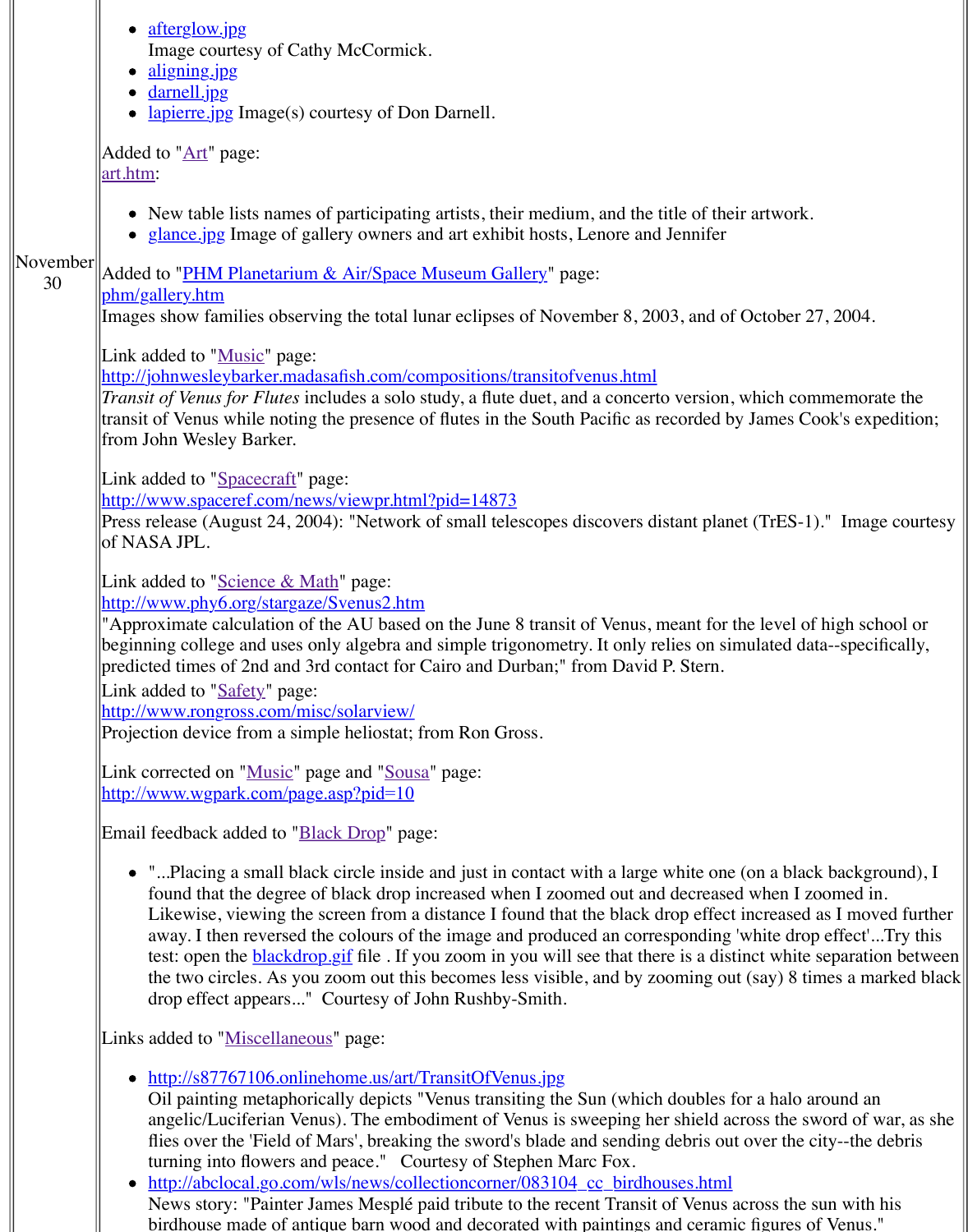|         | Lingianu.                                                                                        |
|---------|--------------------------------------------------------------------------------------------------|
|         | http://antwrp.gsfc.nasa.gov/apod/ap040717.html                                                   |
|         | July 17, 2004: Transit of Venus Stereogram                                                       |
|         |                                                                                                  |
|         | August 17 Links added to " <b>Black Drop"</b> page:                                              |
|         | http://www.metaresearch.org/home/Viewpoint/blackdrop.asp                                         |
|         | In noting "an irradiation effect – the apparent spreading of light from bright areas             |
|         | author Tom Van Flandern asserts that the well-understood black drop effect "provi                |
|         | than a disadvantage."                                                                            |
|         |                                                                                                  |
|         |                                                                                                  |
|         | Link added to " <b>Historical</b> " page:                                                        |
|         | http://www.nojum.net/articles/venustransit/history/                                              |
|         | Pouria Nazemi asserts in <i>Nojum, The Astronomy Magazine of Iran</i> that the Persian           |
|         | witnessed the 1032 transit of Venus. Avicenna claims in his book Shifa, "I say tha               |
|         | the Sun's face."                                                                                 |
|         |                                                                                                  |
|         | Link added to "Education" page:                                                                  |
|         | http://ds9.ssl.berkeley.edu/vteval/web_survey.aspx                                               |
|         | The Sun-Earth Connection solicits feedback on NASA's services provided for the                   |
|         |                                                                                                  |
|         | Respondents to the survey receive free Sun-Earth Connection posters.                             |
|         | Link added to "Science & Math" page:                                                             |
|         | http://www.astro.uni-bonn.de/~dfischer/skyreports/2004/venus.html                                |
| June 27 | The Astronomical Unit from differential <u>astrometry</u> of the 2004 Transit of Venus? <i>\</i> |
|         | handful of medium-quality photographs of the full solar disk taken during the 200                |
|         | to derive the AU by relative astrometry to two sunspots in AR 627 is made."                      |
|         |                                                                                                  |
|         | Links added to "Images" page:                                                                    |
|         | http://soho.nascom.nasa.gov/hotshots/2004_06_08/                                                 |
|         |                                                                                                  |
|         | Hot Shots for June 8, 2004, features movies of eruptive sun, with Venus passing b                |
|         | spacecraft's perspective. Text notes how the transit of Venus improved the accurac-              |
|         | stray light coming from the solar disk that usually scatters inside the spacecraft's in          |
|         |                                                                                                  |
|         | http://soho.nascom.nasa.gov/hotshots/2004_06_08/frames/                                          |
| June 22 | SOHO captures Venus ducking below the sun; shown is 284A at 16:15.                               |
|         | http://soho.nascom.nasa.gov/hotshots/2004_06_08/frames/20040608_1012_                            |
|         | What looks like a scuba diver's view upward--or the opening of the firmame                       |
|         | gem. From the SOHO spacecraft at 2004-06-08 10:12.                                               |
|         |                                                                                                  |
|         | Images added to "U.S. Naval Observatory" page:                                                   |
|         | usno-heliostat1.gif                                                                              |
|         | <u> usno-heliostat2.gif</u>                                                                      |
|         | Diagrams of heliostats from the USNO expeditions; provided by Robert Havlik.                     |
|         | Links added to "Images" page:                                                                    |
|         |                                                                                                  |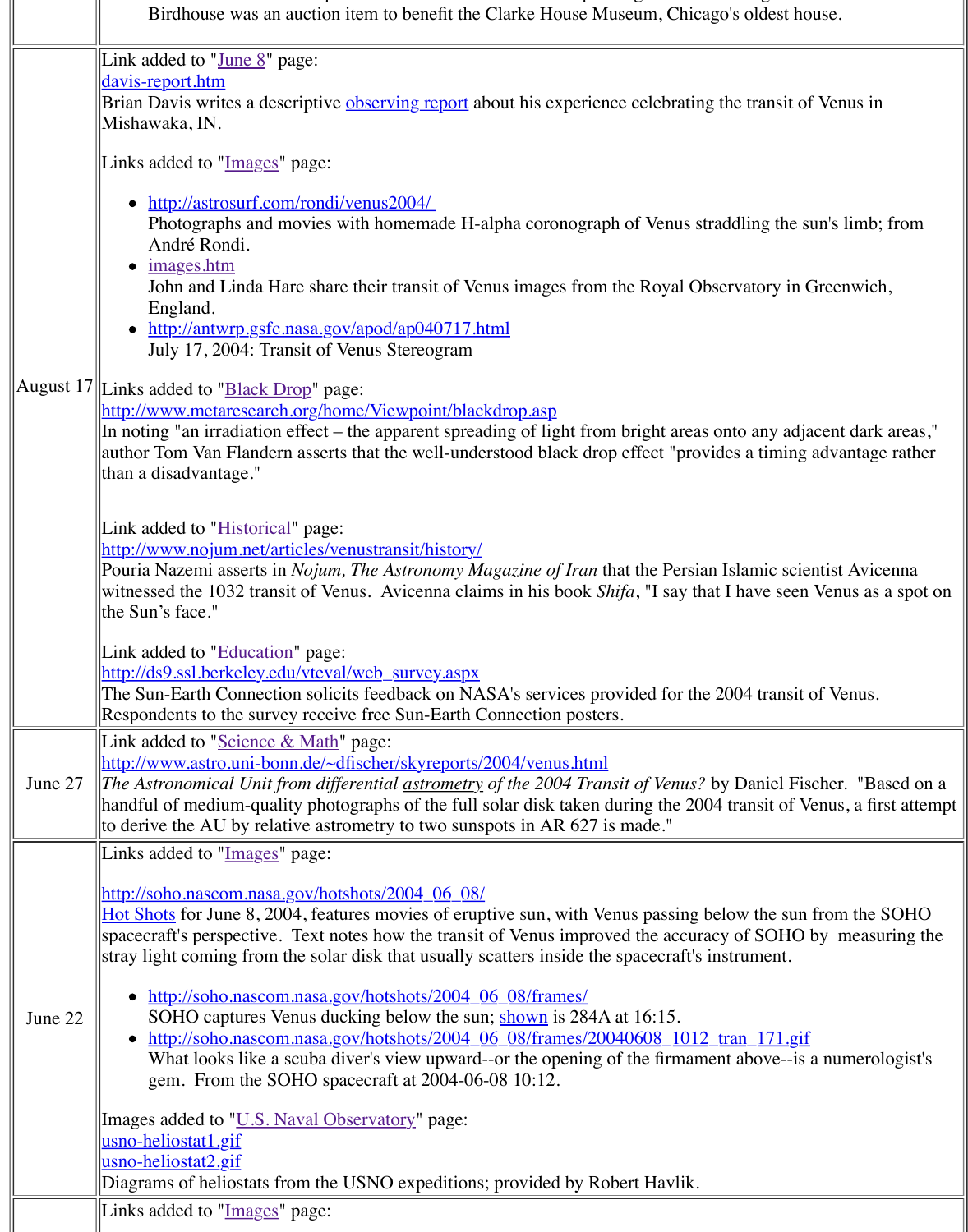|         | James Smith shares his images.<br>• In Statesboro, GA, observers with the Georgia Southern Planetarium overco                                                                                                                                                                                                                                                                                                                                                                                                                                                                                                                                                                                                                                                                                                                                                                                                                                                                                                                                                                                                                                                                                                                                                                                                                                                                                               |
|---------|-------------------------------------------------------------------------------------------------------------------------------------------------------------------------------------------------------------------------------------------------------------------------------------------------------------------------------------------------------------------------------------------------------------------------------------------------------------------------------------------------------------------------------------------------------------------------------------------------------------------------------------------------------------------------------------------------------------------------------------------------------------------------------------------------------------------------------------------------------------------------------------------------------------------------------------------------------------------------------------------------------------------------------------------------------------------------------------------------------------------------------------------------------------------------------------------------------------------------------------------------------------------------------------------------------------------------------------------------------------------------------------------------------------|
|         | transit. Images and comments courtesy of Becky Lowder.                                                                                                                                                                                                                                                                                                                                                                                                                                                                                                                                                                                                                                                                                                                                                                                                                                                                                                                                                                                                                                                                                                                                                                                                                                                                                                                                                      |
|         | Links added to "Images" page:                                                                                                                                                                                                                                                                                                                                                                                                                                                                                                                                                                                                                                                                                                                                                                                                                                                                                                                                                                                                                                                                                                                                                                                                                                                                                                                                                                               |
| June 17 | <u>http://www.hplfoundation.org/astronomy_night_events_transit_of_venus_pl</u><br>A crowd observes along the lakefront by the Adler Planetarium in Chicago,<br>Public Library Foundation.<br>http://nicmosis.as.arizona.edu:8000/ECLIPSE_WEB/TRANSIT_04/TRACI<br>More newly processed images from TRACE.<br>http://www.inquinamentoluminoso.it/download/mondo_ridotto0p25.gif<br>Some parts of the world missed the transit of Venus simply because of dark<br>horizon during the 6+ hours of transit time. Images from CONCAM project<br>and Technology Institute.<br>http://astrosurf.com/rondi/venus2004/<br>Sequence of images by Andre Rondi shows Venus moving beyond the solar<br>http://gong.nso.edu/venus2004/<br>Overlay of the path of Venus as seen from multiple sites; from the Global O<br>(GONG).<br>• http://www.astro.uni-bonn.de/~dfischer/mirror/277.html<br>Daniel Fischer's <i>The Cosmic Mirror</i> links to transit of Venus image galleries<br>reports, and media coverage.<br>• http://dot.astro.uu.nl/DOT_Venus.html<br>Dutch Open Telescope<br>http://iota.jhuapl.edu/venus615.htm<br>David Dunham's account of his trip to Springs, Pennsylvania, USA<br>http://fermi.jhuapl.edu/transit2004/index.html<br>Bob Jensen's images from Montpelier.<br>Sunrise from Venice, Florida, USA<br>june8.htm<br>50 new images from the Mishawaka, Indiana, USA, celebration of the transi |
|         | Links added to $"2012"$ page:                                                                                                                                                                                                                                                                                                                                                                                                                                                                                                                                                                                                                                                                                                                                                                                                                                                                                                                                                                                                                                                                                                                                                                                                                                                                                                                                                                               |
|         | http://sunearth.gsfc.nasa.gov/eclipse/transit/venus/Map2012-1.GIF<br>World visibility map of 2012 transit of Venus; from Fred Espenak.<br>http://sunearth.gsfc.nasa.gov/eclipse/transit/venus/city12-1.html<br>Contact times (Universal Time) and corresponding altitudes of the Sun for 1<br>Fred Espenak.<br>• http://sunearth.gsfc.nasa.gov/eclipse/transit/venus/city12-2.html<br>Contact times (Universal Time) and corresponding altitudes of the Sun for 6<br>from Fred Espenak.                                                                                                                                                                                                                                                                                                                                                                                                                                                                                                                                                                                                                                                                                                                                                                                                                                                                                                                     |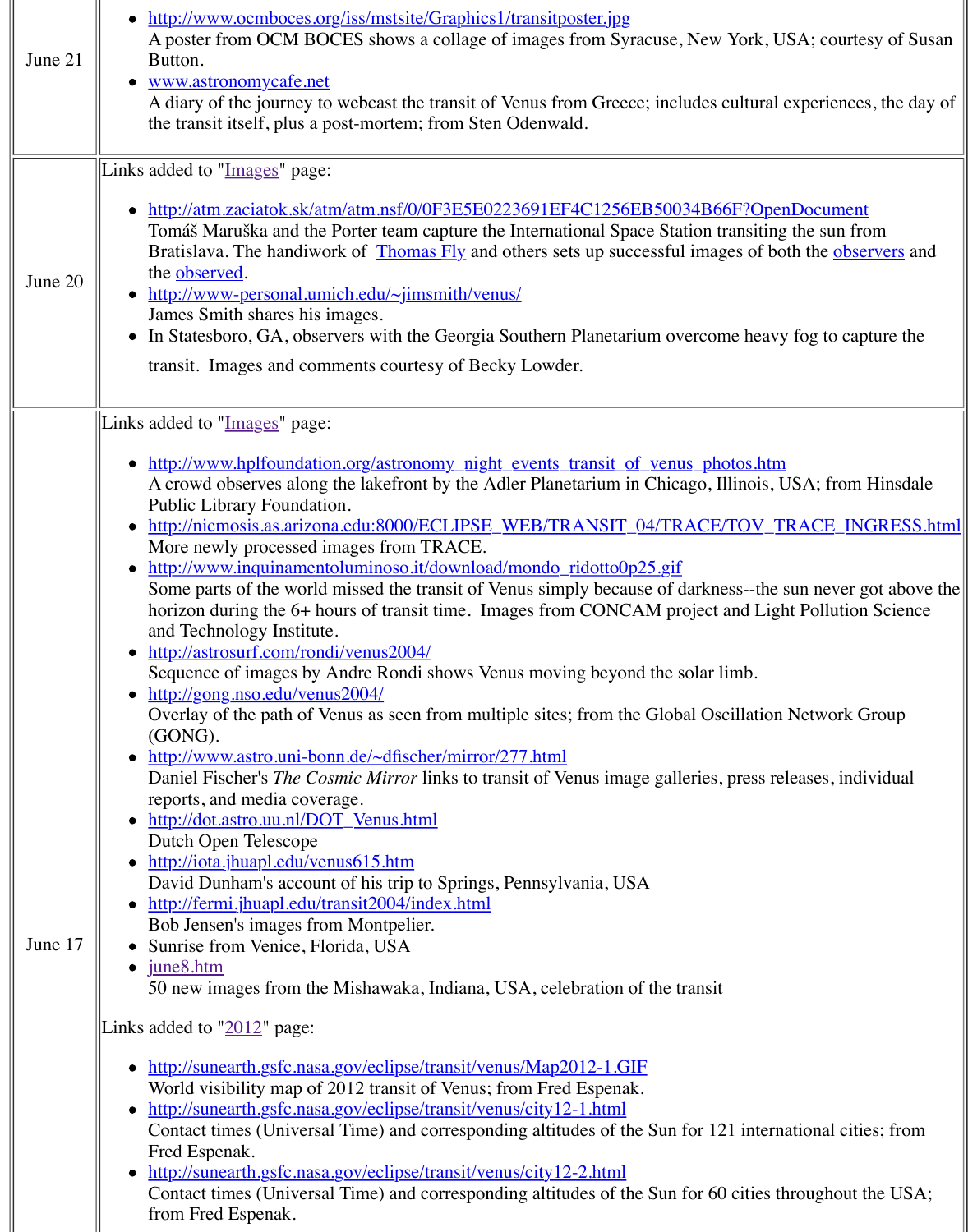|         | Images from the $2004$ transit of Venus, including:                                                                                                                                                                                                                                                                                                                                                                                                                                                                                                                                                                                                                                  |
|---------|--------------------------------------------------------------------------------------------------------------------------------------------------------------------------------------------------------------------------------------------------------------------------------------------------------------------------------------------------------------------------------------------------------------------------------------------------------------------------------------------------------------------------------------------------------------------------------------------------------------------------------------------------------------------------------------|
| June 15 | • http://www.vt-2004.org/photos/<br>Collection of $VT-2004$ images, including the $VT-2004$ Photo of the Day; fro<br>Observatory;<br>http://science.nasa.gov/spaceweather/venustransit/gallery 08jun04 page10.<br>Several pages of images from SpaceWeather.com;<br>• http://www.venusvoordezon.nl/resultaten/fotoalbum.php<br>Diverse images and video from professional and amateur observers alike;<br>• http://vestige.lmsal.com/TRACE/transits/venus_2004/<br>From the perspective of the TRACE spacecraft;<br>• http://vt-2004.solarphysics.kva.se/movies/<br>Swedish 1-m Solar Telescope on La Palma; images and movies include blac<br>aureole outlining the disk of Venus." |
| June 10 | New " <u>June 8</u> " page added:<br><u>june8.htm</u><br>A brief report on our transit of Venus experience at Mishawaka, Indiana, USA. W<br>we appreciate written descriptions of your own transit of Venus experience. The<br>uploaded to this site will slow down appreciably in the next few weeks.                                                                                                                                                                                                                                                                                                                                                                               |
| June 8  | <b>Transit of Venus</b>                                                                                                                                                                                                                                                                                                                                                                                                                                                                                                                                                                                                                                                              |
| June 7  | The weather forecast in northeast Indiana is favorable. We invite you to join our 1<br>which begins this evening at 6:00 p.m. Eastern Standard Time and continues throu<br>Tuesday morning. Thank you all for your ongoing support. We wish you clear sk                                                                                                                                                                                                                                                                                                                                                                                                                             |
| June 6  | New "Clouds" page added:<br>clouds.htm<br>What if cloudy weather threatens your view of the transit? There is always somed                                                                                                                                                                                                                                                                                                                                                                                                                                                                                                                                                           |
| June 5  | <i>New</i> " <i>Instructions</i> " page added:<br>instructions.htm<br>For the 1882 transit of Venus expeditions, the U.S. Naval Observatory printed a pu<br>each member of the expedition team. Noting the experiences of the 1874 expediti<br>explains what the observer may expect to see and how to discern the instant of cor<br>Link added to "Kid Stuff" page:<br>club.htm<br>New "Club" page displays some of the transit of Venus artwork done by youths from<br>Joseph County, IN.<br>Update added to "Monument" page:<br>monument.htm<br>"The stone is about completed, with much late night tapping"                                                                      |
|         | Link added to "Observing" page:                                                                                                                                                                                                                                                                                                                                                                                                                                                                                                                                                                                                                                                      |

[http://www.xs4all.](http://old.transitofvenus.org/instructions.htm)nl/~carlkop/venus/transit.html

Ш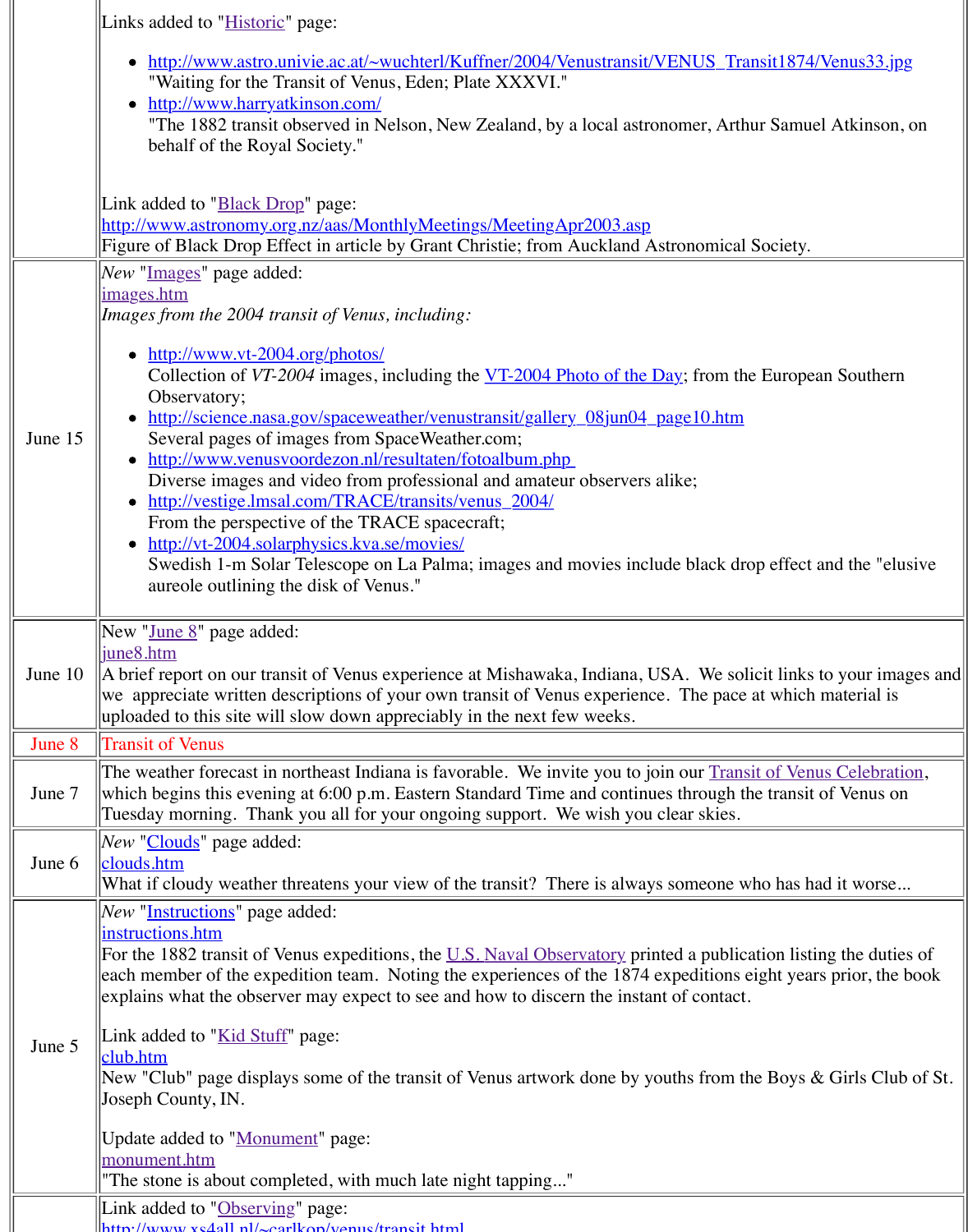| June 4 | studies that are measuring and understanding the chemical processes that control t<br>ozone in the Arctic;" from the University of Waterloo.                                                                                                                                                                                                                                                                                                                                                                                                                                                                                                                                                                                 |
|--------|------------------------------------------------------------------------------------------------------------------------------------------------------------------------------------------------------------------------------------------------------------------------------------------------------------------------------------------------------------------------------------------------------------------------------------------------------------------------------------------------------------------------------------------------------------------------------------------------------------------------------------------------------------------------------------------------------------------------------|
|        | Link added to " <b>Black Drop</b> " page and "Projects" page:<br>http://usna.edu/Users/physics/huddle/Beat%20the%20Black%20Drop.pdf<br>Jim Huddle of the U.S. Naval Academy proposes "a variation of Halley's method<br>the Black Drop Effectand requests collaborators to test the method during the tra<br>Observers simply photograph Venus at fifteen minute intervals, noting the times of                                                                                                                                                                                                                                                                                                                              |
|        | Link added to "Miscellaneous" page:<br>http://venustransit.free.fr/<br>Simulation of Venus crossing the sun in real time $(1x)$ and speeded up $(10x$ and 10                                                                                                                                                                                                                                                                                                                                                                                                                                                                                                                                                                 |
|        | Link added to "Non-English" page:<br>http://www.venusvoordezon.nl/index.htm<br>Live webcast of the Venus transit and a node for online calculation of the Sun-Ear                                                                                                                                                                                                                                                                                                                                                                                                                                                                                                                                                            |
| June 1 | New "Monument" page added:<br>monument.htm<br>Carving is well under way on a new monument by Croston Carvers to local hero J<br>Horrocks predicted and was the first to observe the transit of Venus from Bretherto<br><i>New</i> " <i>Cicadas</i> " page added:<br>cicadas.htm<br>Sten Odenwald writes: "As the countdown for the Transit of Venus continues, and<br>for the emergence of the east coast Brood-X cicadas, I was curious how often we g<br>Venus"<br>Link added to " <b>Black Drop Effect</b> " page:<br>http://www.phys.uu.nl/~vgent/venus/venus_text2.htm#black%20drop<br>Bibliography: The Black Drop and Related Phenomena, from R.H. van Gent.<br>Note: Email service restored (643 messages awaiting). |
|        | Three notes from Chuck Bueter:<br>1. My email service has been disrupted since May 25. If you required a reply<br>please resend your message to <b>bueter@transitofvenus.org</b> . If necessary, call<br>2. As June 8th draws near, preparations for the transit celebration in Mishawak<br>prevent me from responding to all inquiries and requests. I appreciate your<br>your information. I'll do my best to address all parties.<br>3. I recommend you soon print webpages that you deem important. I cannot g<br>support all traffic in June.                                                                                                                                                                           |
|        |                                                                                                                                                                                                                                                                                                                                                                                                                                                                                                                                                                                                                                                                                                                              |

 $\| \mathbf{r} \cdot \mathbf{r} \|$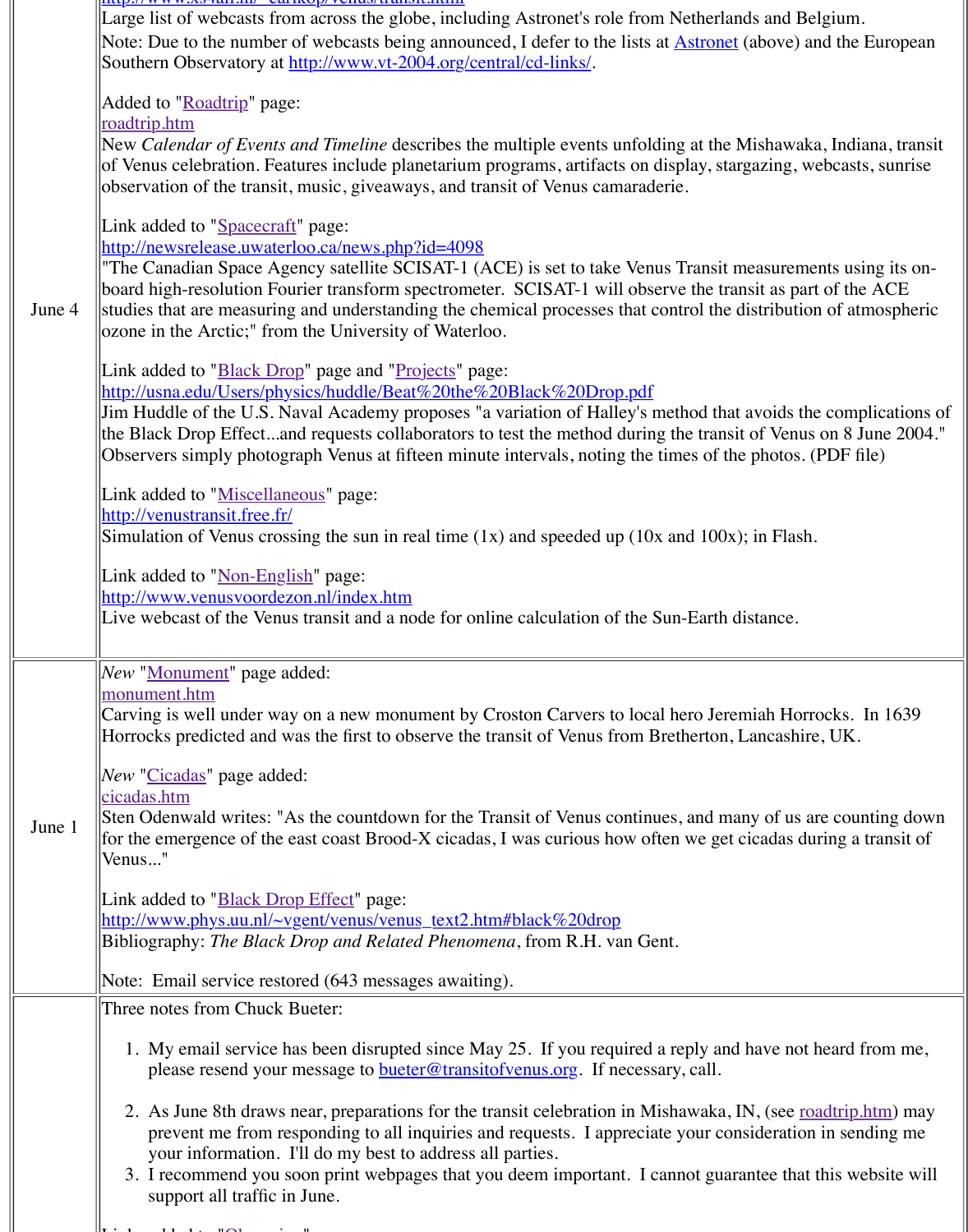|        | Link added to " <b>Shop</b> " page:                                                              |
|--------|--------------------------------------------------------------------------------------------------|
|        | http://www.spacewears.com                                                                        |
|        | T-shirts with transit of Venus images. Buy a shirt and receive a free pair of "eclips"           |
|        | Link added to "Roadtrip" page:                                                                   |
|        | http://www.publicbroadcasting.net/wype/news.newsmain?action=article&ARTICI                       |
|        | NPR radio interview describes local events occurring in the "Michiana" area.                     |
|        | Link added to "Miscellaneous" page:                                                              |
|        | http://www.norristownpreservationsociety.org/                                                    |
|        | A lecture and a reenactment of David Rittenhouse observing the transit, from the $\mathbb N$     |
|        | and the Delaware Valley Amateur Astronomers (DVAA), sponsored by the Ameri                       |
|        | Added to "Road Trip" page:                                                                       |
|        | <u>roadtrip.htm</u>                                                                              |
|        | More details about the schedule of events in Mishawaka, Indiana, and pictures of t               |
|        | Features include planetarium programs; multiple viewing aids with solar filters; co              |
|        | parking; free gifts; webcast from overseas; broadcast of WWV time signal; etc.                   |
|        | Added to "Matt Rumley" page:                                                                     |
|        | <u>rumley.htm</u>                                                                                |
|        | On Saturday, June 5, from 8:30-10:30 p.m. EST, Matt Rumley will perform at The                   |
|        | Rumley is the featured musician on <i>Transit of Venus Program</i> . The Pub, which se           |
|        | $\vert A \vert e$ , is located on the northwest corner of Grape Rd. and Cleveland Rd. (S.R. 23), |
|        | Link added to "Historic" page:                                                                   |
| May 27 | <u>rittenhouse-log.htm</u>                                                                       |
|        | Log observatory David Rittenhouse built for the 1769 observations at his Norriton                |
|        | Historical Society of Montgomery County.                                                         |
|        |                                                                                                  |
|        | Links added to " <u>Non-English</u> " page:                                                      |
|        | • http://www.ca2000pt.com/noticias/venus04/venus04.htm                                           |
|        | Portuguese Astronomical Club CA2000 maintain online, since December 20                           |
|        | Venus transit. We are also linked to the ESO observation program; site subr                      |
|        | $\bullet$ http://www.vt-2004.org                                                                 |
|        | The European Southern Observatory is leading an extensive program that is                        |
|        | website is continuously growing. This is a thorough website in multiple la                       |
|        | observers, educators, and enthusiasts.                                                           |
|        | Links updated at "Music" page and "Sousa" page:                                                  |
|        | http://www.loc.gov/rr/perform/ihas/                                                              |
|        | The Library of Congress has compiled a thorough collection of music related to th                |
|        | John Philip Sousa's <i>Transit of Venus March</i> . You can see the entire history of Sou        |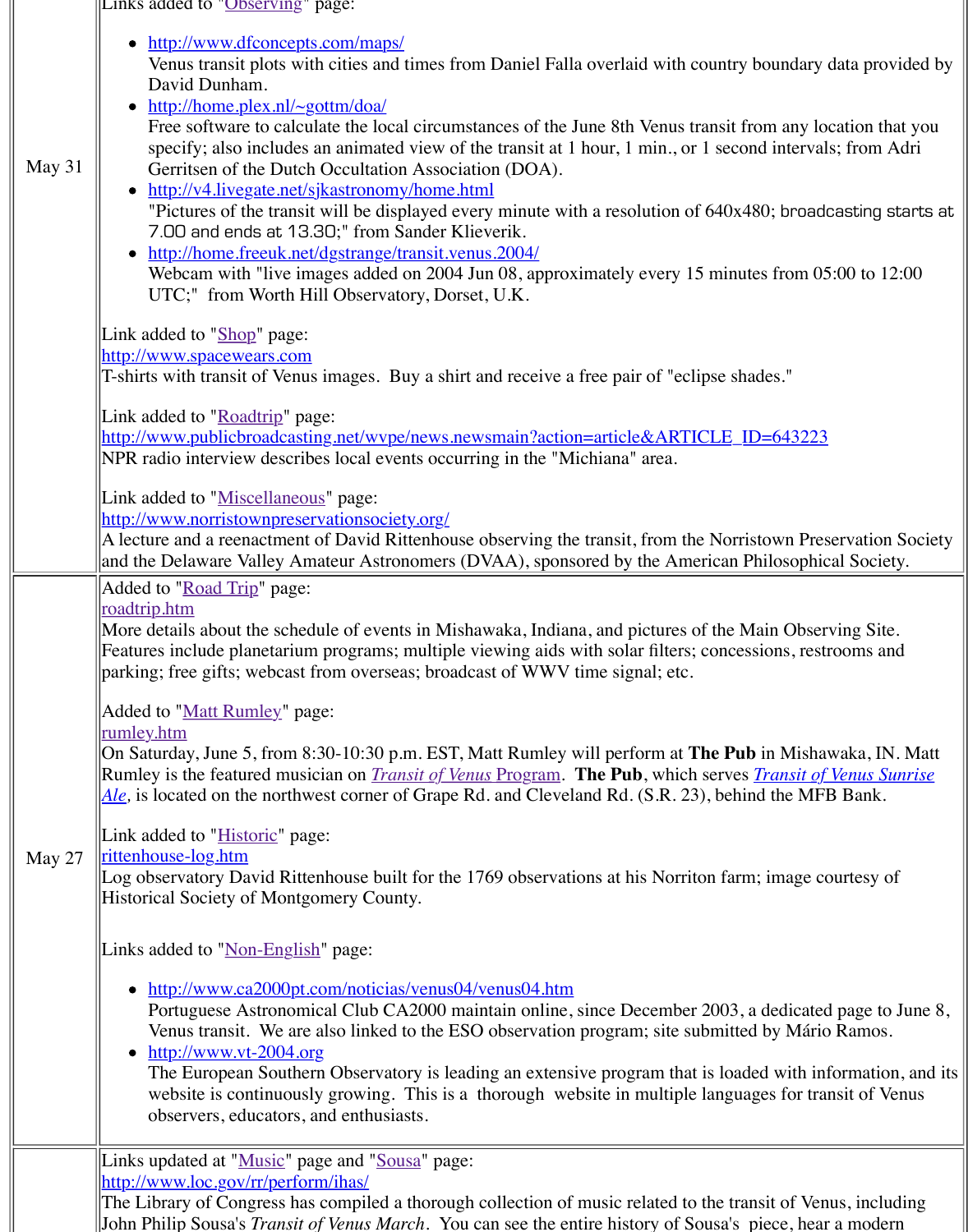|          | • http://www.venus-giessen.de/venus.htm<br>"Science weekend in Giessen, Germany;" site submitted by Harald Schätzle                                                                                                                                                                                                                                                                                                                                                                                                                                                                                                                                                                                                   |
|----------|-----------------------------------------------------------------------------------------------------------------------------------------------------------------------------------------------------------------------------------------------------------------------------------------------------------------------------------------------------------------------------------------------------------------------------------------------------------------------------------------------------------------------------------------------------------------------------------------------------------------------------------------------------------------------------------------------------------------------|
|          | Link added to " <b>Education</b> " page:<br>http://www.nojum.net/transit2004/topics.asp<br>Workshop in Iran on amateur astronomy and astronomy education, with emphasis                                                                                                                                                                                                                                                                                                                                                                                                                                                                                                                                               |
| May 17   | Link added to "Observing" page:<br>http://aa.usno.navy.mil/data/docs/Transit.html<br>Online calculator computes the local Venus transit circumstances for any location<br>Observatory.<br>Link added to "Safety" page:<br>http://www.exploratorium.com/venus/index.html<br>You can track the transit of Venus live with no risk of eye damage from the sun by<br>from Greece; from the Exploratorium.                                                                                                                                                                                                                                                                                                                 |
|          | Link added to "Observing" page and "Education" page:<br>http://www.exploratorium.com/venus/index.html<br>The Exploratorium will provide a narrated webcast with four telescopes in white l<br>filters. Watch the transit live, even if it is not visible from your site. [This webpag]<br>http://www.exploratorium.edu/webcasts/.]                                                                                                                                                                                                                                                                                                                                                                                    |
| May $13$ | Links added to "Shop" page:<br>http://www.mishawakabrewingcompany.com/SpecialEvents.html<br>The Mishawaka Brewing Company has crafted Transit of Venus Sunrise Ale<br>Venus. "Brewed using four malts and only one hop variety (Centennia<br>Ale is brewed in the style of an India Pale Ale. It contains only malter<br>yeast. The tasty brew (6.1% alcohol) is available both on tap and inc<br>different labels that celebrate the event.<br>$\bullet$ art.htm<br>Professional and amateur artists alike convey their interpretations of the tran<br><i>Transit of Venus Art Exhibit.</i> The collection of new art is displayed now three<br>Eyewear Gallery, 1639 N. Ironwood Dr., Suite 2, South Bend, Indiana. |
|          | Link added to "Miscellaneous" page:<br>http://www.mediatracks.com/orderMAIN.html<br>05-09 broadcast of interviews of Sten Odenwald and Chuck Bueter addresses the<br><b>Tracks Communication.</b>                                                                                                                                                                                                                                                                                                                                                                                                                                                                                                                     |
|          | Link added to " <u>Non-English</u> " page:<br>Voyage à Rodrigue, l'ouvrage d'Alexandre-Gui Pingré qui parait dans la Bibliothè<br>Francophone, Le Publieur (en collaboration avec SEDES). Édition établie par le p<br>de l'université de La Réunion. 378 p., 25 ?, ISBN 2-84784-122-9;                                                                                                                                                                                                                                                                                                                                                                                                                                |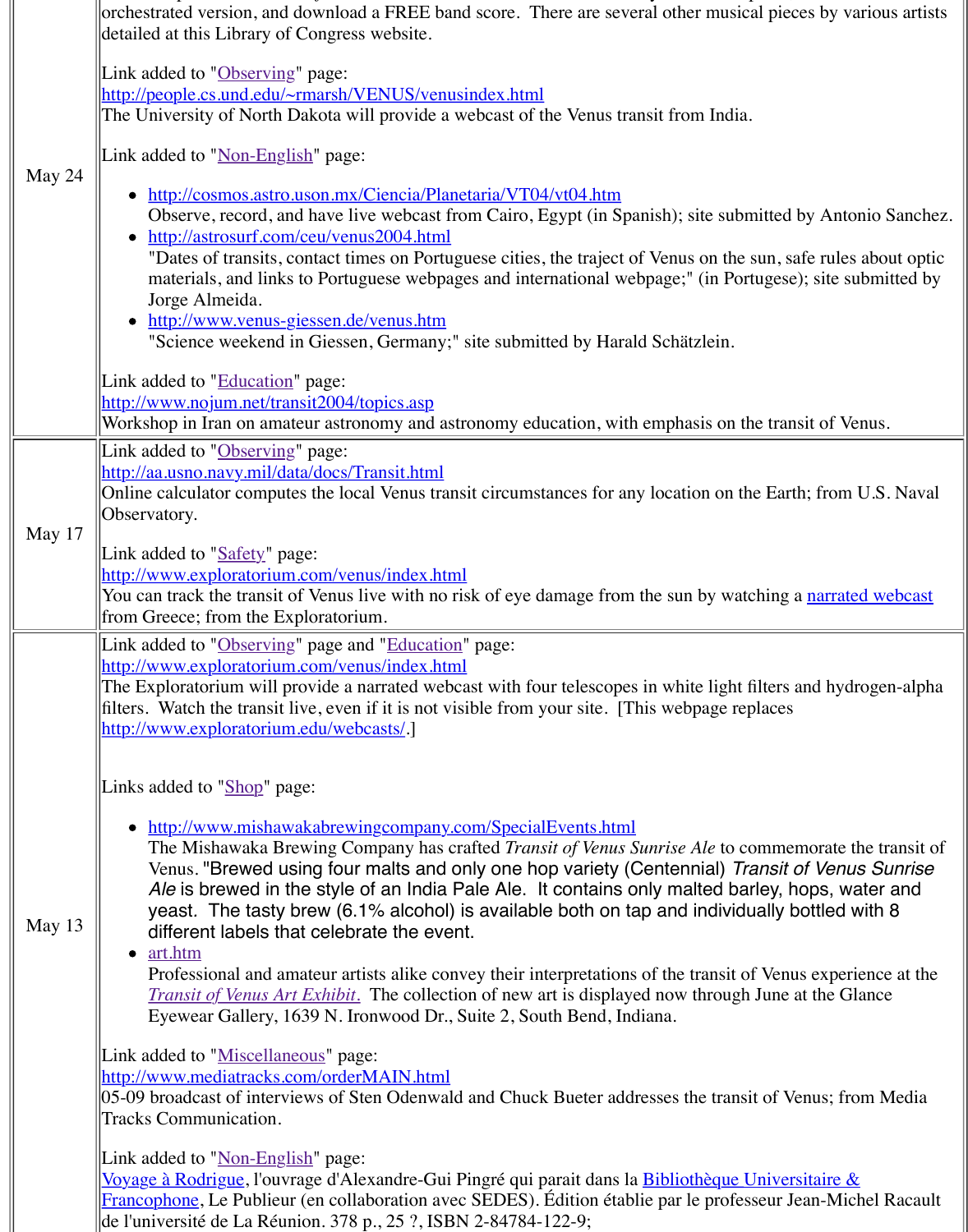|       | Text of the answer regarding the Black Drop Effect and hydrogen-alpha filters is n<br>Pasachoff.                                                                                                                                                                                                                                                                                                                                                                                      |
|-------|---------------------------------------------------------------------------------------------------------------------------------------------------------------------------------------------------------------------------------------------------------------------------------------------------------------------------------------------------------------------------------------------------------------------------------------------------------------------------------------|
|       | Link added to "Education" page:<br>http://son.nasa.gov<br>The Student Observation Network tracks solar storms and predicts the impact of s                                                                                                                                                                                                                                                                                                                                            |
|       | Link added to " <i>Historical</i> " page:"<br>http://transits.mhs.ox.ac.uk/<br>"A browsable database of historical instruments and images from collections arour<br>Instrument Commission (SIC) of the International Union of the History and Philos                                                                                                                                                                                                                                  |
|       | and individuals are invited to develop the site by contributing their own material."                                                                                                                                                                                                                                                                                                                                                                                                  |
|       | Link added to "Observing" page and "Black Drop Effect" page:<br>http://home.hetnet.nl/%7Esmvanroode/venustransit/eng/eng_parallax.html#BD                                                                                                                                                                                                                                                                                                                                             |
|       | At the critical moment when observers try to time when Venus touches the inside<br>phenomena such as the <b>black</b> drop effect suddenly emerge. This site guides obser<br>internal contact occurs; from Steven van Roode.                                                                                                                                                                                                                                                          |
| May 5 | Link added to " <i>Education</i> " page and " <i>Science and Math</i> " page:<br>http://home.hetnet.nl/~smvanroode/venustransit/eng/eng_parallax.html<br>Measure the distance to the sun by knowing only your location (lat/long) and the t<br>is, "compute the mean equatorial solar parallax online from your own and others'<br>of Venus, employing <i>either</i> Halley's or Delisle's method." This is the easiest meth<br>quantify the distance to the sun from their own data. |
|       | Added to " <b>Black Drop Effect</b> " page:<br>Jay Pasachoff answers question about what an observer could expect of the black<br>alpha filter, particularly if there is a prominence on the limb of the sun near Venus                                                                                                                                                                                                                                                               |
|       | Added to "Safety" page:<br>Fine print in big, bold letters addresses the requisite safety warnings. Also added<br>Schmidt-Cassegrain telescopes and large-aperture reflector telescopes to project a<br>heat build-up.                                                                                                                                                                                                                                                                |
| May 4 | Link added to "Shop" page:<br>http://www.melbourneobservatory.com/bulletin.htm#sale<br>Reproduction of Gregorian telescope, 1742 atlas, Proctor map, etc.; from Brian Gr                                                                                                                                                                                                                                                                                                              |
|       | Link added to "Science and Math" page:<br>http://planetarynames.wr.usgs.gov/venus/venuTOC.html<br>The origins of the names of Venus features are listed by the U.S. Geological Surve                                                                                                                                                                                                                                                                                                  |
|       | Link added to "Peace" page:<br>$\frac{f_{\text{I}}}{f_{\text{I}}}$                                                                                                                                                                                                                                                                                                                                                                                                                    |
|       | New page shows contents of flyer that accompanies <i>Eclipse Shades</i> sent to Iraq an                                                                                                                                                                                                                                                                                                                                                                                               |

 $\overline{J}$  100  $\overline{J}$  100  $\overline{J}$  100  $\overline{J}$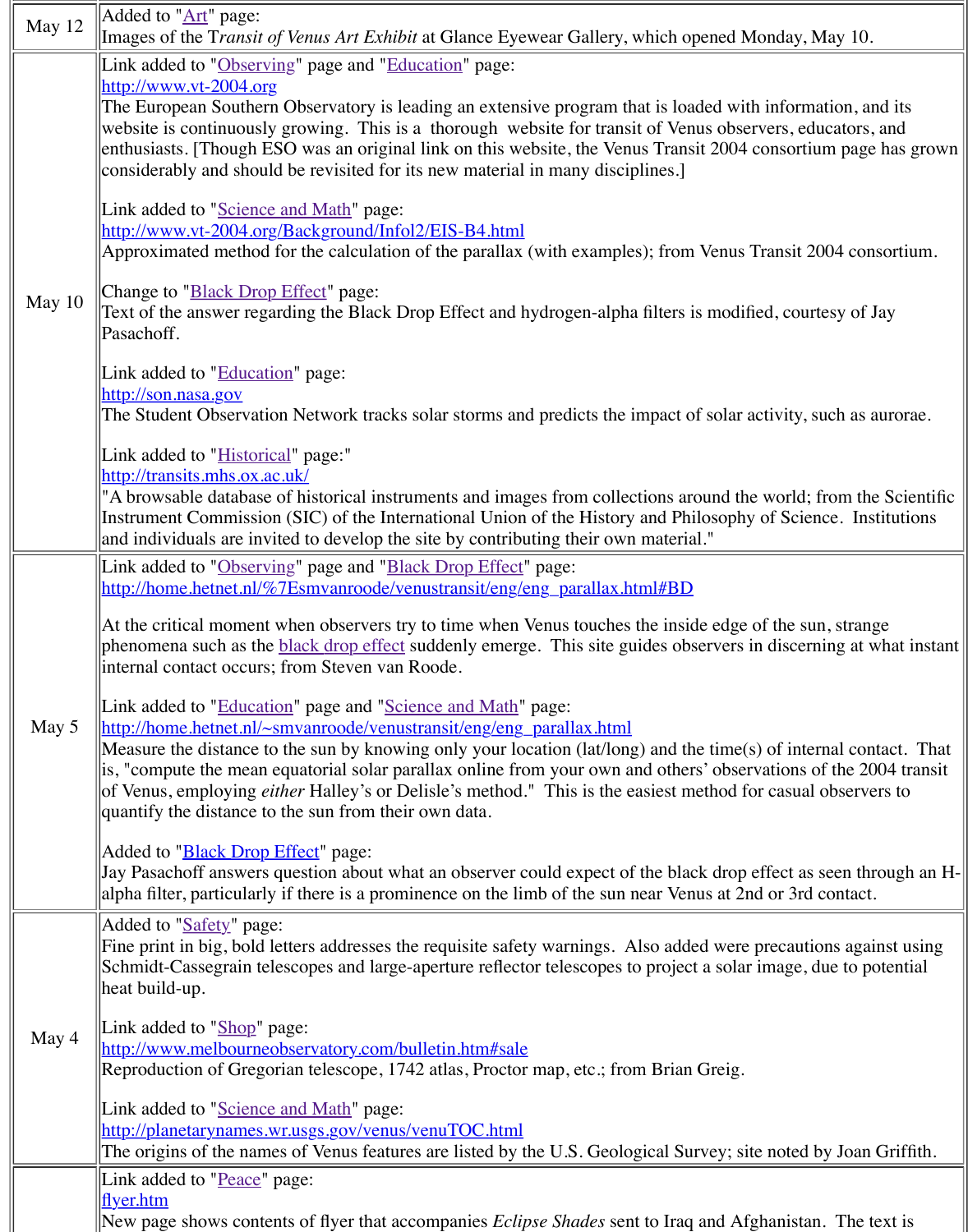| April 28 | $S_N$ ) $\alpha$ <i>Telescope</i> magazine reatures the transit of venus in a series of articles<br>2004 issues.<br><i>Science News</i> magazine (Vol. 165, No. 16, 17 April 2004) features the trans<br>http://www.iop.org/EJ/toc/0031-9120/39/3<br><i>Physics Education</i> (Volume 39, Number 3, May 2004) has several articles a<br>including an illustrated teacher's guide by Robin Catchpole, senior astronom<br>Greenwich, and a paper plate explanation of the frequency of transits. All p<br>are made freely available for 30 days from the date of online publication.<br>http://www.sciam.com/issue.cfm<br><i>Scientific American</i> magazine (May 2004) features the transit of Venus in an<br>kids.htm<br>The transit of Venus is for kids, too! Enjoy these simple yet fun activities for<br>Links added to "Projects" page:<br>www.sunderstanding.net<br>Measuring the Universe with a String and a Stone A series of activities allo<br>distance to the sun simply, with the lone assumption that Venus is the size of<br>Monteiro.<br>• http://vamana.space-india.org/<br>Vamana Project is a 3-phase activity in which students in India measure the<br>gnomon; determine the maximum angular separation between the Sun and Y<br>that Venus takes across the solar disc on June 8 <sup>th</sup> . |
|----------|-------------------------------------------------------------------------------------------------------------------------------------------------------------------------------------------------------------------------------------------------------------------------------------------------------------------------------------------------------------------------------------------------------------------------------------------------------------------------------------------------------------------------------------------------------------------------------------------------------------------------------------------------------------------------------------------------------------------------------------------------------------------------------------------------------------------------------------------------------------------------------------------------------------------------------------------------------------------------------------------------------------------------------------------------------------------------------------------------------------------------------------------------------------------------------------------------------------------------------------------------------------------------------------------------------------------------|
|          | New " <i>Celebrate</i> " page added:<br>celebrate.htm                                                                                                                                                                                                                                                                                                                                                                                                                                                                                                                                                                                                                                                                                                                                                                                                                                                                                                                                                                                                                                                                                                                                                                                                                                                                   |
|          | The former "Road Trip" page has been renamed, and material has been updated an                                                                                                                                                                                                                                                                                                                                                                                                                                                                                                                                                                                                                                                                                                                                                                                                                                                                                                                                                                                                                                                                                                                                                                                                                                          |
| April 19 | We invite you to join us as we celebrate the transit of Venus with multiple events i<br>surrounding communities. See <u>roadtrip.htm</u> . We are busy preparing for the transi<br>fewer lately. Please continue to send your suggested links and we will soon uploa                                                                                                                                                                                                                                                                                                                                                                                                                                                                                                                                                                                                                                                                                                                                                                                                                                                                                                                                                                                                                                                    |
| April 13 | Link added to " <b>Education</b> " page:<br>http://www.astronomy.no/venus080604/webcast.html<br>A live webcast from several sites in Norway will include images with H-alpha filte<br>before first contact, probably just before 05 UTC, and will last until about half an<br>$\parallel$ am UTC).<br>Link added to "Miscellaneous" page:<br>$\frac{\text{http://w1.217.telia.com/~u21702585/venus.htm}}{1}$<br>Watch Venus segue through her phases. A series of photographs features the plane                                                                                                                                                                                                                                                                                                                                                                                                                                                                                                                                                                                                                                                                                                                                                                                                                        |
|          | New "Art Exhibit" page created:<br><u>art.htm</u><br>Artists are invited to commemorate the transit of Venus with their handiwork to be<br>Gallery in South Bend, Indiana, or online at a virtual gallery through this website.                                                                                                                                                                                                                                                                                                                                                                                                                                                                                                                                                                                                                                                                                                                                                                                                                                                                                                                                                                                                                                                                                         |

 $\lambda$  and  $\lambda$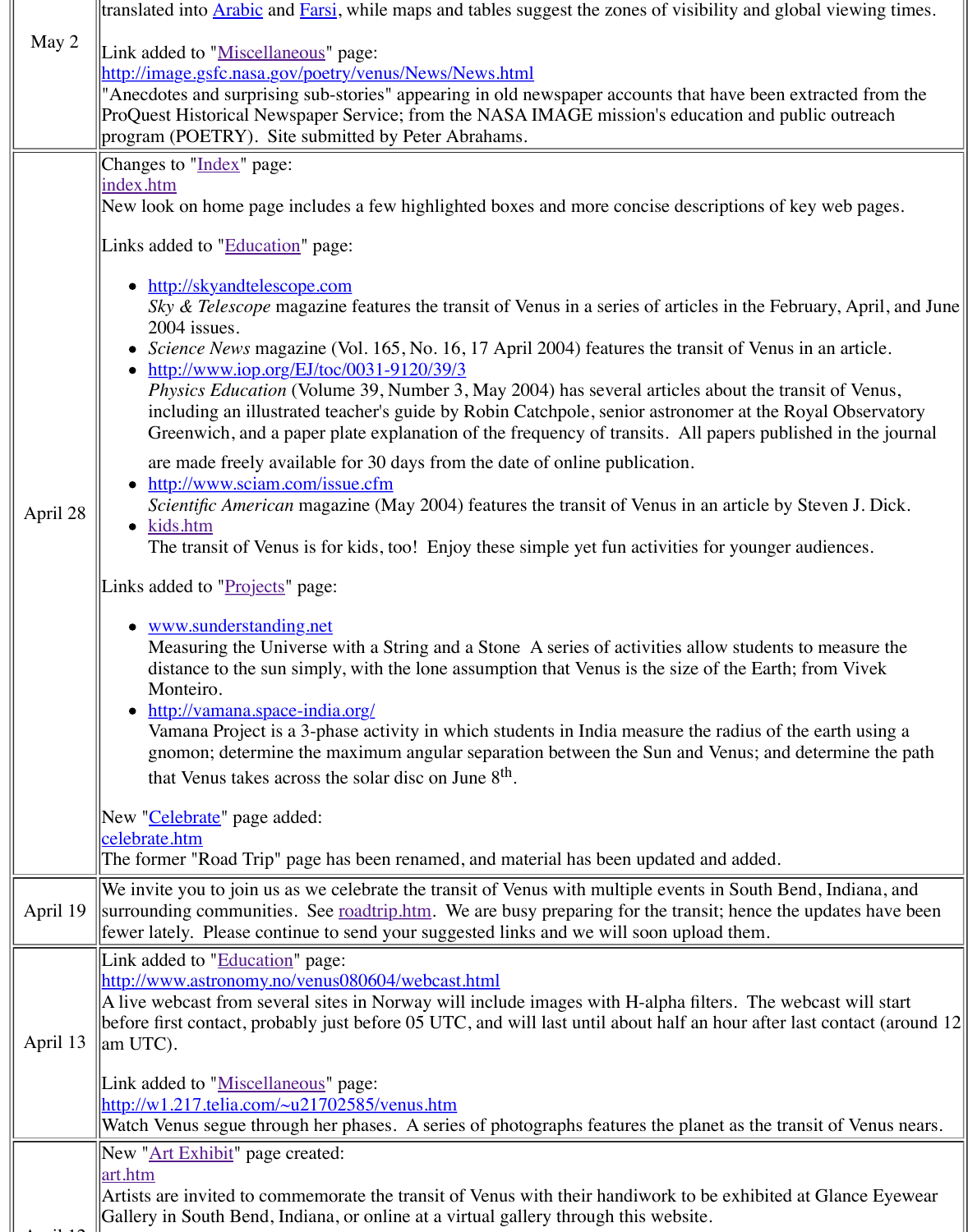|          | http://rathnasree.htmlplanet.com/Pathani.htm<br>"Samanta Chandrasekhar - a Siddhantic Astronomer from a remote region in Oriss<br>unaware of theoretical predictions for this transit and observed it through prediction-<br>Rathnasree, Nehru Planetarium, New Delhi.                                                                                                                                                                                                                                                                                                                                                                                                                                                                                                                                                                                                                                                                                                                                                                 |
|----------|----------------------------------------------------------------------------------------------------------------------------------------------------------------------------------------------------------------------------------------------------------------------------------------------------------------------------------------------------------------------------------------------------------------------------------------------------------------------------------------------------------------------------------------------------------------------------------------------------------------------------------------------------------------------------------------------------------------------------------------------------------------------------------------------------------------------------------------------------------------------------------------------------------------------------------------------------------------------------------------------------------------------------------------|
| March 30 | Link added to "Education" page:<br>www.sunderstanding.net<br>Measure the universe with a string and a stone. A series of activities allow studen<br>sun simply, with the lone assumption that Venus is the size of the Earth; from Vive<br>Links added to "Miscellaneous" page:<br>http://www.sciencefriday.com/pages/2004/Mar/hour1_030504.html<br>A "Science Friday" episode of Talk of the Nation on National Public Radio (NPR)<br>transit of Venus; with Bob Berman.<br>Links added to "Shop" page:<br>Effective April 1, 2004 and for limited time, T-shirts with transit of Venus images<br>http://cgi.ebay.com/ws/eBayISAPI.dll?ViewItem&item=3905980039<br>Doppelmayer<br>http://cgi.ebay.com/ws/eBayISAPI.dll?ViewItem&item=3905980468<br>Black and white Horrocks stained glass<br>http://cgi.ebay.com/ws/eBayISAPI.dll?ViewItem&item=3905981515<br>Parallax angle of Venus<br>http://cgi.ebay.com/ws/eBayISAPI.dll?ViewItem&item=3905784785&categ<br>15687&sspagename=STRK%3AMESSE%3AIT&rd=1<br>Nitzschke's transit at sea |
|          | Link added to "Safety" page:<br>http://www.astronomyindia.uni.cc/<br>Sun View goggles are mylar solar filters.                                                                                                                                                                                                                                                                                                                                                                                                                                                                                                                                                                                                                                                                                                                                                                                                                                                                                                                         |
|          | New "Peace" page added:<br><u>peace.htm</u><br>Share the common experience of an uncommon event. You can help the troops sta<br>March 24 people with whom they interact to see the transit of Venus by sending protective e<br>Symphony, in coordination with the Coalition Forces Land Component Command<br>20 sites in Iraq and Afghanistan. For \$1.00 USD you can send a pair of <i>Eclipse Si</i><br>best viewing circumstances and weather prospects in the world.                                                                                                                                                                                                                                                                                                                                                                                                                                                                                                                                                               |
|          | Link added to "Observing" page:<br>http://www.occultations.astronews4you.com/<br>"Freeware program developed by the Dutch Occultation Association enables you                                                                                                                                                                                                                                                                                                                                                                                                                                                                                                                                                                                                                                                                                                                                                                                                                                                                          |

[predictions for t](http://www.astronomyindia.uni.cc/)[he tra](http://old.transitofvenus.org/safety.htm)[nsit. It also s](http://www.astronomyindia.uni.cc/)upports both real-time and step-by-dimensions. The step-by-step instruct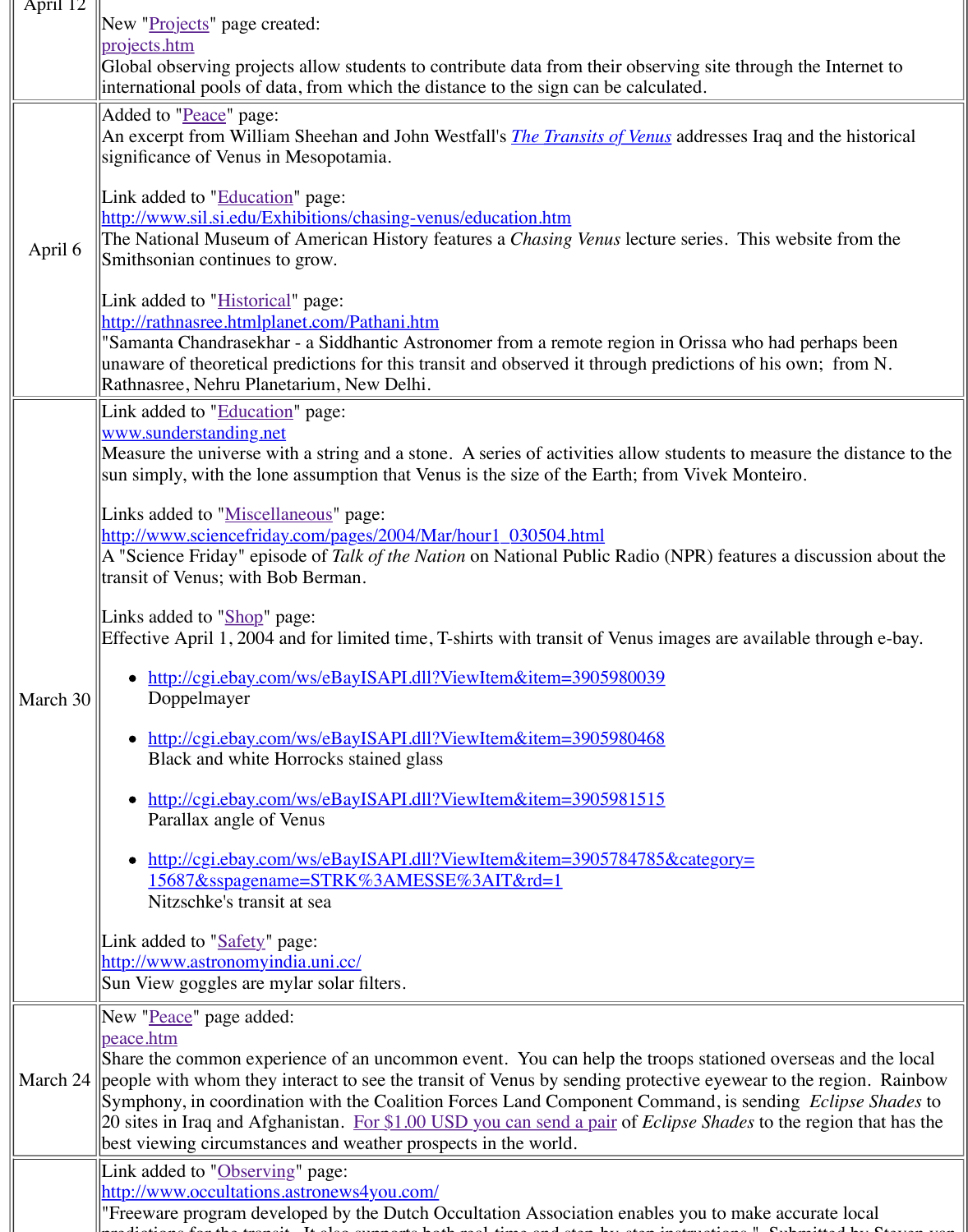| March 14 | All 147 glass negatives recently discovered in the vault of the Lick Observatory an<br>a movie, which "shows Venus's silhouette flickering strangely as it marches across<br>Anthony Misch and William Sheehan. (Site suggested by Hilmar Duerbeck.)<br>Link added to " <i>Historical</i> " and " <i>Black Drop</i> " pages:<br>http://www.astro.univie.ac.at/~wuchterl/Kuffner/2004/Venustransit/russell_vt.htm<br>Illustrations (plates) from the book Observations of the Transit of Venus, 9th Dece<br>Chamberlain Russell; from the Institute for Astronomy at the University of Vienna<br>Activity added to "Kids" page:<br>egg.jpg<br>Make sunny-side-up eggs, with pepper simulating sunspots and a peppercorn bein<br>Link added to " <u>Non-English</u> " page:<br>http://perso.wanadoo.fr/club.astronomie.jura/transit%20Venus.htm<br>French site suggested by Jean-Louis Trudel.<br>Link added to "Miscellaneous" page:<br>• http://nicmosis.as.arizona.edu:8000/ECLIPSE_WEB/TRANSIT_04/TRANS<br>Transit of Venus animations as seen from different perspectives, such as from<br>spacecraft; from Glenn Schneider, Steward Observatory, University of Arize<br>• http://skyandtelescope.com/news/article 1204 1.asp<br>The spacecraft Opportunity captures images of the transit of the Martian mo<br>sun; from Sky & Telescope.<br>• http://www.lunarplanner.com/HCpages/Venus.html<br>Cycles of the Heart: The Venus Passage by Nick Anthony Fiorenza. [Note:<br>include or advocate websites that cite the "psychophysiology of Venus," I in<br>graphics and animations. --CB] |
|----------|------------------------------------------------------------------------------------------------------------------------------------------------------------------------------------------------------------------------------------------------------------------------------------------------------------------------------------------------------------------------------------------------------------------------------------------------------------------------------------------------------------------------------------------------------------------------------------------------------------------------------------------------------------------------------------------------------------------------------------------------------------------------------------------------------------------------------------------------------------------------------------------------------------------------------------------------------------------------------------------------------------------------------------------------------------------------------------------------------------------------------------------------------------------------------------------------------------------------------------------------------------------------------------------------------------------------------------------------------------------------------------------------------------------------------------------------------------------------------------------------------------------------------------------------------------------------------------------------|
| March 5  | Link added to " <b>Education</b> " and "Shop" pages:<br>http://www.amazon.com/exec/obidos/tg/detail/-/1581780230/qid%3D1077148792<br>Book: Hokuloa: The British 1874 Transit of Venus Expedition to Hawai'I, by Mich<br>1581780230. Can also be ordered by phone (808-848-4135), fax (808-847-8260),<br>(press@bishopmuseum.org).                                                                                                                                                                                                                                                                                                                                                                                                                                                                                                                                                                                                                                                                                                                                                                                                                                                                                                                                                                                                                                                                                                                                                                                                                                                              |
|          | Added to " <u>PHM What's Up</u> " page:<br>phm/whatsup.htm                                                                                                                                                                                                                                                                                                                                                                                                                                                                                                                                                                                                                                                                                                                                                                                                                                                                                                                                                                                                                                                                                                                                                                                                                                                                                                                                                                                                                                                                                                                                     |
| March 2  | John Philip Sousa's <i>Transit of Venus March</i> will be performed April 21 at the Penr<br>beginning at 7:30 p.m. EST in the PHM Center for Performing Arts (in Mishawak                                                                                                                                                                                                                                                                                                                                                                                                                                                                                                                                                                                                                                                                                                                                                                                                                                                                                                                                                                                                                                                                                                                                                                                                                                                                                                                                                                                                                      |
|          | Added to "Road Trip" page:<br><u>roadtrip.htm</u>                                                                                                                                                                                                                                                                                                                                                                                                                                                                                                                                                                                                                                                                                                                                                                                                                                                                                                                                                                                                                                                                                                                                                                                                                                                                                                                                                                                                                                                                                                                                              |
|          | Illustrations show the eastern horizon from sunrise through the fourth contact of th                                                                                                                                                                                                                                                                                                                                                                                                                                                                                                                                                                                                                                                                                                                                                                                                                                                                                                                                                                                                                                                                                                                                                                                                                                                                                                                                                                                                                                                                                                           |
| March 1  | South Bend, Indiana.                                                                                                                                                                                                                                                                                                                                                                                                                                                                                                                                                                                                                                                                                                                                                                                                                                                                                                                                                                                                                                                                                                                                                                                                                                                                                                                                                                                                                                                                                                                                                                           |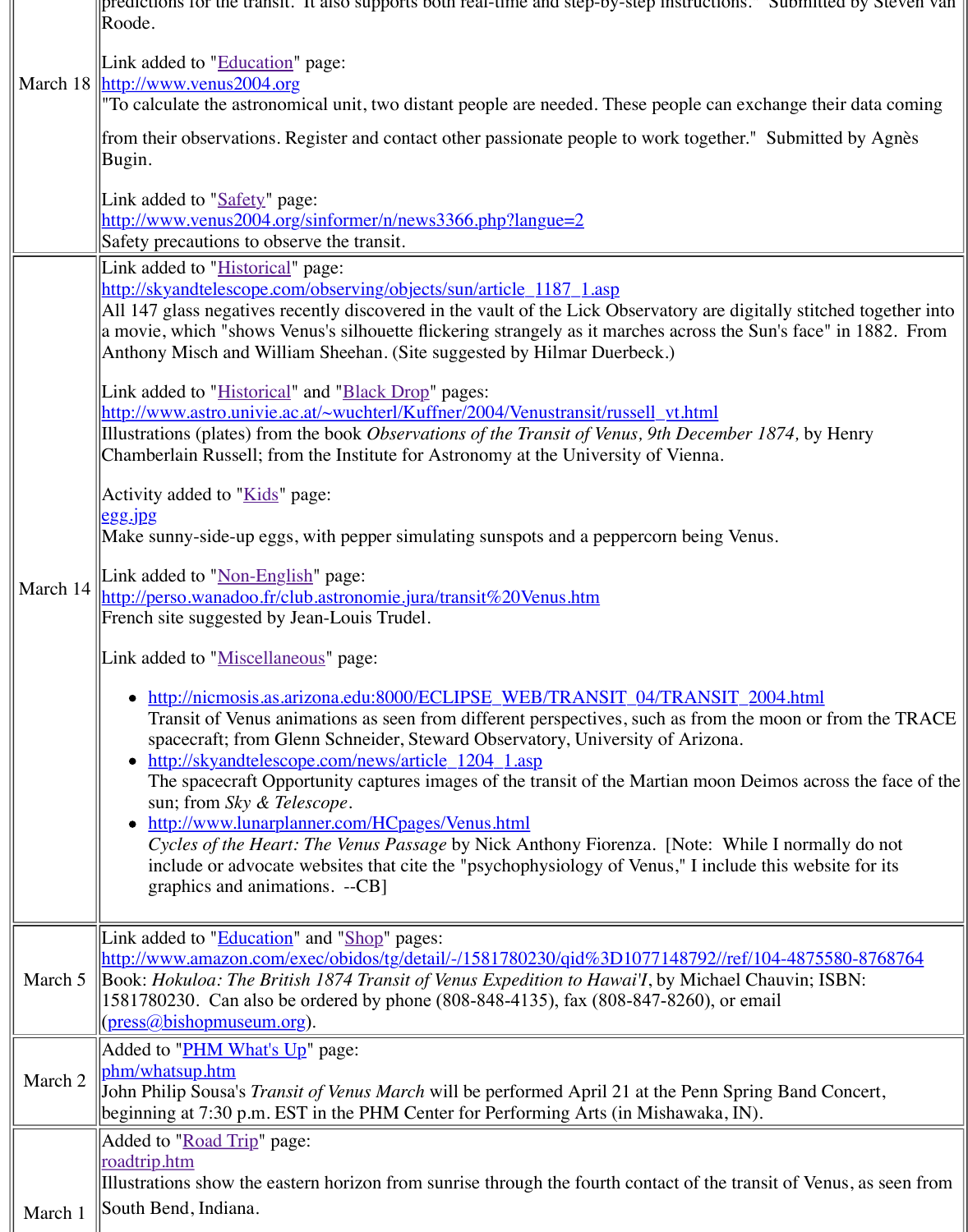|                | Many non-English websites address the transit of Venus. These links, suggested b<br>enthusiasts, are only a sampling of the material out there. Please send your sugges<br><i>Note</i> : The following links that were already within this website have been re-locat<br>Therefore, your bookmarks to them may need to be updated. |
|----------------|------------------------------------------------------------------------------------------------------------------------------------------------------------------------------------------------------------------------------------------------------------------------------------------------------------------------------------|
| February       | http://perso.wanadoo.fr/pgj/transit%20080604.htm<br>http://home.hetnet.nl/~smvanroode/venustransit/parallax2.html<br>http://home.hetnet.nl/~smvanroode/venustransit/waarnemen3.html<br>www.venusovergang.be and www.venusovergang2004.be<br>http://www.sonnenborgh.nl/<br>$\bullet$                                                |
| 26             | Link added to " <u>Non-English</u> " page:<br>http://www.venustransit.at/<br>"The official Austrian node for the transit event with history, tips, science, and link<br>supported by the Austrian Society for Astronomy and Astrophysics www.oegaa.at<br>Dr. Franz Kerschbaum.                                                     |
|                | Link added to " <b>For Teachers</b> " page:<br>phm/teachers.htm<br>Two workshops for teachers and active observers will be on March 27 and April 2<br>Reservations required; space is limited.                                                                                                                                     |
|                | Link added to "Education" page:<br>http://www.astronomy.no/venus080604.html<br>Teacher activities address the circumference of earth, parallax, distance to the sun.<br>lists historic background, visibility times, current research, and more. The organi<br>observers for global project.                                       |
|                | Link added to "Spacecraft" page:<br>http://vestige.lmsal.com/TRACE/POD/images/Mercury2003_combo.gif<br>$ TRACE$ spacecraft captures image of Mercury transiting sun in 2003. For more tra<br>movies see http://www.williams.edu/astronomy/eclipse/transits/index.html#mercu                                                        |
|                | Link added to "Observing" page:<br>http://sunearth.gsfc.nasa.gov/eclipse/transit/TV2004.html                                                                                                                                                                                                                                       |
|                | Pertinent data, such as sunrise times, contact times, and maps of the visibility zone                                                                                                                                                                                                                                              |
| February<br>25 | Link added to " <b>Historical</b> " page:<br>http://www.vt-2004.org/Background/Infol2/EIS-F7.html<br>The 1882 Transit of Venus as Seen from Chile; from Hilmar W. Duerbeck.                                                                                                                                                        |
|                | Link added to " <i>Travel</i> " page:<br>http://www.flycapers.com/tours/voyages/2004/2004Transit<br>Travel to Crete to view the 2004 transit of Venus.                                                                                                                                                                             |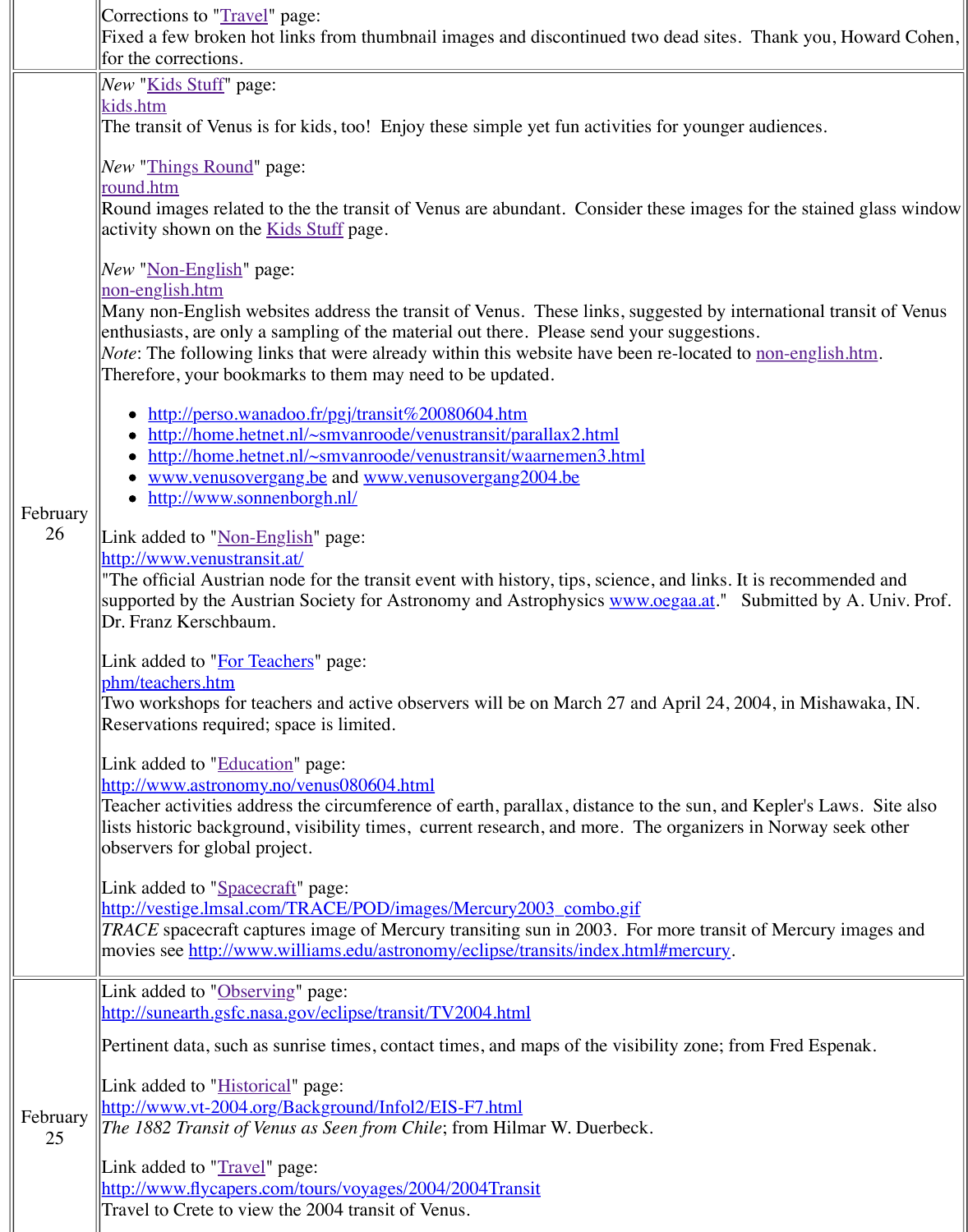| 21             | Correction added to " <i>Historical</i> " page:                                                                                                                                                                                                                                                                                                              |
|----------------|--------------------------------------------------------------------------------------------------------------------------------------------------------------------------------------------------------------------------------------------------------------------------------------------------------------------------------------------------------------|
|                | http://home.europa.com/~telscope/ToV.1874.spectr.obs.doc<br>Reports of spectroscopic observations suggest the <i>sun</i> was seen in monochromatic                                                                                                                                                                                                           |
|                | Link added to " <b>Education</b> " page:<br>http://connect.larc.nasa.gov/<br>On March 18, 2004, NASA Connect will broadcast a program with activities abou<br>Astronomical Unit (A.U.), and the transit of Venus.                                                                                                                                            |
| February<br>20 | Link added to " <b>Historical</b> " page:<br>http://home.europa.com/~telscope/ToV.1874.spectr.obs.doc<br>Spectroscopic observations of the 1874 transit of Venus in monochromatic light, fr<br>reports that Venus was seen in monochromatic light before the 1874 transit, while<br>  against the chromosphere during the 1874 transit. [See Feb. 21 entry.] |
| February<br>19 | Link added to "Education" page:<br>http://planetquest.jpl.nasa.gov/venus_transit.html<br>Broadcast schedule for the March 19 webcast Venus Transit and the Search for Ne                                                                                                                                                                                     |
| February<br>18 | Link added to " <b>Education</b> " page:<br>http://www.amazon.com/exec/obidos/tg/detail/-/1581780230/qid%3D1077148792<br>Book: Hokuloa: The British 1874 Transit of Venus Expedition to Hawai'I, by Mich<br>1581780230.                                                                                                                                      |
| February<br>17 | Link added to "Observing" page:<br><u>  http://skyandtelescope.com/aboutsky/pressreleases/article_1178_1.asp</u><br>Witness the celestial dance of the planets leading up to the 2004 transit of Venus.<br>sizzles next to the crescent moon; from Sky $\&$ Telescope.                                                                                       |
| February<br>13 | Link added to "Education" page:<br>http://vamana.space-india.org/<br>Vamana Project is a 3-phase activity in which students in India measure the radius<br>determine the maximum angular separation between the Sun and Venus; and deter<br>across the solar disc on June $8,2004$ .                                                                         |
| February<br>10 | Link added to " <b>Historical</b> " page:<br>http://rathnasree.htmlplanet.com/Nursinga%20Rao's%20Observations.htm<br>[1874 Transit Observations of A.V. Narsinga Rao, at Visakhapatnam, India; from I<br>Nehru Planetarium, New Delhi.                                                                                                                       |
| February<br>9  | Added to "Richard Proctor" page:<br>Eight images from Proctor's The Sun: Ruler, Fire, Light, and Life of the Planetary                                                                                                                                                                                                                                       |
|                | New "Shop" page added:<br>Lists items for sale related to the transit of Venus, including a DVD and CDs; clot<br>and tours; books and publications; and solar observing equipment.                                                                                                                                                                           |
| February       | New "Transit of Venus, June 5-6, 2012" page added:                                                                                                                                                                                                                                                                                                           |

February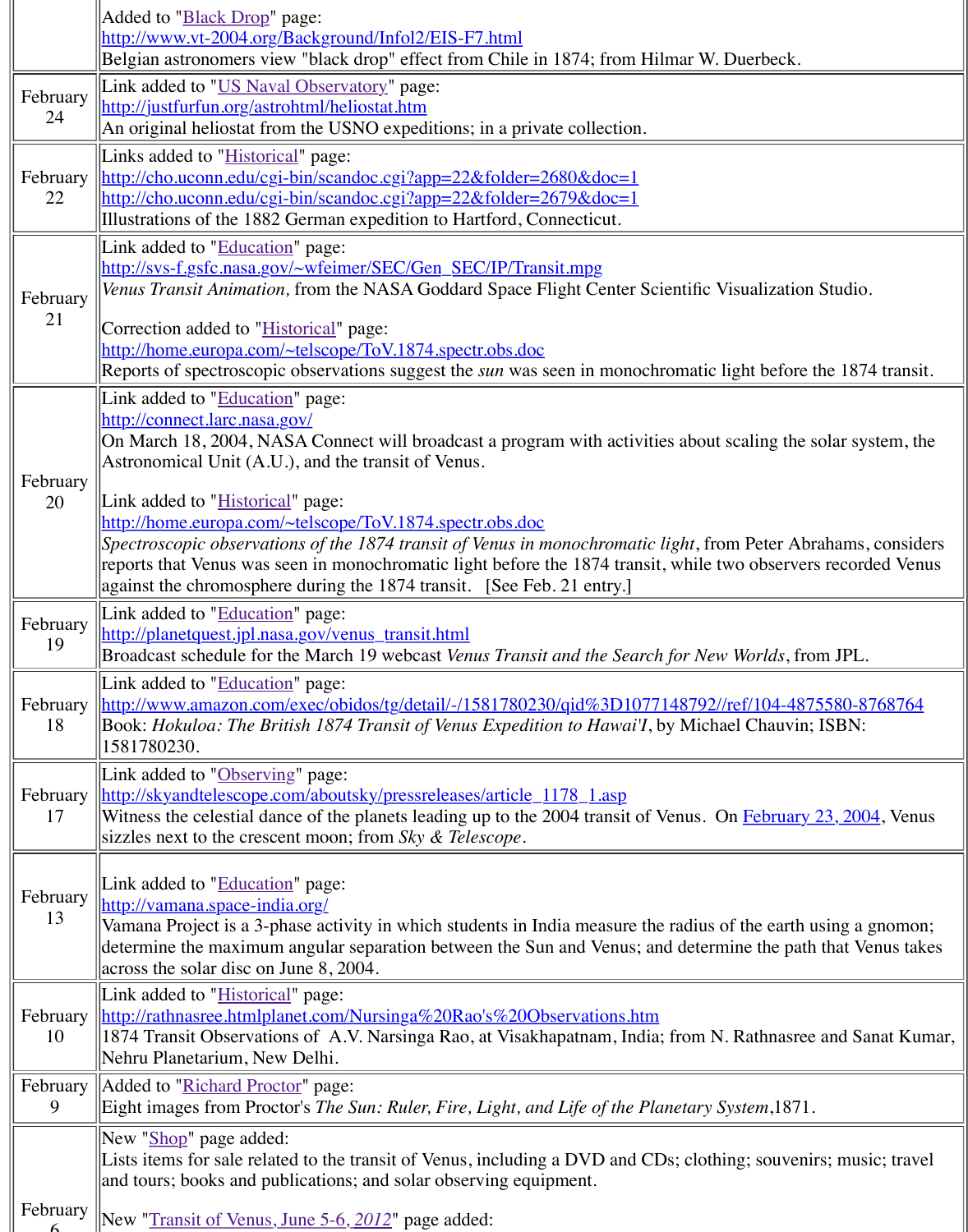|  |               | http://www.venus2004.net/. SODAP-SOBOMEX- Department Sky & Space adde<br>and USA.                                                                                                                                                                                                                                                                                                                                                                                                                                                                                                                                                                                                                                                                                                                                                                                                                                                             |
|--|---------------|-----------------------------------------------------------------------------------------------------------------------------------------------------------------------------------------------------------------------------------------------------------------------------------------------------------------------------------------------------------------------------------------------------------------------------------------------------------------------------------------------------------------------------------------------------------------------------------------------------------------------------------------------------------------------------------------------------------------------------------------------------------------------------------------------------------------------------------------------------------------------------------------------------------------------------------------------|
|  | February<br>4 | Links added to " <i>Historical</i> " page:                                                                                                                                                                                                                                                                                                                                                                                                                                                                                                                                                                                                                                                                                                                                                                                                                                                                                                    |
|  |               | http://www.ras.org.uk/html/library/vtransit.html<br>Royal Astronomical Society Library features images from 19th century tran<br>• <u>harpers-whole.jpg</u><br>Cover of <i>Harper's Weekly</i> depicts children watching the transit by staring at<br>through smoked glass--both very dangerous practices.                                                                                                                                                                                                                                                                                                                                                                                                                                                                                                                                                                                                                                    |
|  |               | Links added to or corrected on the "Travel" page:                                                                                                                                                                                                                                                                                                                                                                                                                                                                                                                                                                                                                                                                                                                                                                                                                                                                                             |
|  |               | • http://www.embah.com/desert_safaris_the_transit_of_venus_in_sinai.htm<br>Travel to Sinai to view the 2004 transit of Venus.<br>• http://www.eclipsetours.com/transit1.html<br>Travel to the island of Mauritius to view the 2004 transit of Venus.                                                                                                                                                                                                                                                                                                                                                                                                                                                                                                                                                                                                                                                                                          |
|  |               | Correction on "Site Map" page:<br>Link from <b>Travel &amp; Tours</b> now takes you to travel.htm.                                                                                                                                                                                                                                                                                                                                                                                                                                                                                                                                                                                                                                                                                                                                                                                                                                            |
|  | February<br>3 | Links added to "Miscellaneous" page:<br>• http://sunearth.gsfc.nasa.gov/sunearthday/2004/vt_bookmark_ban_wall.htm<br>Download posters, wallpaper, and bookmarks; from NASA.<br>• http://www.transit-of-venus.org.uk/downloads.htm<br>Download poster and wallpaper; from University of Central Lancashire.<br>Link added to "Science & Math" page:<br>http://www.transit-of-venus.org.uk/science.htm<br>Using parallax to measure distance; from University of Central Lancashire.<br>Correction added to " <i>jars-scopes.doc</i> ":<br>Assertion that 2004 transit is first transit visible in chromosphere (excluding the ha<br>spectroscopic views of Venus in the chromosphere during $19th$ century transits, sum<br>1874. See The Transits of Venus by William Sheehan and John Westfall, Promethe<br>Correction added to " <b>Historical</b> " page:<br>Image to which the " <u>doppel jpg</u> " thumbnail links is now larger image. |
|  | January<br>23 | Link added to "Education" page:<br>New "Simulate" page suggests simple activities to simulate a transit of Venus, suc<br>and a picture on your computer monitor.                                                                                                                                                                                                                                                                                                                                                                                                                                                                                                                                                                                                                                                                                                                                                                              |
|  |               | Link added to "Spacecraft" page:<br>http://sohowww.nascom.nasa.gov/hotshots/                                                                                                                                                                                                                                                                                                                                                                                                                                                                                                                                                                                                                                                                                                                                                                                                                                                                  |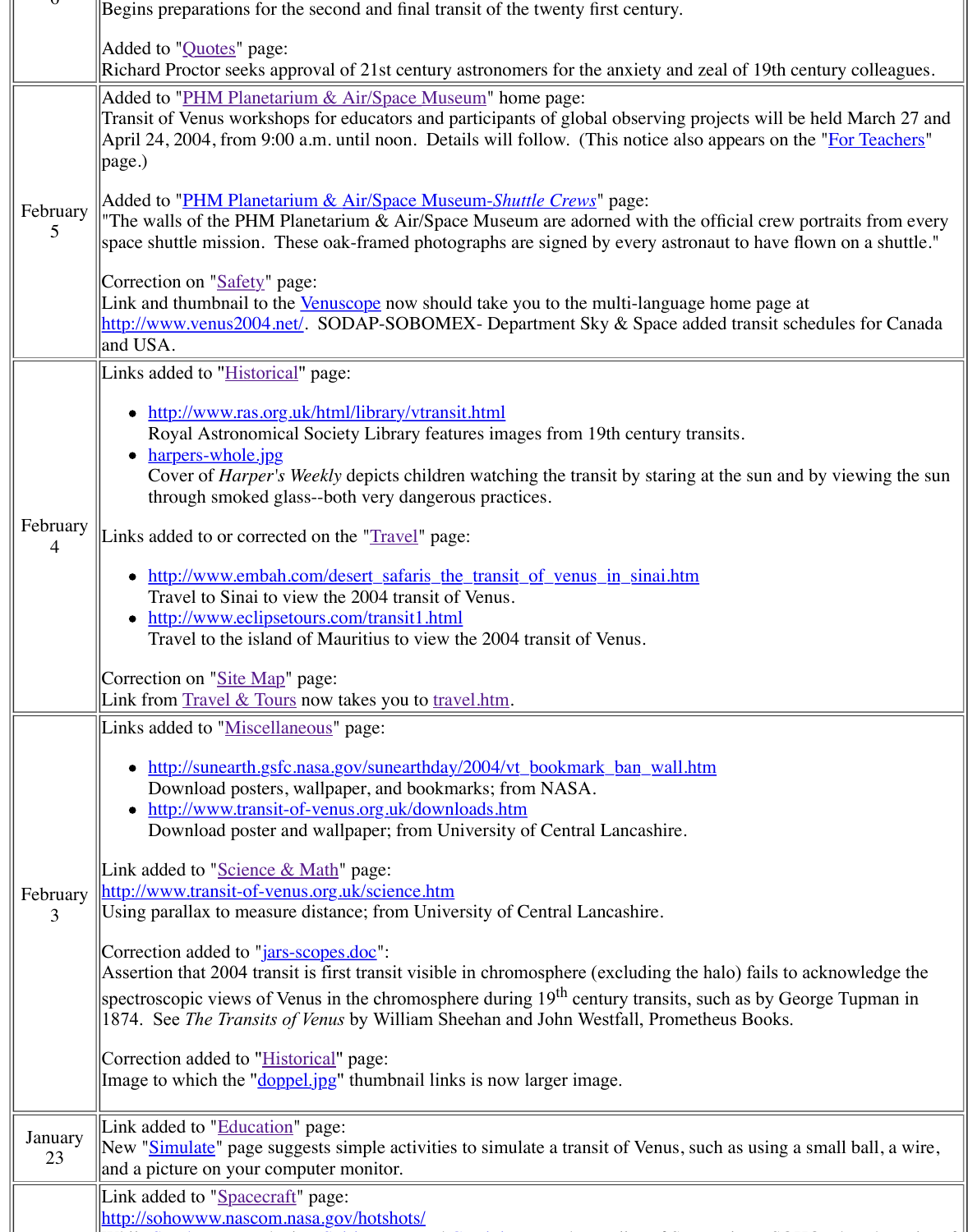|               | Link added to "Issues" page:                                                                                                                                                                                                                       |
|---------------|----------------------------------------------------------------------------------------------------------------------------------------------------------------------------------------------------------------------------------------------------|
|               | <u>jars-scopes.doc</u><br>The Transit of Venus After Baby Food Jars and Gun Scopes, an admonition for ast<br>planetarians in particular to embrace and advocate the 2004 transit of Venus as a g<br>from Chuck Bueter.                             |
|               | Links added to " <b>Black Drop</b> " page:                                                                                                                                                                                                         |
| January<br>19 | • http://rathnasree.htmlplanet.com/blackdrop_effect.htm<br>Ongoing discussion about the black drop effect; from Nehru Planetarium, N<br>• http://analyzer.depaul.edu/paperplate/Transit%20of%20Venus/Internet%20c                                  |
|               | Caveat about believing everything you see on the Internet <i>(including here)</i> .<br>• bde-honolulu.gif                                                                                                                                          |
|               | Illustration of internal contact, 1874 December 8, Honolulu; Tupman 6-inch<br>• bde-artificial.gif                                                                                                                                                 |
|               | "Front elevation of the Model artificially representing the circumstances of<br>a the distance of 400 feet"                                                                                                                                        |
|               | Link added to "Historic" page:<br>http://www.mariner.org/age/cook.html<br>Venus Fort, Erected by the Endeavour's People to secure themselves during the Ol<br>Venus, at Otaheite.                                                                  |
|               | Links added to "Education" page:                                                                                                                                                                                                                   |
|               | • http://photojournal.jpl.nasa.gov/catalog/PIA03151<br>Venus Hemispherical Globes; several mosaics in a projection portray the ent<br>into a 12-inch globe; from the U.S. Geological Survey.<br>• http://solar-center.stanford.edu/activities.html |
|               | Stanford Solar Center offers "exciting activities, images, interactive tools, te<br>you research our special star -- the Sun."                                                                                                                     |
|               | • http://www.amazon.com/exec/obidos/tg/stores/detail/-/books/0802713513/1<br>Book: Measuring the Universe: Our Historic Quest to Chart the Horizons of<br>Ferguson                                                                                 |
| January       | • http://www.phys.uu.nl/~vgent/venus/venustransitbib.htm<br>Extensive bibliography of original sources relating to transits of Venus, with<br>publications; from R.H. van Gent. (Link also exists on "Historic" page.)                             |
| 18            | Link added to "Spacecraft" page:<br>http://exoplanets.org/                                                                                                                                                                                         |
|               | California & Carnegie Planet Search keeps you current on exo-planet research and                                                                                                                                                                   |
|               | Links added to "Misc" page:                                                                                                                                                                                                                        |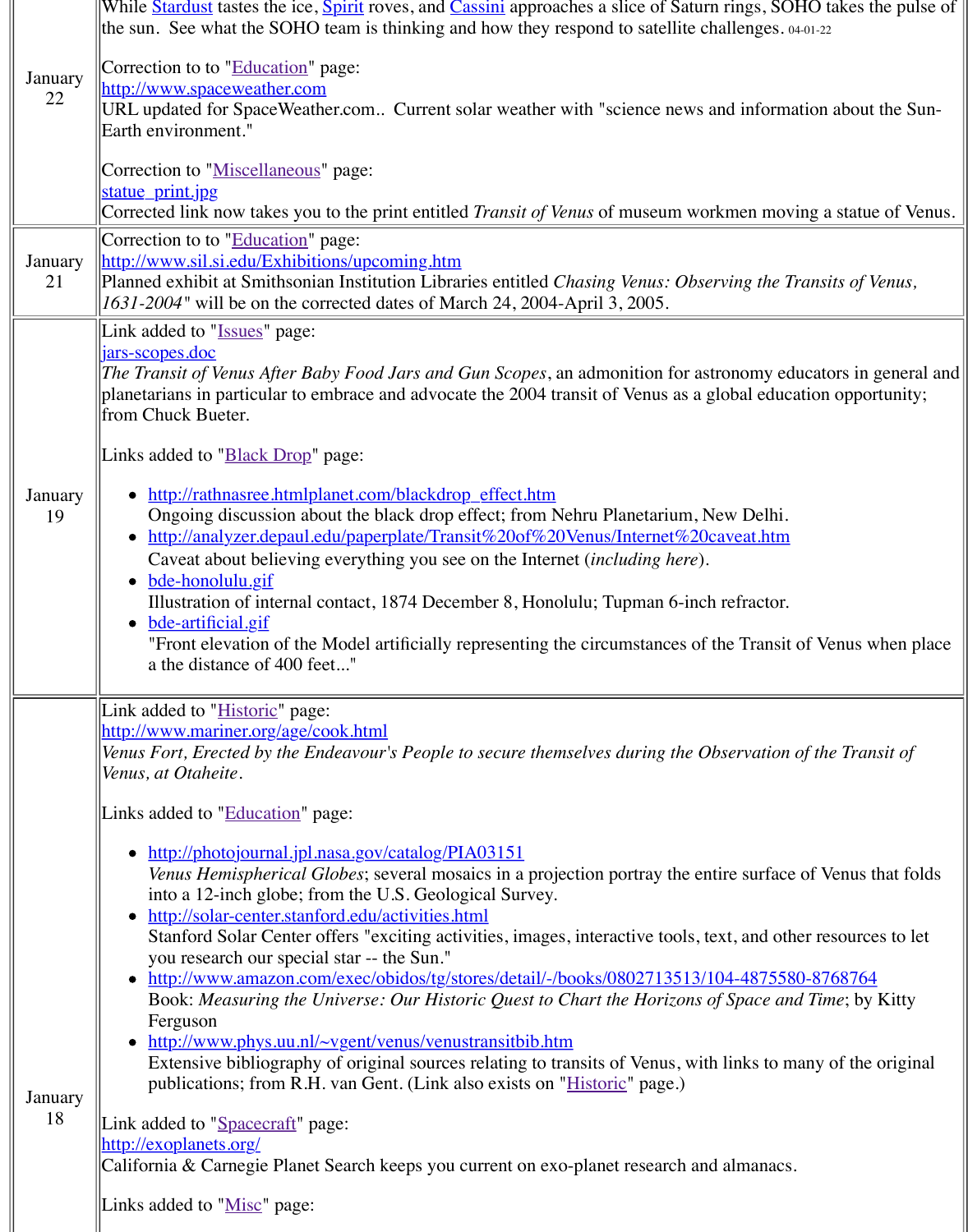| January<br>17 | $\bullet$ nd 1800s.htm<br>Switched content of <i>Notre Dame and the 19th Century Transits of Venus</i> to<br>(initially uploaded December 21, 2003) details the efforts to witness the 188<br>Napoleon III telescope; from Robert Havlik.<br>• <u>napoleon3.htm</u><br>Replaced former content with this article that details University of Notre Da<br><i>Telescope</i> ; from Robert Havlik.<br>$\bullet$ nd.htm<br>Altered descriptions to reflect two items above.                                                        |
|---------------|-------------------------------------------------------------------------------------------------------------------------------------------------------------------------------------------------------------------------------------------------------------------------------------------------------------------------------------------------------------------------------------------------------------------------------------------------------------------------------------------------------------------------------|
|               | Link added to "Music" page:<br>http://analyzer.depaul.edu/paperplate/transit.htm<br>The soundtrack to the <i>Transit of Venus</i> program is available for educators; you can<br>contents and an order form.                                                                                                                                                                                                                                                                                                                  |
|               | Link corrected on "Spacecraft" page:<br>http://www.space.com/searchforlife/seti_doyle_worlds_010809.html<br>SETI document describes detecting other worlds using the photometric transit or<br>Doyle.                                                                                                                                                                                                                                                                                                                         |
|               | Links added to "Misc." page:                                                                                                                                                                                                                                                                                                                                                                                                                                                                                                  |
|               | statue print.jpg<br>Auction item: photogravure plate entitled "The Transit of Venus," circa 188<br>Typographic Etching Company.<br>• Novel: Transit of Venus: Travels in the Pacific; by Julian Evans.                                                                                                                                                                                                                                                                                                                        |
| January<br>16 | Link added to " <i>Historic</i> " page:<br>http://www.th.physik.uni-frankfurt.de/~jr/gif/stamps/s_hell.jpg<br>A good image of a stamp of Maximilian Hell, S.J.                                                                                                                                                                                                                                                                                                                                                                |
|               | Links added to "Education" page:                                                                                                                                                                                                                                                                                                                                                                                                                                                                                              |
|               | • Labels for the DVD, data CD, and audio CD for the <i>Transit of Venus</i> progra<br>http://www.imcce.fr/vt2004/en/fiches_eng.html<br>ESO education sheets for teachers.<br>http://www.imcce.fr/vt2004/en/cdrom_eng.html<br>CD-ROM of historical documents forthcoming from ESO.<br>http://www.amazon.com/exec/obidos/tg/detail/-/1863683941/104-4875580-<br>Book: Venus in Transit: Australia's Women Travellers 1788-1930 by Dougla<br>Book:<br><i>The Transits of Venus</i> ; by William Sheehan and John Edward Westfall |
|               |                                                                                                                                                                                                                                                                                                                                                                                                                                                                                                                               |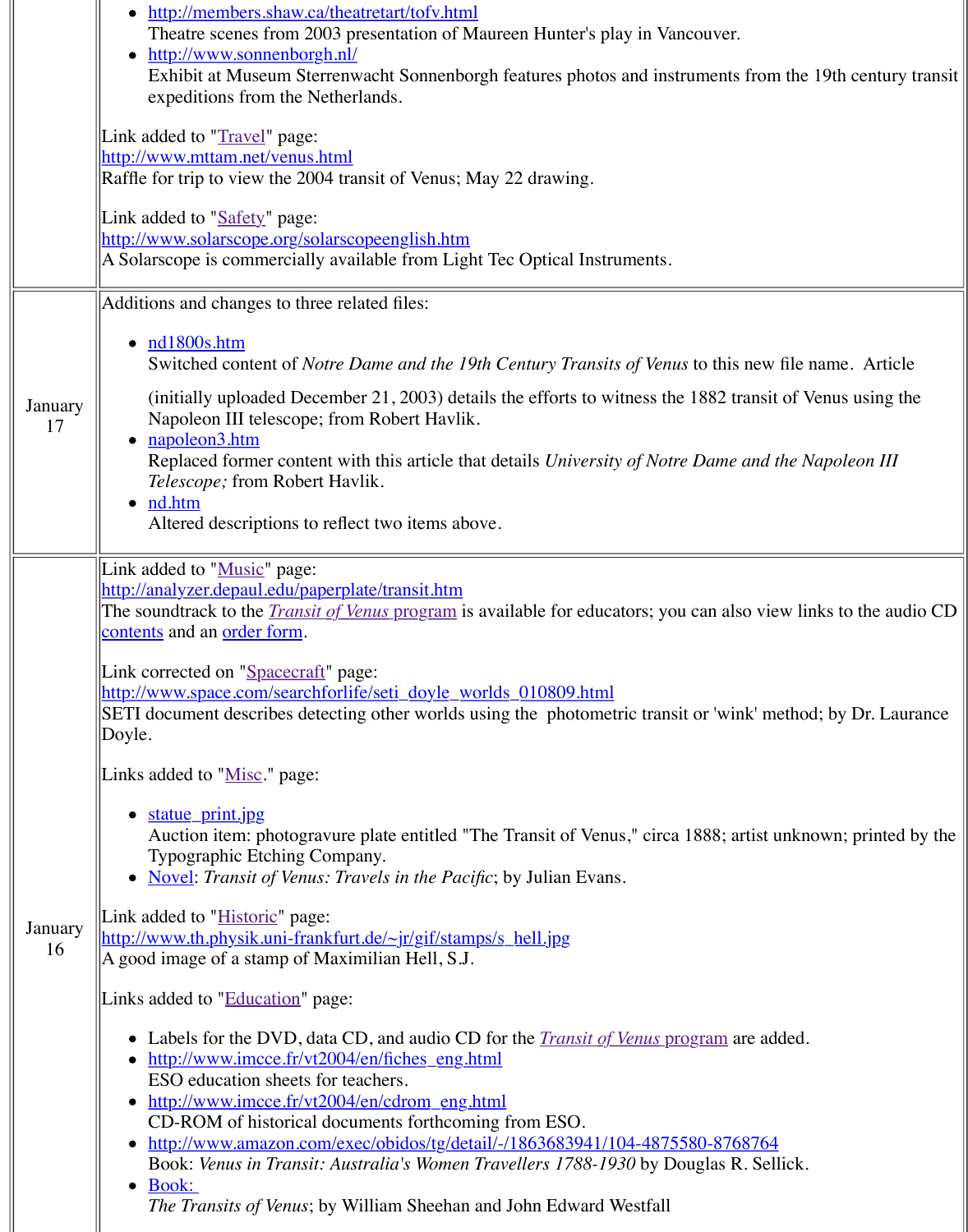|  | January<br>10 | ferguson.htm<br>James Ferguson authored Astronomy Explained Upon Sir Isaac Newton's Pr<br><i>Those Who Have Not Studied Mathematics.</i> Posted are excerpted images.<br>• <u>victoria.jpg</u><br>Sketch from the May 8, 1875, issue of <i>The Graphic</i> : "The Recent Transit of<br>an Australian Bush Station."<br>Addition to <b>napoleon3.htm:</b><br>Images and background of the Napoleon III telescope at University of Notre Dame                                                                                                                                                                                       |
|--|---------------|-----------------------------------------------------------------------------------------------------------------------------------------------------------------------------------------------------------------------------------------------------------------------------------------------------------------------------------------------------------------------------------------------------------------------------------------------------------------------------------------------------------------------------------------------------------------------------------------------------------------------------------|
|  | January 6     | Addition to <b>napoleon3.htm:</b><br>End Notes for University of Notre Dame and the 1874 and 1882 Transits of Venus<br>newspaper accounts describing the 19th century transit of Venus, their significance<br>professional reaction to them.                                                                                                                                                                                                                                                                                                                                                                                      |
|  | January 5     | [Link copied to " <i>Historical</i> " and " <i>Travel</i> " pages:<br>hoole.htm<br>Destinations in England related to the transit of Venus, with emphasis on Jeremiah<br>memorials.                                                                                                                                                                                                                                                                                                                                                                                                                                               |
|  | January 4     | Link added to " <i>Historical</i> " page:<br>http://www.hoolecechurch.org.uk/main.htm<br>The <i>Hoole C.E. Church</i> website features Jeremiah Horrocks, St. Michael Church,<br>and celebrating the transit. Includes image of new stained glass window for Horro                                                                                                                                                                                                                                                                                                                                                                |
|  | January 3     | Link added to "Science and Math" page:<br>http://www.glenn.freehomepage.com/writings/Pentacle/<br>"Pi, Phi, and the Pentacle" features the five-point pattern derived from the aligning<br>Glenn R. Smith.                                                                                                                                                                                                                                                                                                                                                                                                                        |
|  | January 2     | Happy Transit of Venus Year.<br>Link added to "Education" page:<br>http://skyandtelescope.com<br><i>Sky &amp; Telescope</i> magazine features the transit of Venus in a series of articles, beging<br>issue.<br>Links added to the "Travel" page:<br>http://www.spearstravel.com/venus.htm<br>Travel to Greece to view the 2004 transit of Venus with Fred Espenak.<br>http://www.mythictravels.com/Tours/Venus_Transit/greeceitinerary.html<br>Travel to Greece to view the 2004 transit of Venus.<br>http://www.syz.com/rasc/venus.htm<br>Travel to Egypt to view the 2004 transit of Venus with the Royal Astronomi<br>Centre. |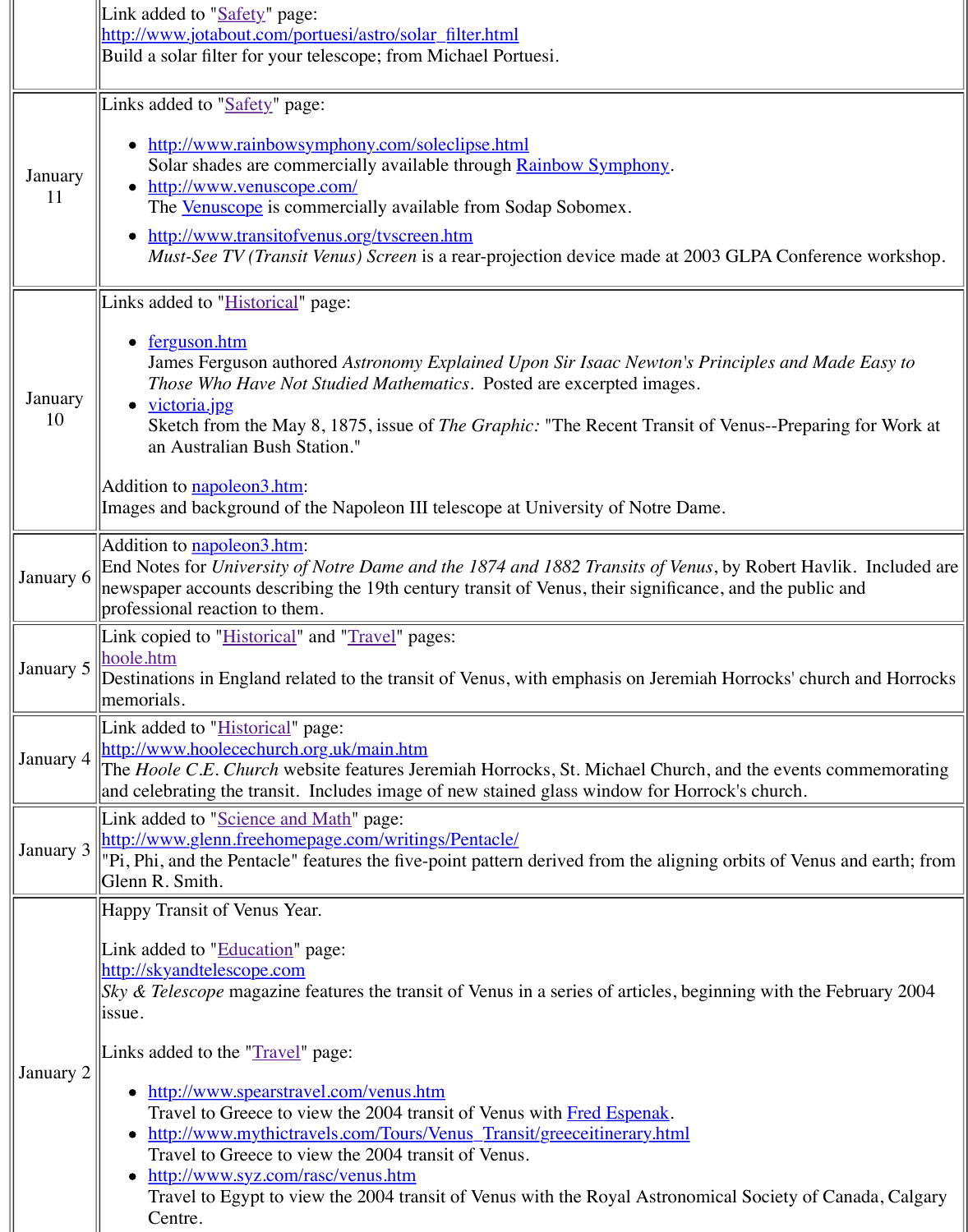| December<br>27      | philosophy in the University of Abo (Turku, Finland), primarily engaged w<br>parallax. He devoted numerous articles on the reduction of various eighteen<br>the transits of Venus, among which were his own – Planman observed both<br>the city of Cajaneborg (Kajaani, Finland);" from Steven M. van Roode.<br>http://home.hetnet.nl/~smvanroode/venustransit/eng/ballhis.html<br>Irish astronomer Sir Robwert Stawell Ball's observation of the 1882 transit<br>Steven M. van Roode.<br>http://www.dgcch.unam.mx/coordinacion_bibliotecas/frame2/1874.htm<br>$\bullet$<br>Book of Marco Moreno Corral about the Mexican expedition to observe the<br>Japan; from the National Institute of Astronomy at UNAM, Mexico; (in Sp.<br>Link added to " <b>Observing</b> " page:<br>http://www.nauticoartiglio.lu.it/almanacco/trans_venus_en.htm<br>Compute the four times when Venus contacts the edge of the sun for the 2004 tran<br>circumstances are shown for any given latitude and longitude; from Franco Martin |
|---------------------|----------------------------------------------------------------------------------------------------------------------------------------------------------------------------------------------------------------------------------------------------------------------------------------------------------------------------------------------------------------------------------------------------------------------------------------------------------------------------------------------------------------------------------------------------------------------------------------------------------------------------------------------------------------------------------------------------------------------------------------------------------------------------------------------------------------------------------------------------------------------------------------------------------------------------------------------------------------------------------------------------------------------|
|                     | to "Miscellaneous" page.)<br>http://home.hetnet.nl/~smvanroode/venustransit/eng/eng_parallax.html<br>Compute the mean equatorial solar parallax online from your own and others' obs<br>of Venus, employing Halley's method; courtesy of Steven M. van Roode.                                                                                                                                                                                                                                                                                                                                                                                                                                                                                                                                                                                                                                                                                                                                                        |
| $December \ $<br>22 | Updated "Links" page with no thumbnails. Note: The "Links" page is not regular<br>resources found within the rest of this website. Therefore, we recommend other v<br>page at <u>www.transitofvenus.org</u> .<br>Link added to "Miscellaneous" page:<br><u>  http://perso.wanadoo.fr/pgj/transit%20080604.htm</u><br>PGJ - Astronomie : Passage de Venus devant le Soleil le 08 Juin 2004 (in French)<br>Note added to " <b>Black Drop' Effect</b> " page:<br>"Bradley Schaefer reviews the controversy [and] concludes that the phenomeno<br>diffraction, illusion or atmospheric refraction, but by terrestrial atmospheric smea                                                                                                                                                                                                                                                                                                                                                                                   |
| December<br>21      | New <u>"University of Notre Dame and the Transit of Venus"</u> page added:<br>sunriseTouchdownJ.jpg<br>Image of " <i>Touchdown Jesus</i> " Sunrise on the campus of University of Notre<br>$6:00$ a.m. EST (near time of third contact in 2004);<br>napoleon3.htm<br>$\bullet$<br>When the 1884 transit of Venus approached, the University of Notre Dame<br>telescope given by Napoleon III. Robert J. Havlik, Emeritus Librarian, rela<br>efforts by professors and students.                                                                                                                                                                                                                                                                                                                                                                                                                                                                                                                                      |
|                     | Links added to "Historical" page:                                                                                                                                                                                                                                                                                                                                                                                                                                                                                                                                                                                                                                                                                                                                                                                                                                                                                                                                                                                    |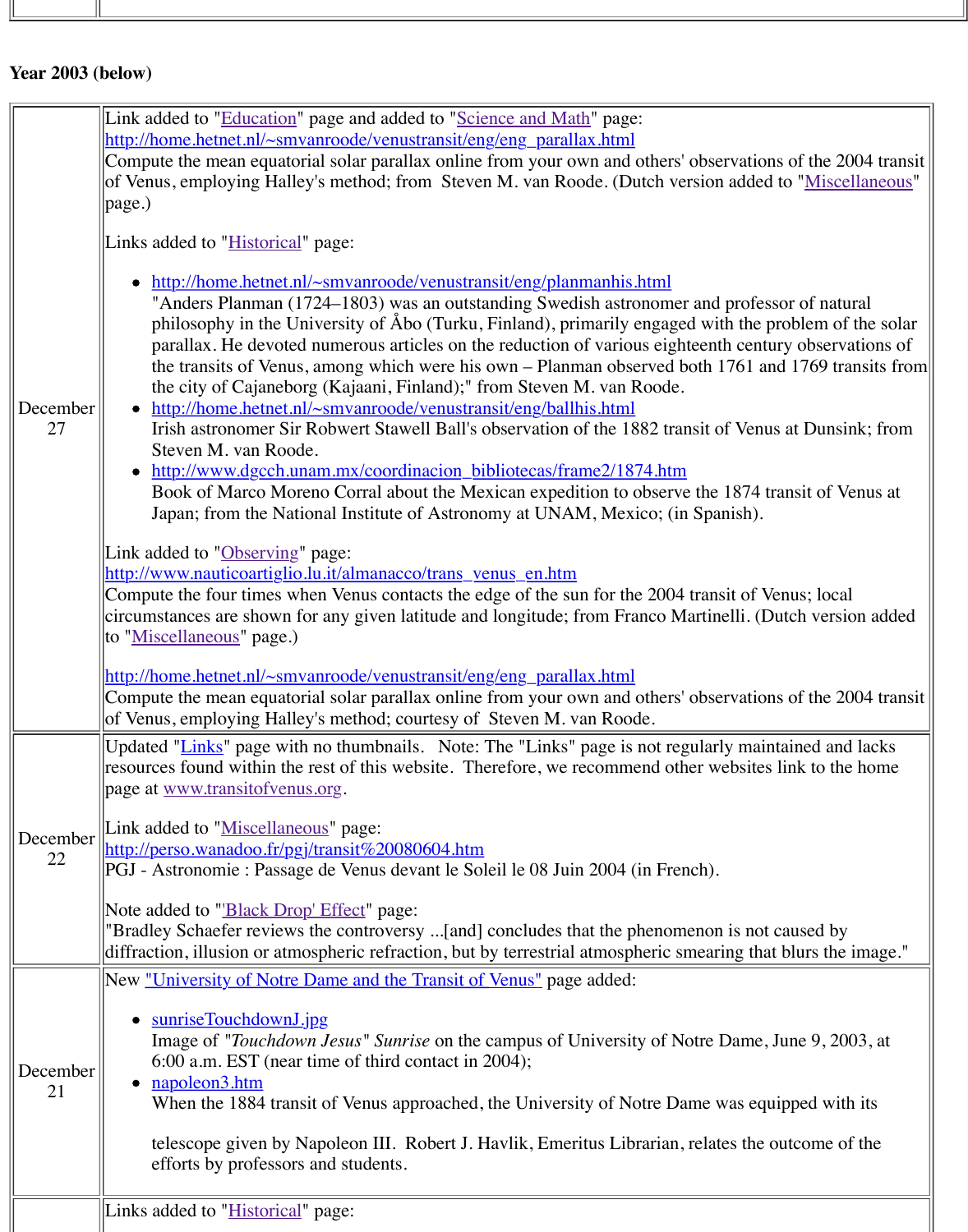|          | tralisit of vellus.                                                                                                                                                                                                                                                                                                                                                                                                                                                                   |
|----------|---------------------------------------------------------------------------------------------------------------------------------------------------------------------------------------------------------------------------------------------------------------------------------------------------------------------------------------------------------------------------------------------------------------------------------------------------------------------------------------|
|          | Link added to "Observing" page:<br>http://www.nauticom.net/www/planet/files/VenusTransit.html                                                                                                                                                                                                                                                                                                                                                                                         |
|          | Cruise the Mediterranean to view the transit of Venus.                                                                                                                                                                                                                                                                                                                                                                                                                                |
|          | New " <i>Travel and Tours</i> " page created:<br>New page (formerly a subset of the Observing page) lists opportunities to travel o<br>transit from around the world. We list these sites only as a courtesy and do not en<br>company.                                                                                                                                                                                                                                                |
|          | Links added to "Education" page:                                                                                                                                                                                                                                                                                                                                                                                                                                                      |
|          | http://www.sil.si.edu/exhibitions/chasing-venus/teachers/<br>"Chasing Venus" Teacher Resources from Smithsonian Institution Libraries inclue<br>plans designed to accompany and enrich the study and discussion of the June 200<br>Eighteen activities engage grades K-12 in multiple subject areas, including scienc<br>measurement, creative writing, history, astronomy, English, spelling, and media.                                                                             |
|          | http://eclipse.astroinfo.org/transit/venus/project2004/index.html<br>ProjectVenus 2004 is "an observational project of amateur astronomers to determi<br>system with the aid of the Venus transit in 2004. Groups investigate the historical<br>December observations, set up new procedures, prepare the observation and carry out the ev-                                                                                                                                           |
| 10       | Link added to "Science and Math" page:<br>http://eclipse.astroinfo.org/transit/venus/project2004/pub/Blatter.etal.eng.200306.<br>Venustransit 2004: Calculation of the Solar Parallax from Observations by Heinz<br>"gives an overview of the geometry and temporal patterns of transits, a rough esti<br>and the corresponding error estimate. The possible and necessary corrections due<br>the eccentricities of the orbits of Venus and Earth and the inclination of the orbit of |
|          | Link added to <u>"Spacecraft"</u> page:<br>http://planetquest.jpl.nasa.gov/news/lbti_update.html<br>Large Binocular Telescope (LBT) "will enable astronomers to carry out a broad ra                                                                                                                                                                                                                                                                                                  |
|          | astronomical observations, including some of the first direct observations of giant                                                                                                                                                                                                                                                                                                                                                                                                   |
|          | Link added to "Observing" page:<br>http://iss-transit.sourceforge.net/IssVenusTransit.html<br>Tom Fly addresses the challenges of predicting where the International Space Stat<br>transit of Venus, and suggests the possibility of seeing ISS transit the sun concurre                                                                                                                                                                                                              |
|          | Correction added to " <i>Historical</i> " page:<br>Additional information listed for link to the design of Janssen's "photographic rev<br>described in NASA Astrophysics Data System (ADS).                                                                                                                                                                                                                                                                                           |
| December | There are two articles, one after the other, as noted by Peter Abrahams:                                                                                                                                                                                                                                                                                                                                                                                                              |

De la R[ue, Warren.](http://old.transitofvenus.org/spacecraft.htm) *[On a Piece of Apparatus fo](http://planetquest.jpl.nasa.gov/news/lbti_update.html)r carrying out M. Janssen's Method of Time-*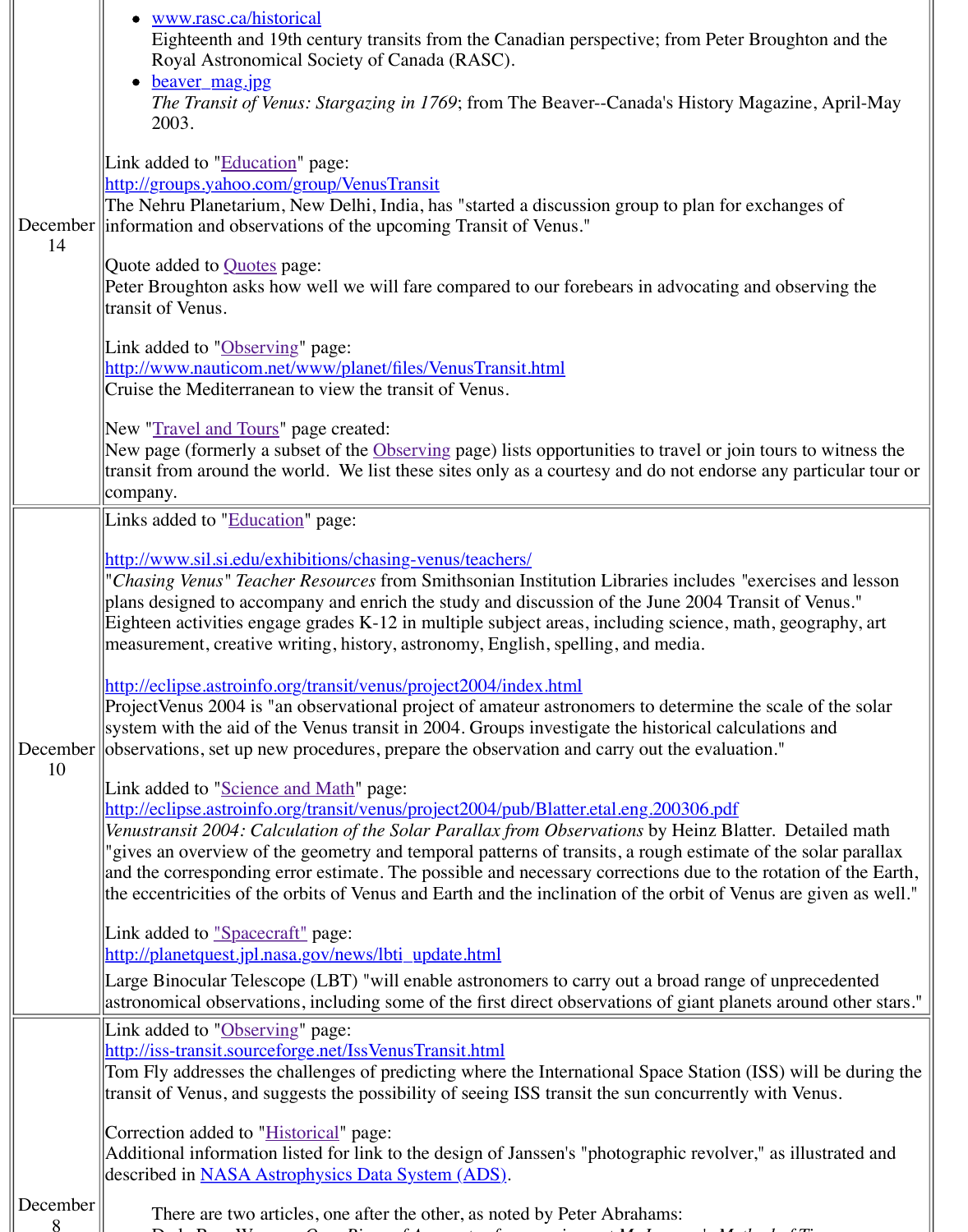|                 | Links added to "Science and Math" page:                                                                                                                                                                                                                                                                                                                                                                                                                                                                                                                                                                                                                                                                                                                                                                                                                                                                                                                                                                                                                                             |
|-----------------|-------------------------------------------------------------------------------------------------------------------------------------------------------------------------------------------------------------------------------------------------------------------------------------------------------------------------------------------------------------------------------------------------------------------------------------------------------------------------------------------------------------------------------------------------------------------------------------------------------------------------------------------------------------------------------------------------------------------------------------------------------------------------------------------------------------------------------------------------------------------------------------------------------------------------------------------------------------------------------------------------------------------------------------------------------------------------------------|
|                 | http://www.seds.org/pub/info/newsletters/ejasa/1993/jasa9302.txt<br>http://www.seds.org/pub/info/newsletters/ejasa/1993/jasa9303.txt<br>http://www.seds.org/pub/info/newsletters/ejasa/1993/jasa9304.txt<br>Three-part series on the Soviet and American exploration of Venus, appeari<br>of the Astronomical Society of the Atlantic; by Larry Klaes.                                                                                                                                                                                                                                                                                                                                                                                                                                                                                                                                                                                                                                                                                                                              |
|                 | Links updated on the " <i>Historical</i> " page, with thanks to Peter Abrahams for noting<br>providing current URLs:                                                                                                                                                                                                                                                                                                                                                                                                                                                                                                                                                                                                                                                                                                                                                                                                                                                                                                                                                                |
|                 | "Transits, Travels and Tribulations," a five part series (three are online) by J. Don<br>Scientist:                                                                                                                                                                                                                                                                                                                                                                                                                                                                                                                                                                                                                                                                                                                                                                                                                                                                                                                                                                                 |
| December  <br>6 | • (Not online) Part II: the British expeditions to observe the 1761 transit--tha<br>South Africa, and Winthrop's Harvard expedition to Newfoundland. In add<br>French expedition, that of Pingré to the island of Rodrigues in the Indian O<br>http://www.americanscientist.org/template/AssetDetail/assetid/28549<br>$\bullet$<br>Transits, Travels and Tribulations, III March-April 1998<br>Part III: the two other French expeditions of 1761, that of Jean Chappe d'A<br>Guillaume-Joseph-Hyacinthe-Jean-Baptiste Le Gentil de la Galaisière to In<br>http://www.americanscientist.org/template/AssetDetail/assetid/27742<br>$\bullet$<br>Transits, Travels and Tribulations, IV September-October 1998<br>Part IV: two of the other 1769 expeditions-- Jean Chappe d'Autoroche to B<br>Wales to Fort Prince of Wales, a Hudson's Bay Company fur-trading post in<br>http://www.americanscientist.org/template/AssetDetail/assetid/26610<br>Transits, Travels and Tribulations, V March-April 1999<br>Part V: the voyage of Captain James Cook and results of the expeditions. |
|                 | Dead link removed from "Historical" page,<br>http://www-sll.stanford.edu/projects/tomprof/newtomprof/postings/68.html                                                                                                                                                                                                                                                                                                                                                                                                                                                                                                                                                                                                                                                                                                                                                                                                                                                                                                                                                               |
|                 | The editors of <i>Astronomy</i> magazine (October 1999) list the 25 greatest astronomic<br>including the suggestion that Venus has an atmosphere, as observed during the 17                                                                                                                                                                                                                                                                                                                                                                                                                                                                                                                                                                                                                                                                                                                                                                                                                                                                                                         |
|                 | Several major items debut today, even though some of them are incomplete.                                                                                                                                                                                                                                                                                                                                                                                                                                                                                                                                                                                                                                                                                                                                                                                                                                                                                                                                                                                                           |
|                 | Site Map is an expanded version of our home page, which lists website sub-<br>images. The new Site Map navigation button now appears on the left colune<br>Road Trip invites you to visit South Bend, Indiana, to view the transit of Ve<br>Local transit of Venus celebrations will include exhibits of artifacts and nev<br>planetarium programs; live viewing of the transit; and a webcast. It's a part                                                                                                                                                                                                                                                                                                                                                                                                                                                                                                                                                                                                                                                                         |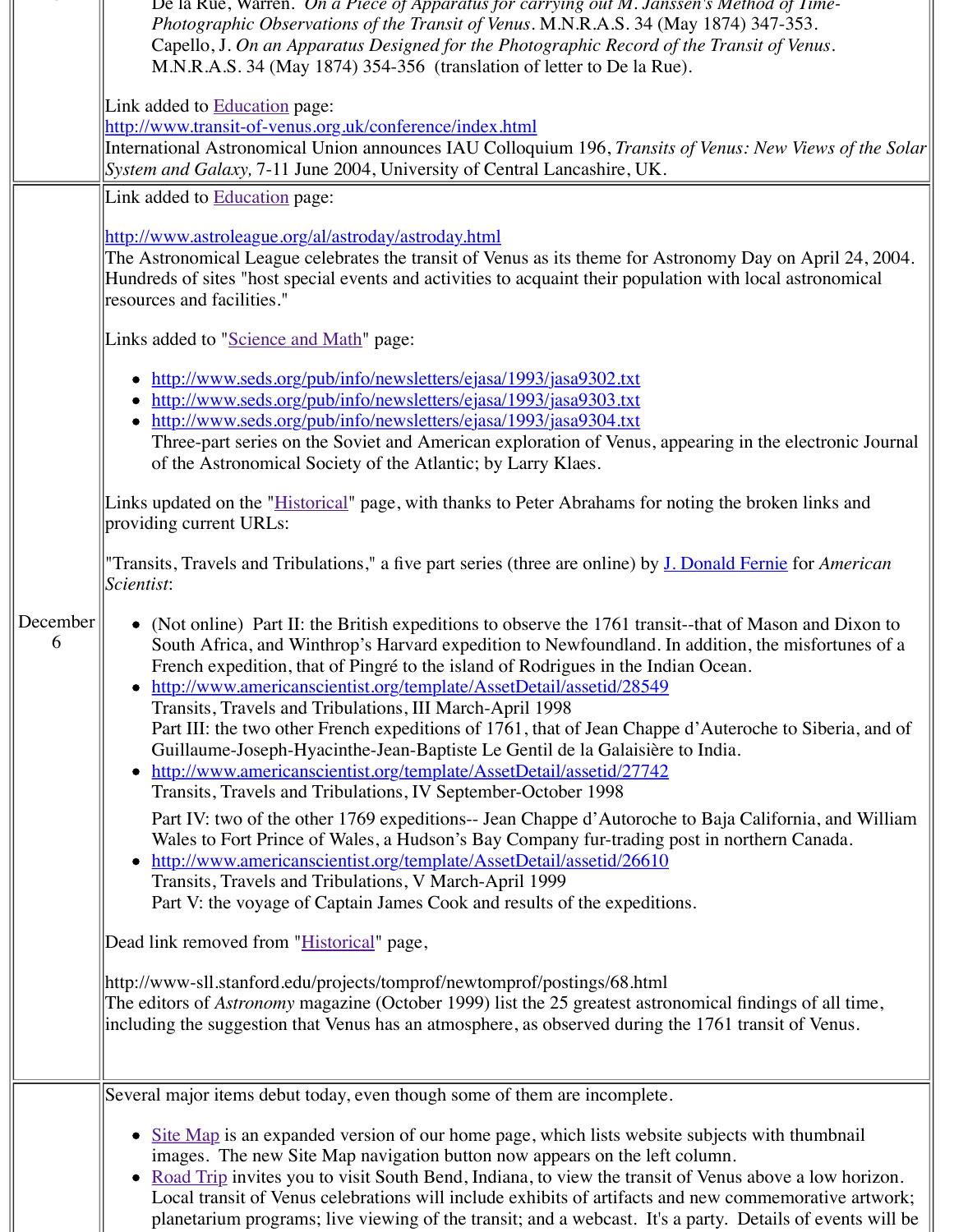| 23             | 11450   015   115   106   117   117   117   11450   015   115   126   137   138<br>Transit of Venus websites for the Dutch speaking communities of Belgium (Fland                                                                                                                                                                                                                                                                                                                                                                                                                                                                                                                                         |
|----------------|-----------------------------------------------------------------------------------------------------------------------------------------------------------------------------------------------------------------------------------------------------------------------------------------------------------------------------------------------------------------------------------------------------------------------------------------------------------------------------------------------------------------------------------------------------------------------------------------------------------------------------------------------------------------------------------------------------------|
|                | Link added to <b>Science and Math</b> page:                                                                                                                                                                                                                                                                                                                                                                                                                                                                                                                                                                                                                                                               |
|                | blackdrop.htm<br>The <u>"Black Drop" Effect</u> addresses in detail the phenomenon at internal cor<br>astronomers for years.<br>Link added to <b>Education</b> page:<br>http://skolor.nacka.se/samskolan/eaae/summerschools/TOV0.html<br>"How to measure the Earth-Sun distance by studying the transit of Venus;"<br>Association for Astronomy Education (EAAE).<br>• http://www.rsnz.govt.nz/news/venus/<br>"The Royal Society of New Zealandwill send a party of nine students and<br>the 2004 transit of Venus. To win places on the expedition to Britain, teams<br>a video and supporting material which may be viewed on the web."<br>http://www.nmm.ac.uk/site/request/setTemplate:singlecontent/ |
| November<br>14 | contentTypeA/conMuseumEvent/contentId/657/navId/00500200b<br>National Maritime Museum seminar entitled "Venus Observed: the Transit<br>examine the historical and scientific significance of the transit of Venus and                                                                                                                                                                                                                                                                                                                                                                                                                                                                                     |
|                | to our understanding of science.<br>http://analyzer.depaul.edu/NASABroker/GLPA/PLATO%20Grants%20200<br>$\bullet$<br>A PLATO grant is available to members of the Great Lakes Planetarium As                                                                                                                                                                                                                                                                                                                                                                                                                                                                                                               |
|                | encourage GLPA members apply to advocate transit of Venus educational of<br>Link added to "Spacecraft and Extra-Solar Planets" page:                                                                                                                                                                                                                                                                                                                                                                                                                                                                                                                                                                      |
|                | http://www.space.com/searchforlife/seti_transits_030904.html<br>"Solar Transits: Tools of Discovery" article by Edna DeVore describes how<br>as historical events and as cutting-edge research tools.                                                                                                                                                                                                                                                                                                                                                                                                                                                                                                     |
|                | Link added to <u>"Black Drop" Effect</u> page:                                                                                                                                                                                                                                                                                                                                                                                                                                                                                                                                                                                                                                                            |
|                | http://arxiv.org/pdf/astro-ph/0310379.<br>Report "separates the primary contributors to [the "Black Drop" Effect], solar lim<br>due to the instrumental point spread functionfor the 1999 transit of Mercury."                                                                                                                                                                                                                                                                                                                                                                                                                                                                                            |
|                | The new <u>"Black Drop" Effect</u> page shows examples of the phenomenon that ultim<br>factor in timing a transit of Venus to measure the distance from earth to the sun. $\Lambda$<br>papers that suggest the cause of the "black drop" effect.                                                                                                                                                                                                                                                                                                                                                                                                                                                          |
| November       | Added to "Spacecraft and Extra-Solar Planets" page:<br>Astronomers from the <b>SOHO</b> mission suggest what we can expect from the space<br>Venus will be used to calibrate satellite instruments.                                                                                                                                                                                                                                                                                                                                                                                                                                                                                                       |

11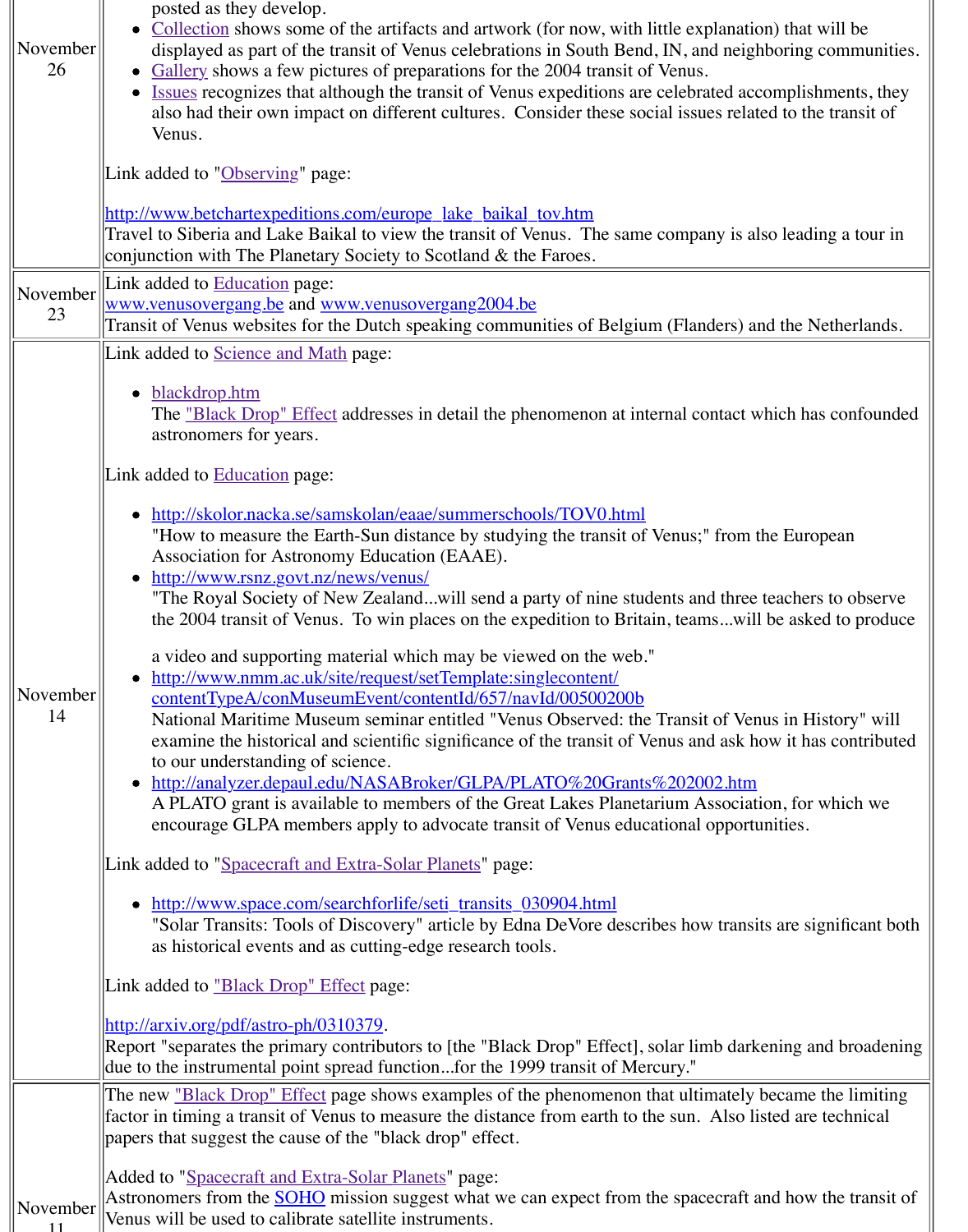| November<br>5 | A conection of resources, including a $DYD$ program and a $CD$ of individual<br>transit of Venus, will be shipped free to members of the Great Lakes Planet<br>November. Non-GLPA members may order the same materials for a nominer-<br>December 1, 2003.                                                                                                                                                                                                                                                                                                                                                                                                                                                                                                                                                                                                                                                                                                                                                                                                                                                                                                                                                                                                                                                                                                                                                                |
|---------------|---------------------------------------------------------------------------------------------------------------------------------------------------------------------------------------------------------------------------------------------------------------------------------------------------------------------------------------------------------------------------------------------------------------------------------------------------------------------------------------------------------------------------------------------------------------------------------------------------------------------------------------------------------------------------------------------------------------------------------------------------------------------------------------------------------------------------------------------------------------------------------------------------------------------------------------------------------------------------------------------------------------------------------------------------------------------------------------------------------------------------------------------------------------------------------------------------------------------------------------------------------------------------------------------------------------------------------------------------------------------------------------------------------------------------|
|               | New <u>Thomas Paine</u> page added. In his introduction to theories on the plurality of<br>planetary system, as known at the time, in terms of Kepler's Laws. He then uses t<br>of Venus as a practical application of the laws; contributed by Robert J. Havlik.                                                                                                                                                                                                                                                                                                                                                                                                                                                                                                                                                                                                                                                                                                                                                                                                                                                                                                                                                                                                                                                                                                                                                         |
| November<br>4 | Links added to <b>Education</b> page:<br>• An extensive collection of lesson plans and featured activities from the Sun<br><b>Education Forum.</b><br>http://planetquest.jpl.nasa.gov/<br>Live Broadcast / Webcast: Venus and the Search for Habitable Planets; Frid<br>p.m. ET. This interactive discussion will focus on what the Venus Transit c<br>for planets beyond our solar system<br>• http://www.exploratorium.edu/webcasts/<br>"Live Webcast: The Transit of Venus! Tuesday, June 8, 2004. Travel high i<br>Granada, Spain to the Sierra Nevada Observatory for a clear and unobstruct<br>rare event.<br>http://sunearth.gsfc.nasa.gov/sunearthday/2004/vt_edu2004_ten.htm<br>$\bullet$<br>Ten Things You Thought You Knew About Sun-Earth Science. A list of co<br>famous and infamous misconceptions about solar-terrestrial physics.<br>Links added to Transit of Venus Music page:<br>http://www.astrocappella.com/activities/<br>Lesson plan to accompany the song <i>Dance of the Planets by</i> AstroCappella<br>investigate the dimming caused by a transit; determine a planet's radius and<br>data; and compare results of the extrasolar planetary system with our solar s<br>http://solar-center.stanford.edu/singing/singing.html<br>Recordings of acoustical pressure waves (much like a bell) in the sun by SQ<br>information about how the structure of the sun's interior shapes its surface. |
|               | http://www.noao.edu/education/ighelio/solar_music.html<br>Lesson plan on <i>Solar Music-Helioseismology</i> encourages students to listen<br>learn about the inside of the Sun.                                                                                                                                                                                                                                                                                                                                                                                                                                                                                                                                                                                                                                                                                                                                                                                                                                                                                                                                                                                                                                                                                                                                                                                                                                           |
|               | Link added to <b>Education</b> page:                                                                                                                                                                                                                                                                                                                                                                                                                                                                                                                                                                                                                                                                                                                                                                                                                                                                                                                                                                                                                                                                                                                                                                                                                                                                                                                                                                                      |
| November<br>3 | ottewell.jpg<br>Cover art for the 2004 Astronomical Calendar depicts James Cook observir<br>Author/artist Guy Ottewell features the transit of Venus on pages 46-48 in                                                                                                                                                                                                                                                                                                                                                                                                                                                                                                                                                                                                                                                                                                                                                                                                                                                                                                                                                                                                                                                                                                                                                                                                                                                    |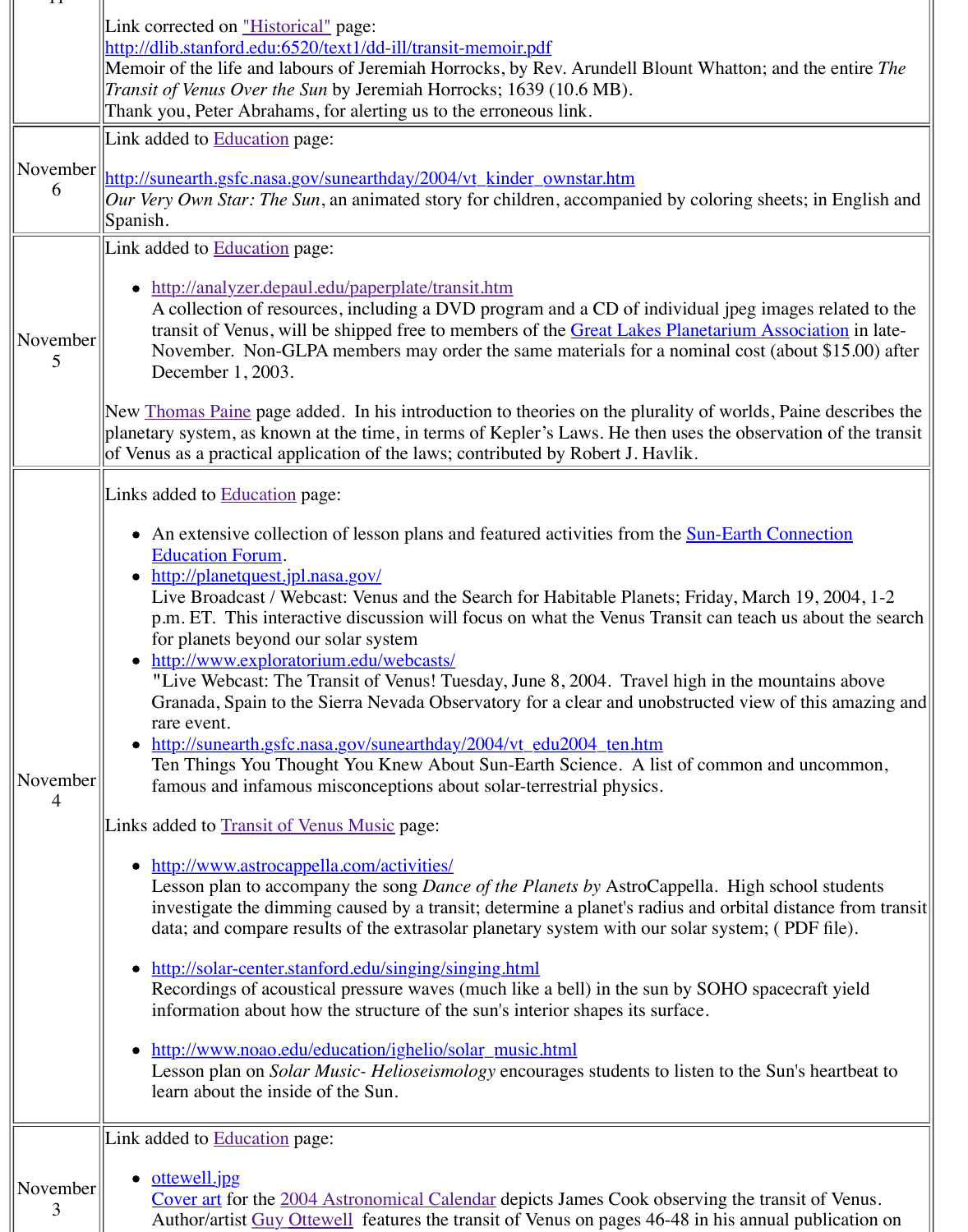| October<br>27 | The transit of venus is a recurring topic at the 2003 Annual Conference of the Life<br><b>Association (GLPA).</b> We anticipate and welcome more transit-related <u>images and</u><br>from this gathering of astronomy enthusiasts.<br>Added to Miscellaneous page:<br>John Philip Sousa's <i>Transit of Venus March</i> band arrangement is available for \$25<br>through The Detroit Concert Band, Inc. at (480) 948-9870. You may order a repri<br>$\vert 8.5 \times 11 \vert$ -inch pages and reproduce as many copies for your own use as necessary.                                                                                                                                                                                                                                                                                                                                                                                      |
|---------------|------------------------------------------------------------------------------------------------------------------------------------------------------------------------------------------------------------------------------------------------------------------------------------------------------------------------------------------------------------------------------------------------------------------------------------------------------------------------------------------------------------------------------------------------------------------------------------------------------------------------------------------------------------------------------------------------------------------------------------------------------------------------------------------------------------------------------------------------------------------------------------------------------------------------------------------------|
| October<br>17 | Link added to Education page:<br>http://www.noao.edu/education/ighelio/solar_music.html<br>Lesson plan on Solar Music-Helioseismology encourages students to listen<br>learn about the inside of the Sun.<br>Link added to "Spacecraft and Extra-Solar Planets" page:<br>http://solar-center.stanford.edu/singing/singing.html<br><i>The Singing Sun</i> , a recording of acoustical pressure waves in the Sun made<br>movements on the Sun's surface.<br>Link added to <b>Safety!</b> page:<br>http://www.rollanet.org/~rlions/ldog/<br>For observers who refuse to view the sun safely--Leader Dogs for the Blind<br>Links added to <b>Miscellaneous</b> page:<br>http://sio.midco.net/dansmapstamps/jamescook.htm<br>Collection of stamps pertaining to Captain James Cook, including some spe<br>Venus.<br>stereocard.jpg<br>$\bullet$<br>Stereoscope card of the transit of Venus expedition to Chatham Island; fron<br>"Popular Series." |
| October<br>15 | Link added to Observing page:<br>http://svs-f.gsfc.nasa.gov/~wfeimer/SEC/Gen_SEC/IP/Venustrans.tif (9 M)<br>Graphic clearly shows the duration of the transit's visibility across the Unite<br>Goddard Space Flight Center Scientific Visualization Studio.                                                                                                                                                                                                                                                                                                                                                                                                                                                                                                                                                                                                                                                                                    |
| October<br>14 | Link added to Observing page:<br>http://www.explorers.co.uk/astro/2004 Transit of Venus.htm<br>Travel to the Sinai Peninsula in Egypt to view the transit of Venus.                                                                                                                                                                                                                                                                                                                                                                                                                                                                                                                                                                                                                                                                                                                                                                            |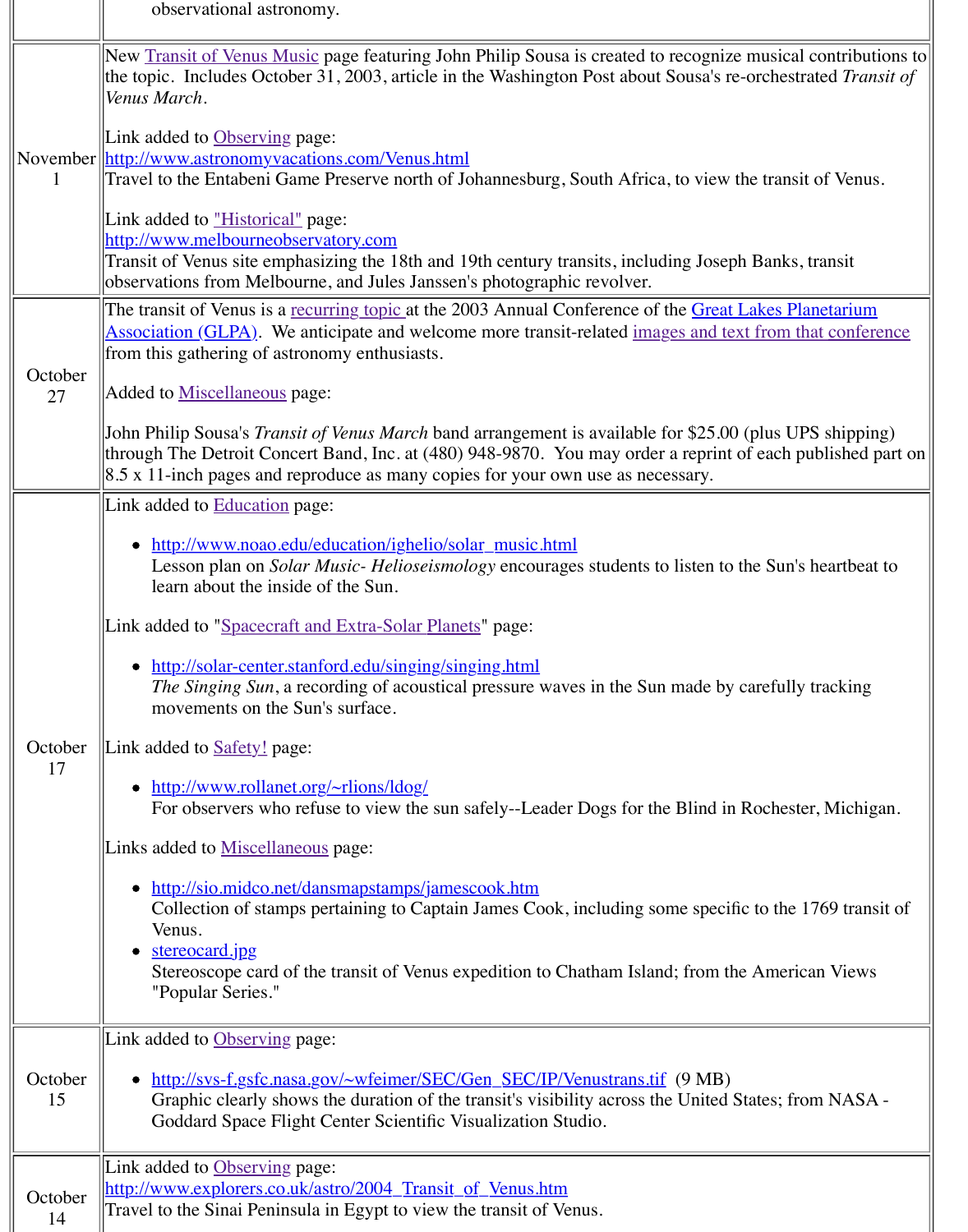| September <br>24 | • The design of <u>Janssen's "photographic revolver"</u> is illustrated and described<br>Data System (ADS).<br>• http://www.arm.ac.uk/history/richobs.html<br>Image of Richmond Observatory, "built by George III, specifically to obser<br>1769;" from the Armagh Observatory.<br>• http://adsbit.harvard.edu/cgi-bin/nph-iarticle_query?bibcode=1882MNRAS<br>On the Probable Assyrian Transit of Venus by Rev. S.J. Johnson (1882) sug<br>may refer to an ancient recorded transit, as mentioned in a previous journal<br>• Glass Negative of the Transit of Venus, 1874; from the collection of the Na<br>Links added to <b>Education</b> page:<br>• http://www.transit-of-venus.org.uk/conference/index.html<br>IAU Colloquium 196 entitled Transits of Venus: New Views of the Solar Sys<br>held in Preston, Lancashire, UK, 7-11 June 2004.<br>• Science Group of India suggests it will broadcast on the Internet live image<br>2004 June 8.<br>Link added to to "Science and Math" page:<br>• http://www.solarphysics.kva.se/<br>Institute for Solar Physics captures the 2003 May 7 transit of Mercury.<br>Link added to our US Naval Observatory page:<br>• Artifacts used in measuring transits; from USNO exhibits<br>http://www.europa.com/~telscope/solartele.txt/ Stereoscope images related |
|------------------|-------------------------------------------------------------------------------------------------------------------------------------------------------------------------------------------------------------------------------------------------------------------------------------------------------------------------------------------------------------------------------------------------------------------------------------------------------------------------------------------------------------------------------------------------------------------------------------------------------------------------------------------------------------------------------------------------------------------------------------------------------------------------------------------------------------------------------------------------------------------------------------------------------------------------------------------------------------------------------------------------------------------------------------------------------------------------------------------------------------------------------------------------------------------------------------------------------------------------------------------------------------------------------------------------------------|
| September<br>17  | Correction to "Science and Math" page:<br>Link to ALPO corrected to http://www.lpl.arizona.edu/~rhill/alpo/transit.html. Th<br>Roode, for noting the error.                                                                                                                                                                                                                                                                                                                                                                                                                                                                                                                                                                                                                                                                                                                                                                                                                                                                                                                                                                                                                                                                                                                                                 |
| September<br>15  | Link added to "Historical" page:<br>http://www.barkendeavour.com.au/ HM Bark Endeavour Foundation actively sail<br>the vessel James Cook commanded during the 1769 expedition to Tahiti.                                                                                                                                                                                                                                                                                                                                                                                                                                                                                                                                                                                                                                                                                                                                                                                                                                                                                                                                                                                                                                                                                                                    |
| 12               | September A collection of photographs from the US Naval Observatory depict life during the<br>to time a transit of Venus.                                                                                                                                                                                                                                                                                                                                                                                                                                                                                                                                                                                                                                                                                                                                                                                                                                                                                                                                                                                                                                                                                                                                                                                   |
|                  | September $\ $ The "What's New?" navigation button gets boosted higher on the navigation bar o                                                                                                                                                                                                                                                                                                                                                                                                                                                                                                                                                                                                                                                                                                                                                                                                                                                                                                                                                                                                                                                                                                                                                                                                              |
|                  | http://sunearth.gsfc.nasa.gov/sunearthday/2004/index vthome.htm<br>The new website from the Sun-Earth Connection Education Forum debuts as a mu                                                                                                                                                                                                                                                                                                                                                                                                                                                                                                                                                                                                                                                                                                                                                                                                                                                                                                                                                                                                                                                                                                                                                             |
|                  | Links added to Education page:                                                                                                                                                                                                                                                                                                                                                                                                                                                                                                                                                                                                                                                                                                                                                                                                                                                                                                                                                                                                                                                                                                                                                                                                                                                                              |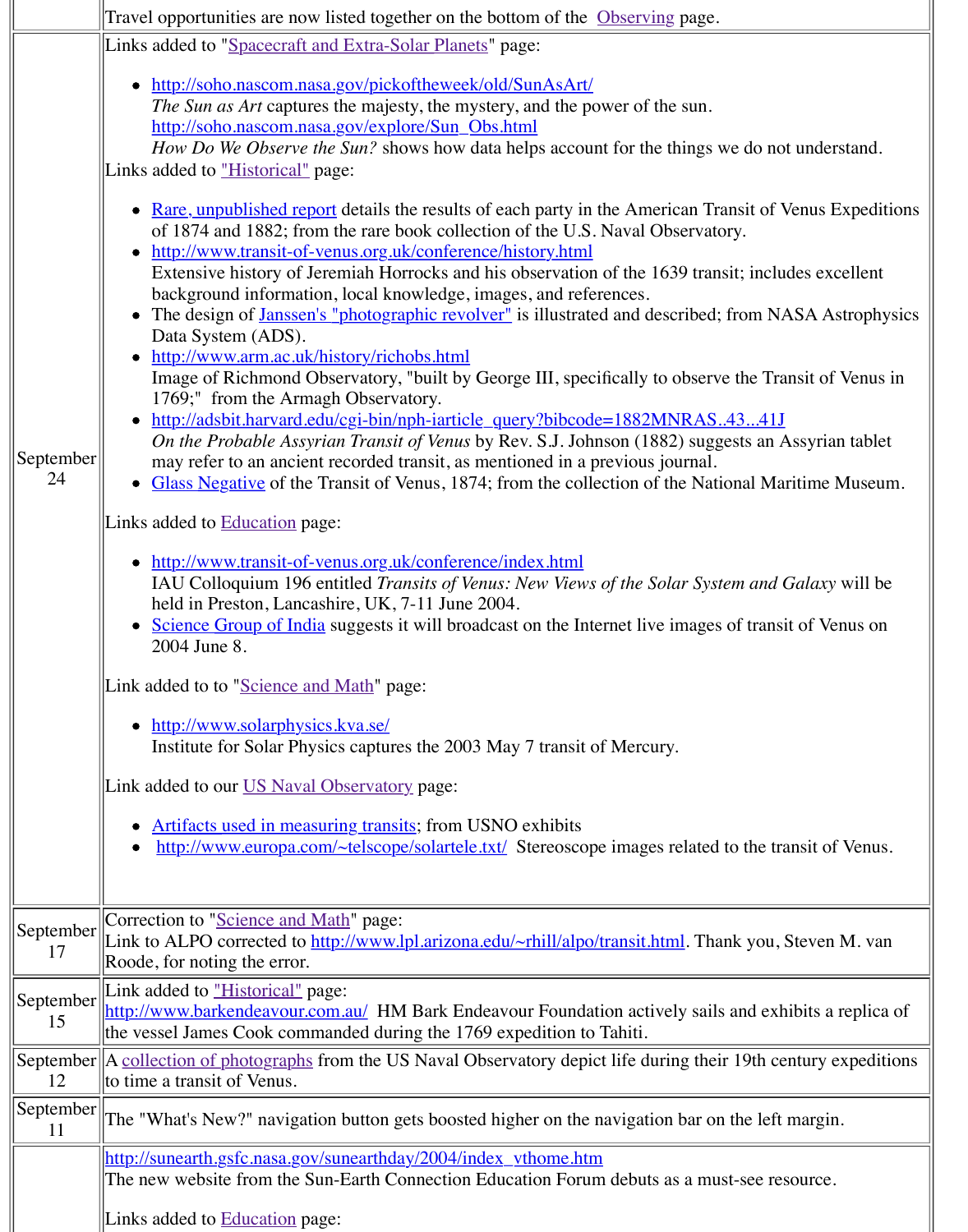| August 26 | Added:<br>http://www.transitofvenus.org/phm/index.htm<br>The PHM Planetarium & Air/Space Museum in northern Indiana actively s<br>programming. Currently it is producing a planetarium program and multi-u<br>reside at http://analyzer.depaul.edu/paperplate/transit.htm) that are schedule<br>Annual Conference in late October 2003. We at transitof venus org are now<br>unofficial <i>PHM Planetarium &amp; Air/Space Museum</i> website here on our pag<br>Three images of maps from an 1872 Richard Proctor book are added to the<br>$\bullet$                                                                                                                                                                                                                                                                                                                                                                                                                                                                                                                                   |
|-----------|-----------------------------------------------------------------------------------------------------------------------------------------------------------------------------------------------------------------------------------------------------------------------------------------------------------------------------------------------------------------------------------------------------------------------------------------------------------------------------------------------------------------------------------------------------------------------------------------------------------------------------------------------------------------------------------------------------------------------------------------------------------------------------------------------------------------------------------------------------------------------------------------------------------------------------------------------------------------------------------------------------------------------------------------------------------------------------------------|
| August 25 | Links added to <b>Miscellaneous</b> page:<br><u>science.nasa.gov/spaceweather/swpod2003/22aug03/Stalder1.avi</u><br>Video shows the International Space Station transiting the sun; from spacey<br>http://iss-transit.sourceforge.net/<br>$\bullet$<br>Thomas Fly website offers a way for observers to predict when the Internat<br>will pass in front of the sun or moon from their respective observing sites.<br>users of predicted ISS transits.<br><u>quotes.htm</u><br>$\bullet$<br>A rough draft of quotes culled from as-of-yet unattributed sources. The quo-<br>general and the transit of Venus in particular.<br>Correction made to "Science & Math" page:<br>http://home.hetnet.nl/~smvanroode/venustransit/ball.pdf<br>Detailed math excerpted from Robert Stawell Ball's Treatise on Spherical Astrond<br>conditions under which a transit takes place; variations of the sun's path as seen fr<br>earth; and both Halley's and De Lisle's methods for applying a transit of Venus to<br>Unit. Thank you, Steven M. van Roode, for pointing out the shortcoming and for |
|           | Correction added to <b>FAQ</b> page:<br>The time cited for the end of the transit was incorrect. It suggested the transit end<br>August $23$ the disk of Venus is wholly within the sun and touching the edge of the sun. Inste<br>additional 20 minutes for Venus to move across the limb of the sun. Even though<br>7:25 a.m. EDT, the <b>SOHO</b> spacecraft will be able to track the planet somewhat ou                                                                                                                                                                                                                                                                                                                                                                                                                                                                                                                                                                                                                                                                            |
| August 22 | Link added to <b>Safety</b> ! page:<br><b>BinoMite Solar Binoculars</b> from Coronado are 10x25 roof-prism binoculars with                                                                                                                                                                                                                                                                                                                                                                                                                                                                                                                                                                                                                                                                                                                                                                                                                                                                                                                                                              |
|           | Link added to <b>Education</b> page:<br>• The Sun-Earth Connection Education Forum releases an early version of its<br>http://sunearth.gsfc.nasa.gov/sunearthday/2004/index_vt.htm prior to the of<br>September 1, 2003.                                                                                                                                                                                                                                                                                                                                                                                                                                                                                                                                                                                                                                                                                                                                                                                                                                                                |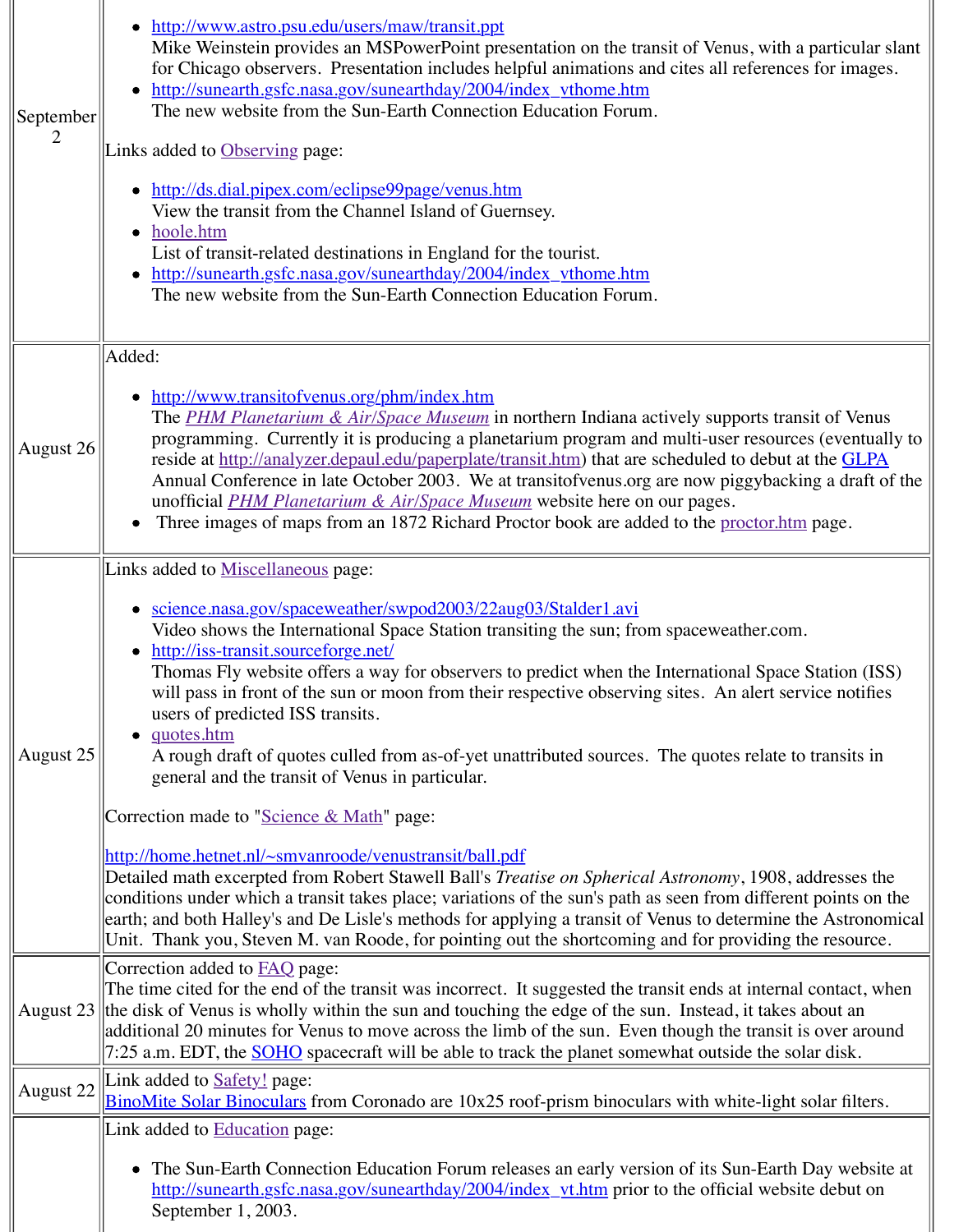|           | • http://www.astronomicaltours.net/<br>Travel to Egypt or the Greek Isles to view the transit of Venus.<br>• http://sciencecenter.net/twilighttours/200406/index.htm<br>Travel to Africa to view the transit of Venus.<br>Links added to Miscellaneous page:<br>• Sheet music from John Philip Sousa's march entitled Transit of Venus; image<br>Connection Education Forum Venus Transit Background Reading- Music a<br>http://sunearth.gsfc.nasa.gov/sunearthday/2004/vtbackmusic.htm.                                                                                                                                                                                                                                                                                                                                                                                                                                                                                                                                                                                   |
|-----------|----------------------------------------------------------------------------------------------------------------------------------------------------------------------------------------------------------------------------------------------------------------------------------------------------------------------------------------------------------------------------------------------------------------------------------------------------------------------------------------------------------------------------------------------------------------------------------------------------------------------------------------------------------------------------------------------------------------------------------------------------------------------------------------------------------------------------------------------------------------------------------------------------------------------------------------------------------------------------------------------------------------------------------------------------------------------------|
| August 10 | Transit Geometry Calculations added to "Science & Math" page, courtesy of Sten<br>Corrections made on "Historical" page:<br>Several items from Stanford University Libraries & Academic Information Resou<br>correctly. Materials were originally posted <b>below</b> and on the " <i>Historical</i> " page on<br>David Sellers.<br>The Griffith Observatory kindly selected this website to receive the <b>Griffith Obser</b><br>week of August $3 - 9$ for excellence in promoting astronomy to the public through<br>Links added to "Miscellaneous" page:<br><b>Stereoscope card</b> published by American Views purportedly shows the cabin of the<br>Alabama, Chatham Island expedition.<br>New Zealand stamp sheet commemorating 1969 Cook Voyages Bicentenary featu<br>Links added to "Observing" page:<br><i>Sky &amp; Telescope</i> magazine announces two tours to view the 2004 transit of Venus<br>http://www.tq-international.com/Rome/RomeHome.htm Rome and the Vatican OI<br>http://www.travelquestinternational.com/VeniceGreekIslefeedback.html Venice an |
| July 17   | Link repeated on "Historical" page:<br>http://www.dsellers.demon.co.uk/venus/ven_ch8.htm<br>Edmond Halley's admonition of 1716, in which he proposes a method to determin<br>measure the distance to the sun by timing a transit of Venus from multiple sites ad                                                                                                                                                                                                                                                                                                                                                                                                                                                                                                                                                                                                                                                                                                                                                                                                           |
|           | Links added to "Miscellaneous" page:                                                                                                                                                                                                                                                                                                                                                                                                                                                                                                                                                                                                                                                                                                                                                                                                                                                                                                                                                                                                                                       |
|           | http://www.tuvaluislands.com/stamps/st-c1979.htm<br>Tuvalu commemorative stamp includes depiction of Captain Cook and the<br>Original postcard by Cynicus entitled "The Transit Of Venus;" two policem                                                                                                                                                                                                                                                                                                                                                                                                                                                                                                                                                                                                                                                                                                                                                                                                                                                                     |
| July $16$ | Links added to "Historical" page:                                                                                                                                                                                                                                                                                                                                                                                                                                                                                                                                                                                                                                                                                                                                                                                                                                                                                                                                                                                                                                          |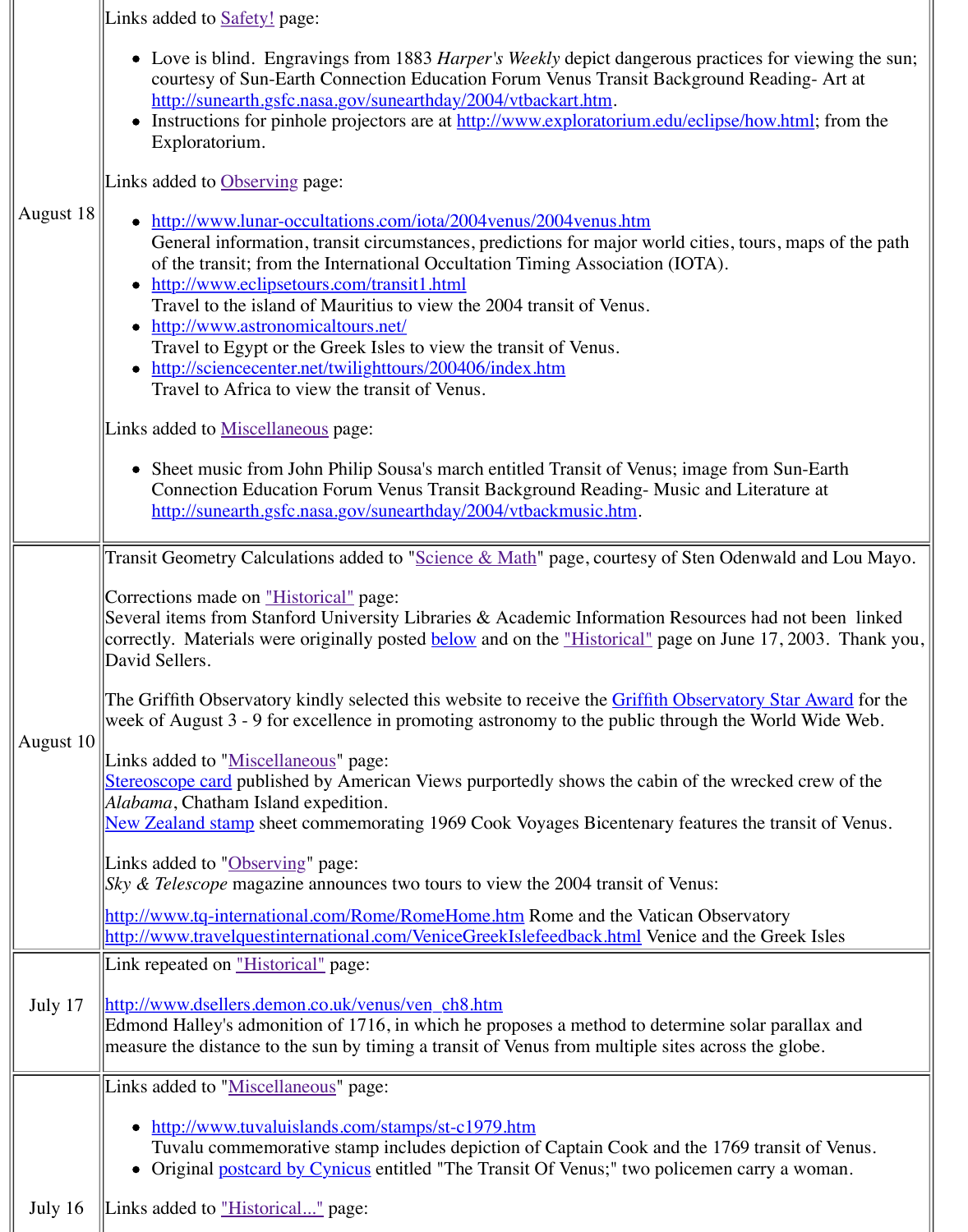| Items added to "Miscellaneous" page:<br>Image of Victorian trade card advertising Keystone Handy Tablets for Tour<br>"The Transit of Venus."<br>• Link to the <u>index of <i>Transit of Venus</i></u> , a book of poems by Harry Crosby; Bl<br>July 7<br>Link added to "Observing" page:<br>http://www.melitatrips.com/venus.html<br>Cruise to Turkey and Greece or travel to East Africa to view the 2004 transit of V<br>by the Astronomical Society of the Pacific.<br>Scanned images excerpted from A Popular Account of Past and Coming Transits<br>July 6<br>are available at our new Richard Proctor page, as is a link to the whole text through<br>Sunrise images added to gallery; pictures were taken from YMCA Camp Eberhar<br>July 5<br>during <b>AstroCamp</b> week.<br>Links added to "Historical" page:<br>A four-part series of articles by Helen Sawyer Hogg chronicles Le Gentil's thwart<br>June 20<br>1761 and 1769 transits of Venus, as well as his triumphs; with English translation<br>memoir.<br>Links added to "Historical" page:<br>http://dlib.stanford.edu:6520/text1/dd-ill/transit-memoir.pdf<br>Memoir of the life and labours of Jeremiah Horrocks, by Rev. Arundell Blo<br>The Transit of Venus Over the Sun by Jeremiah Horrocks; 1639 (10.6 MB).<br>http://dlib.stanford.edu:6520/text1/dd-ill/transits-venus.pdf<br>A Popular Account of Past and Coming Transits, by Richard Proctor; 1882<br>http://dlib.stanford.edu:6520/text1/dd-ill/transit-1874-1.pdf<br>Account of observations of 1874 transit, edited by Sir George Airy; (35.5 M<br>June 17<br>http://dlib.stanford.edu:6520/text1/dd-ill/transit-1874-2.pdf<br>Accounts of expedition to Waimea, Hawaii, by R. Johnson; expedition to K<br>and Coke; 1874; (34.6 MB).<br>http://www.nhm.org/research/publications/Baja_Cal_Travel/baja46.html<br>$\bullet$<br>Book: The 1769 Transit of Venus, The Baja California Observations of Jean<br>d'Auteroche, Vicente de Doz, and Joaquín Velázques Cárdenas de León; edi<br>Transit of Venus books by Eli Maor and by David Sellers (see Education page) are<br>issue of <i>Planetarian</i> , the journal of the International Planetarium Society (Vol. 32)<br>Link added to "Historical" page:<br>Eric Schreur of the Kalamazoo Valley Museum photographed a beautiful panoran<br>June 16<br>including Point Venus, from which Captain James Cook observed the 1769 transit | of text under "1761 & 1769 Transits of Venus" on the <u>"Historical"</u> page.      |
|-----------------------------------------------------------------------------------------------------------------------------------------------------------------------------------------------------------------------------------------------------------------------------------------------------------------------------------------------------------------------------------------------------------------------------------------------------------------------------------------------------------------------------------------------------------------------------------------------------------------------------------------------------------------------------------------------------------------------------------------------------------------------------------------------------------------------------------------------------------------------------------------------------------------------------------------------------------------------------------------------------------------------------------------------------------------------------------------------------------------------------------------------------------------------------------------------------------------------------------------------------------------------------------------------------------------------------------------------------------------------------------------------------------------------------------------------------------------------------------------------------------------------------------------------------------------------------------------------------------------------------------------------------------------------------------------------------------------------------------------------------------------------------------------------------------------------------------------------------------------------------------------------------------------------------------------------------------------------------------------------------------------------------------------------------------------------------------------------------------------------------------------------------------------------------------------------------------------------------------------------------------------------------------------------------------------------------------------------------------------------------------------------------------------------------|-------------------------------------------------------------------------------------|
|                                                                                                                                                                                                                                                                                                                                                                                                                                                                                                                                                                                                                                                                                                                                                                                                                                                                                                                                                                                                                                                                                                                                                                                                                                                                                                                                                                                                                                                                                                                                                                                                                                                                                                                                                                                                                                                                                                                                                                                                                                                                                                                                                                                                                                                                                                                                                                                                                             |                                                                                     |
|                                                                                                                                                                                                                                                                                                                                                                                                                                                                                                                                                                                                                                                                                                                                                                                                                                                                                                                                                                                                                                                                                                                                                                                                                                                                                                                                                                                                                                                                                                                                                                                                                                                                                                                                                                                                                                                                                                                                                                                                                                                                                                                                                                                                                                                                                                                                                                                                                             |                                                                                     |
|                                                                                                                                                                                                                                                                                                                                                                                                                                                                                                                                                                                                                                                                                                                                                                                                                                                                                                                                                                                                                                                                                                                                                                                                                                                                                                                                                                                                                                                                                                                                                                                                                                                                                                                                                                                                                                                                                                                                                                                                                                                                                                                                                                                                                                                                                                                                                                                                                             |                                                                                     |
|                                                                                                                                                                                                                                                                                                                                                                                                                                                                                                                                                                                                                                                                                                                                                                                                                                                                                                                                                                                                                                                                                                                                                                                                                                                                                                                                                                                                                                                                                                                                                                                                                                                                                                                                                                                                                                                                                                                                                                                                                                                                                                                                                                                                                                                                                                                                                                                                                             |                                                                                     |
|                                                                                                                                                                                                                                                                                                                                                                                                                                                                                                                                                                                                                                                                                                                                                                                                                                                                                                                                                                                                                                                                                                                                                                                                                                                                                                                                                                                                                                                                                                                                                                                                                                                                                                                                                                                                                                                                                                                                                                                                                                                                                                                                                                                                                                                                                                                                                                                                                             |                                                                                     |
|                                                                                                                                                                                                                                                                                                                                                                                                                                                                                                                                                                                                                                                                                                                                                                                                                                                                                                                                                                                                                                                                                                                                                                                                                                                                                                                                                                                                                                                                                                                                                                                                                                                                                                                                                                                                                                                                                                                                                                                                                                                                                                                                                                                                                                                                                                                                                                                                                             |                                                                                     |
|                                                                                                                                                                                                                                                                                                                                                                                                                                                                                                                                                                                                                                                                                                                                                                                                                                                                                                                                                                                                                                                                                                                                                                                                                                                                                                                                                                                                                                                                                                                                                                                                                                                                                                                                                                                                                                                                                                                                                                                                                                                                                                                                                                                                                                                                                                                                                                                                                             |                                                                                     |
|                                                                                                                                                                                                                                                                                                                                                                                                                                                                                                                                                                                                                                                                                                                                                                                                                                                                                                                                                                                                                                                                                                                                                                                                                                                                                                                                                                                                                                                                                                                                                                                                                                                                                                                                                                                                                                                                                                                                                                                                                                                                                                                                                                                                                                                                                                                                                                                                                             | II Indated Links page lists most of the website's links but without thumbuail image |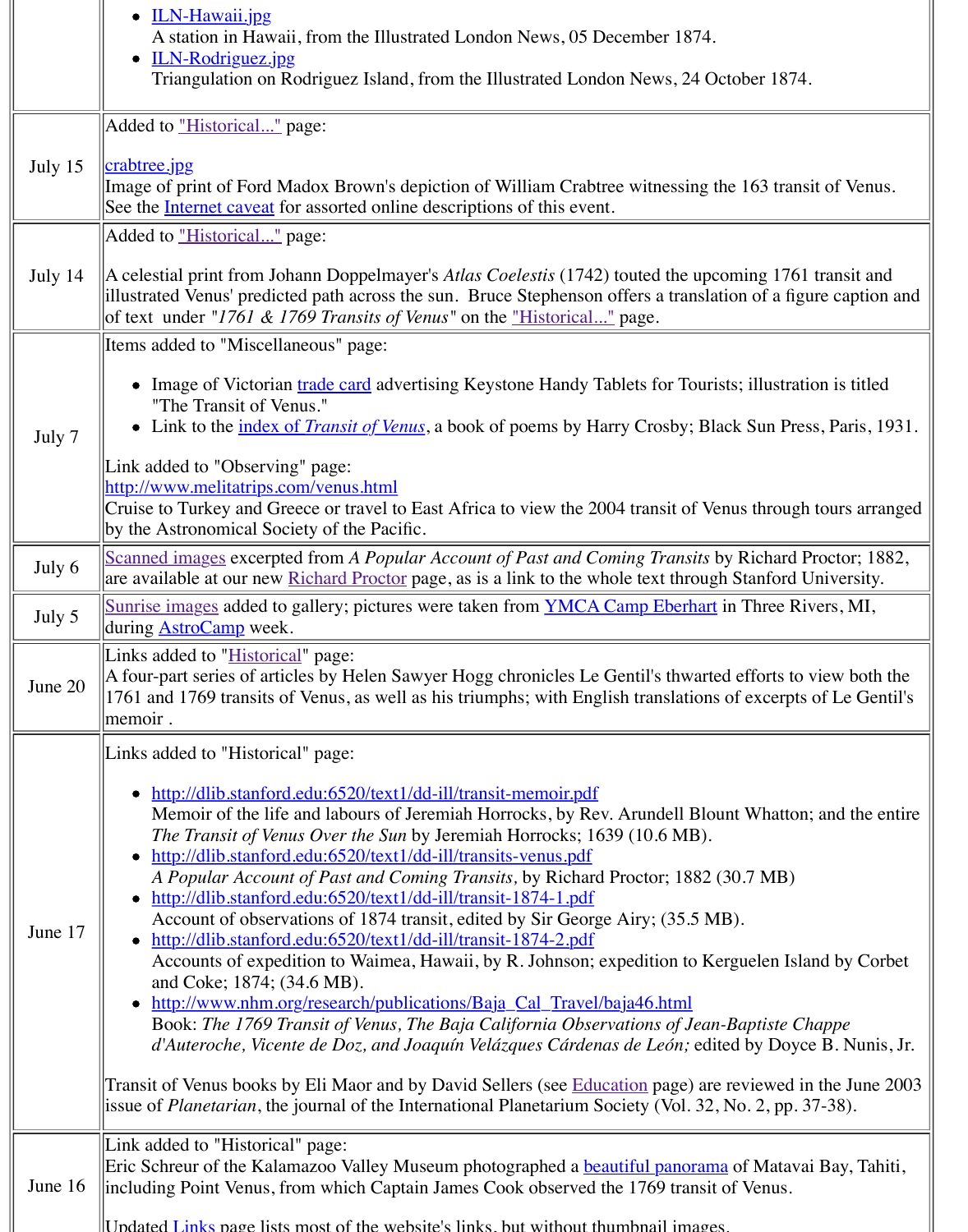| June 5   | http://www.popastro.com/sections/solar/chap3.htm<br>www.chabotspace.org/vsc/exhibits/solarb/educationresources/touchthesun/                                                                                                                                                                                                                                                                                                                                                                                                                                        |
|----------|--------------------------------------------------------------------------------------------------------------------------------------------------------------------------------------------------------------------------------------------------------------------------------------------------------------------------------------------------------------------------------------------------------------------------------------------------------------------------------------------------------------------------------------------------------------------|
|          | http://www.shu.ac.uk/eclipse/observe.html<br>http://ottawa.rasc.ca/kid_space/activities/young_observers/2000_december/                                                                                                                                                                                                                                                                                                                                                                                                                                             |
| June 4   | We are creating a Photo Gallery of sunrise images near June 8th so people can pla<br>with an unobstructed horizon. We invite you send pictures of sunrise with local la<br>in planning for the 2004 transit of Venus.                                                                                                                                                                                                                                                                                                                                              |
| June 3   | Links added to "Miscellaneous" page:<br>http://www.dws.org/sousa/mid/transit.mid<br>Bandmaster John Philip Sousa wrote a march entitled <i>Transit of Venus</i> in 1883; (N                                                                                                                                                                                                                                                                                                                                                                                        |
| June 2   | Links added to "Miscellaneous" page:<br>http://ennui.shatters.net/gallery/view_album.php?set_albumName=Calculus<br>A gallery of unique celestial phenomena including transits, occultations, and even<br>the solar system.<br>http://antwrp.gsfc.nasa.gov/apod/ap030509.html<br>Astronomy Picture of the Day shows the International Space Station transiting the<br>http://www.intermed.it/bradbury/Allsummer.htm<br>Excerpt from Ray Bradbury's All Summer in a Day.                                                                                             |
| June 1   | Our email service is back on track. However, mail sent in the past couple of week<br>delivered. If it was important, please send it again to <b>bueter</b> @transitofvenus.org.<br>descriptive Subject line so that your email is not automatically forwarded to the sp                                                                                                                                                                                                                                                                                            |
| May 23   | E-mail service disrupted. Apparently much of the e-mail destined to bueter@tran<br>couple of weeks has not been delivered to us. We are working with our ISP to red<br>pardon our lack of response to your correspondence. We will post a notice here o<br>you for your patience.                                                                                                                                                                                                                                                                                  |
| May $13$ | Link added to "Historical" page:<br>http://www.bo.astro.it/~biblio/sma/page/venere_05_06_1761.html<br>Bibliographical and archival records from the Department of Astronomy of the U                                                                                                                                                                                                                                                                                                                                                                               |
| May $12$ | Link added to "Spacecraft" page:<br>http://sohowww.nascom.nasa.gov/hotshots/<br>SOHO spacecraft captures Mercury transit on May 7, 2003. Demand swamps the<br>potential interest for transit of Venus.<br>Link added to "Education Resources" page:<br>http://www.aas.org/publications/baas/v34n2/aas200/488.htm<br>Paper abstract from 2002 AAS meeting deems 2004 transit "a cosmic opportunity<br>Link to Richard Pogge's humorous recap of early expeditions is corrected to http:<br><u> astronomy.mps.ohio-state.edu/~pogge/Ast161/Unit4/venussun.html</u> . |
|          | Link added to "Safety" page:                                                                                                                                                                                                                                                                                                                                                                                                                                                                                                                                       |

 $\parallel$ [Link added to "Safety" page:](http://www.bo.astro.it/~biblio/sma/page/venere_05_06_1761.html)